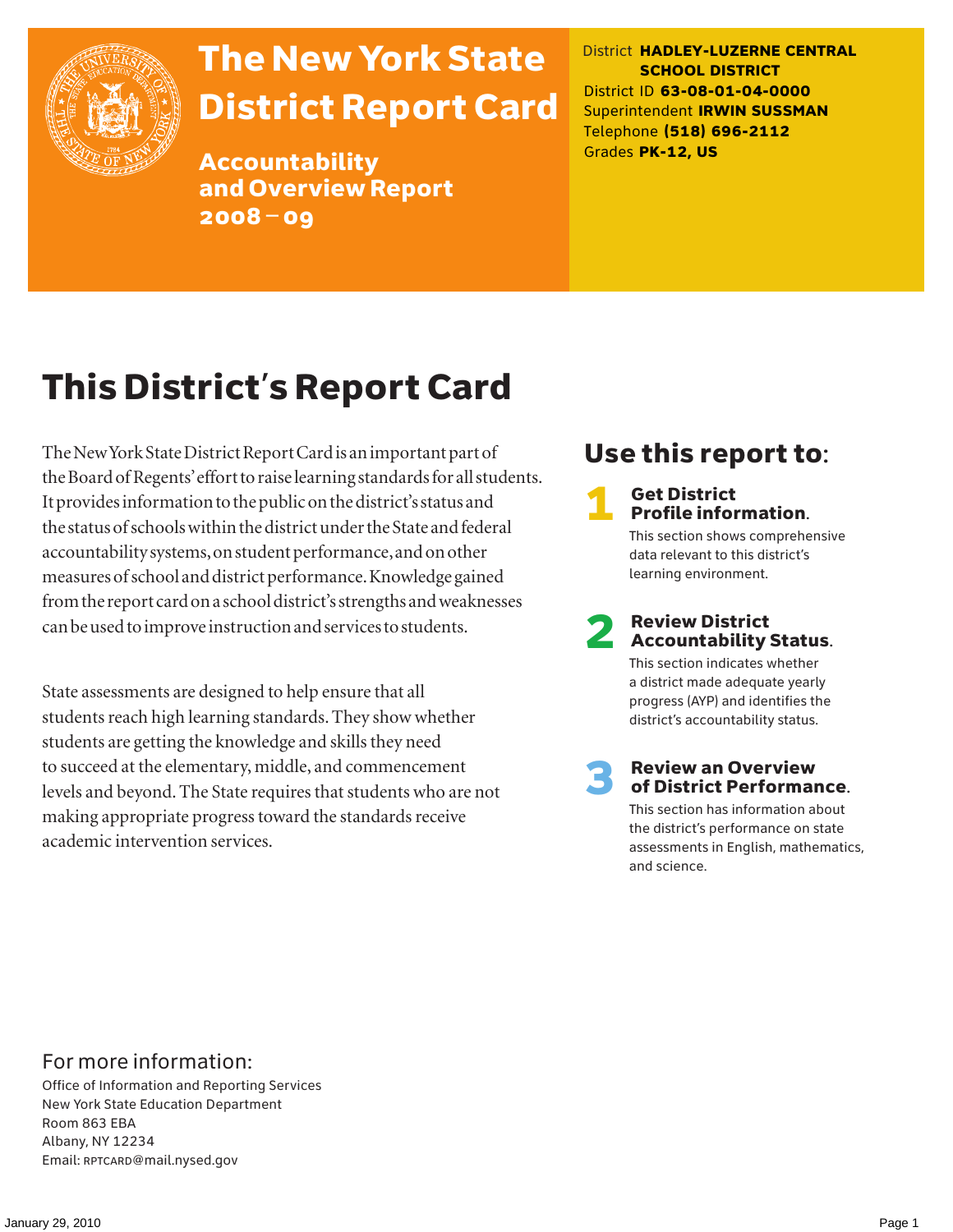### District Profile

This section shows comprehensive data relevant to this school district's learning environment, including information about enrollment, average class size, and teacher qualifications.

### Enrollment

|                            | $2006 - 07$ | $2007 - 08$  | $2008 - 09$ |
|----------------------------|-------------|--------------|-------------|
| Pre-K                      | 0           | $\mathbf 0$  | 32          |
| Kindergarten               | 75          | 61           | 67          |
| Grade 1                    | 65          | 75           | 58          |
| Grade 2                    | 45          | 67           | 66          |
| Grade 3                    | 60          | 48           | 66          |
| Grade 4                    | 57          | 57           | 55          |
| Grade 5                    | 78          | 63           | 67          |
| Grade 6                    | 69          | 79           | 56          |
| <b>Ungraded Elementary</b> | 0           | $\mathbf{1}$ | 0           |
| Grade 7                    | 79          | 78           | 79          |
| Grade 8                    | 80          | 81           | 77          |
| Grade 9                    | 76          | 81           | 76          |
| Grade 10                   | 73          | 71           | 75          |
| Grade 11                   | 81          | 79           | 65          |
| Grade 12                   | 89          | 87           | 78          |
| <b>Ungraded Secondary</b>  | 0           | 0            | 6           |
| Total K-12                 | 927         | 928          | 891         |

### Enrollment Information

*Enrollment* counts are as of Basic Educational Data System (BEDS) day, which is typically the first Wednesday of October of the school year. Students who attend BOCES programs on a part-time basis are included in a district's enrollment. Students who attend BOCES on a full-time basis or who are placed full time by the district in an out-of-district placement are not included in a district's enrollment. Students classified by districts as "pre-first" are included in first grade counts.

### Average Class Size

|                      | $2006 - 07$ | $2007 - 08$ | $2008 - 09$ |
|----------------------|-------------|-------------|-------------|
| <b>Common Branch</b> | 14          | 15          | 15          |
| Grade 8              |             |             |             |
| English              | 16          | 15          | 12          |
| <b>Mathematics</b>   | 16          | 13          | 13          |
| Science              | 15          | 15          | 15          |
| Social Studies       | 16          | 12          | 12          |
| Grade 10             |             |             |             |
| English              | 10          | 9           | 11          |
| <b>Mathematics</b>   |             |             |             |
| Science              |             |             |             |
| Social Studies       | 13          | 14          | 13          |

### Average Class Size Information

*Average Class Size* is the total registration in specified classes divided by the number of those classes with registration. *Common Branch* refers to self-contained classes in Grades 1–6.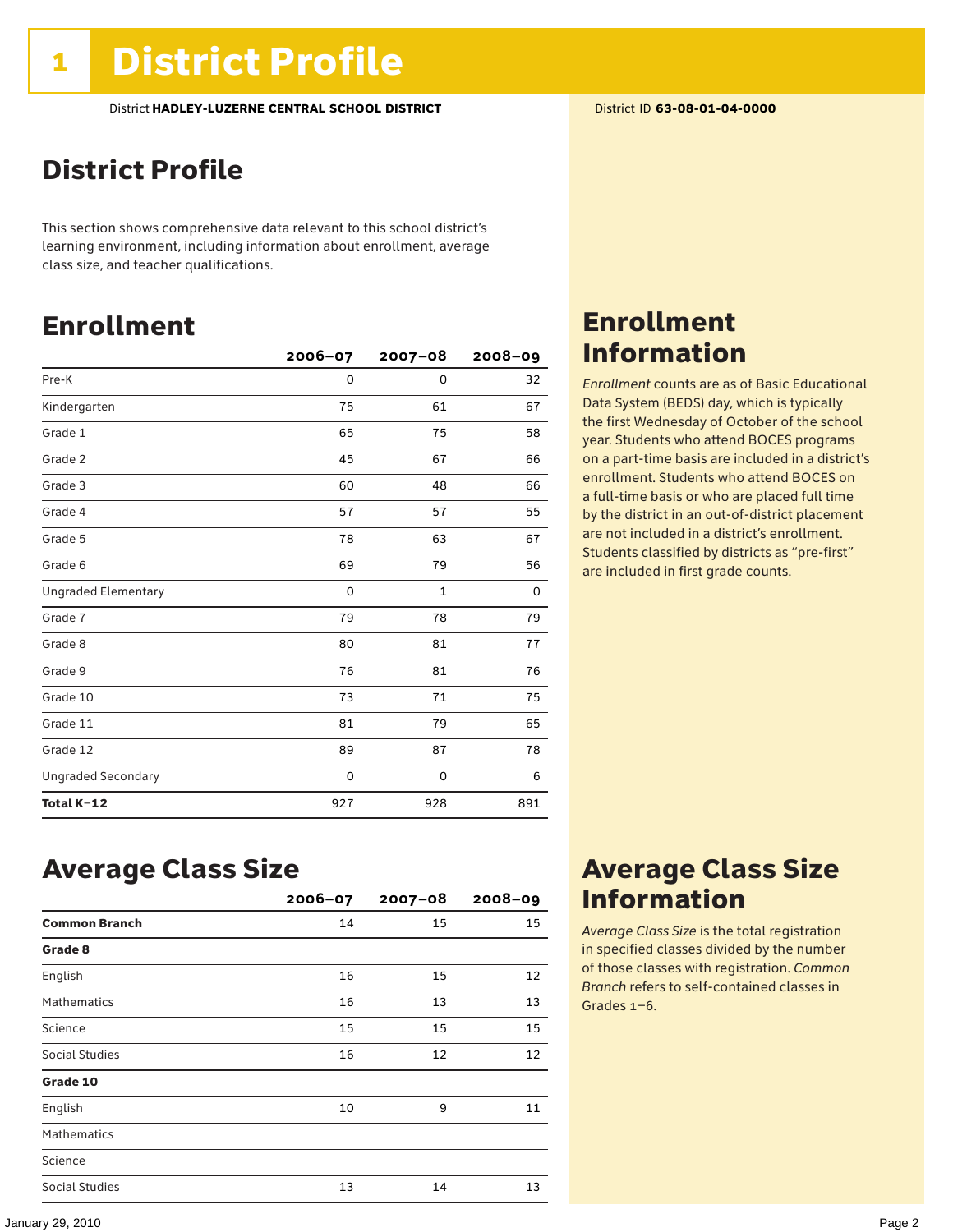### Demographic Factors

|                                  | $2006 - 07$ |     | $2007 - 08$  |      | $2008 - 09$ |      |
|----------------------------------|-------------|-----|--------------|------|-------------|------|
|                                  | #           | %   | #            | $\%$ | #           | $\%$ |
| Eligible for Free Lunch          | 228         | 25% | 250          | 27%  | 331         | 37%  |
| Reduced-Price Lunch              | 96          | 10% | 77           | 8%   | 93          | 10%  |
| Student Stability*               |             | N/A |              | N/A  |             | N/A  |
| Limited English Proficient       | 0           | 0%  | 1            | 0%   | 0           | 0%   |
| <b>Racial/Ethnic Origin</b>      |             |     |              |      |             |      |
| American Indian or Alaska Native | 0           | 0%  | $\Omega$     | 0%   | $\Omega$    | 0%   |
| <b>Black or African American</b> | 0           | 0%  | $\mathbf{1}$ | 0%   | 5           | 1%   |
| Hispanic or Latino               | 4           | 0%  | 5            | 1%   | 11          | 1%   |
| Asian or Native                  | 9           | 1%  | 8            | 1%   | 9           | 1%   |
| Hawaiian/Other Pacific Islander  |             |     |              |      |             |      |
| White                            | 914         | 99% | 914          | 98%  | 860         | 97%  |
| Multiracial                      | 0           | 0%  | 0            | 0%   | 6           | 1%   |

\* Available only at the school level.

### Attendance and Suspensions

|                            |    | $2005 - 06$   |    | $2006 - 07$   | $2007 - 08$ |               |
|----------------------------|----|---------------|----|---------------|-------------|---------------|
|                            | #  | $\frac{1}{2}$ | #  | $\frac{0}{0}$ | #           | $\frac{0}{0}$ |
| Annual Attendance Rate     |    | 95%           |    | 96%           |             | 95%           |
| <b>Student Suspensions</b> | 38 | 4%            | 49 | 5%            | 13          | 1%            |

### Demographic Factors Information

*Eligible for Free Lunch* and *Reduced*-*Price Lunch* percentages are determined by dividing the number of approved lunch applicants by the Basic Educational Data System (BEDS) enrollment in full-day Kindergarten through Grade 12. *Eligible for Free Lunch* and *Limited English Proficient* counts are used to determine *Similar Schools* groupings within a *Need*/*Resource Capacity* category.

### Attendance and Suspensions Information

*Annual Attendance Rate* is determined by dividing the school district's total actual attendance by the total possible attendance for a school year. A district's actual attendance is the sum of the number of students in attendance on each day the district's schools were open during the school year. Possible attendance is the sum of the number of enrolled students who should have been in attendance on each day schools were open during the school year. *Student Suspension* rate is determined by dividing the number of students who were suspended from school (not including in-school suspensions) for one full day or longer anytime during the school year by the Basic Educational Data System (BEDS) day enrollments for that school year. A student is counted only once, regardless of whether the student was suspended one or more times during the school year.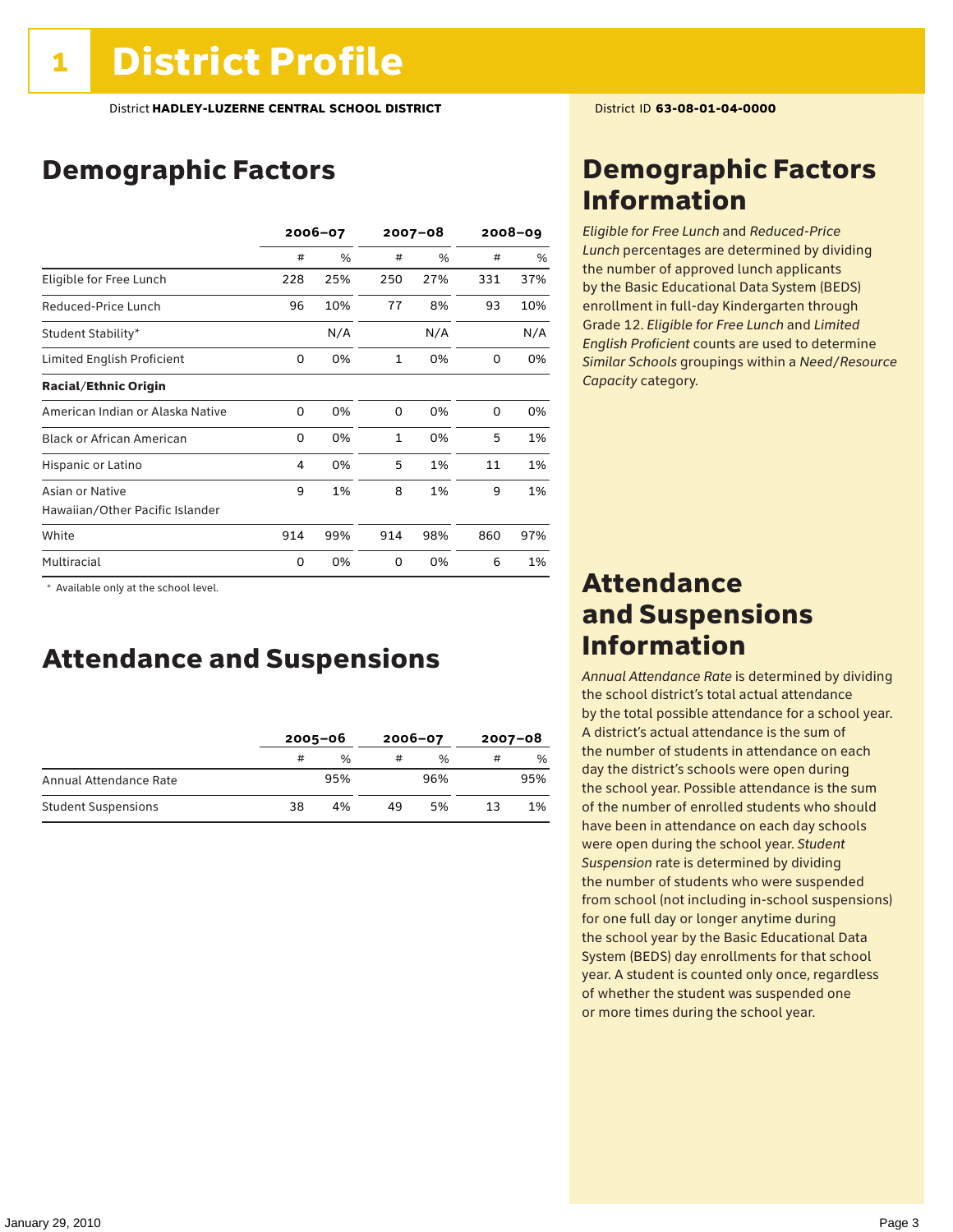### Teacher Qualifications

|                                                                 | $2006 - 07$ | $2007 - 08$ | $2008 - 09$ |
|-----------------------------------------------------------------|-------------|-------------|-------------|
| <b>Total Number of Teachers</b>                                 | 81          | 102         | 100         |
| Percent with No Valid<br><b>Teaching Certificate</b>            | 1%          | 0%          | 1%          |
| Percent Teaching Out<br>of Certification                        | 1%          | 1%          | 1%          |
| Percent with Fewer Than<br>Three Years of Experience            | 6%          | 3%          | 4%          |
| Percentage with Master's Degree<br>Plus 30 Hours or Doctorate   | 10%         | 6%          | 7%          |
| <b>Total Number of Core Classes</b>                             | 230         | 308         | 312         |
| Percent Not Taught by<br><b>Highly Qualified Teachers</b>       | 3%          | 1%          | 2%          |
| <b>Total Number of Classes</b>                                  | 420         | 429         | 438         |
| Percent Taught by Teachers Without<br>Appropriate Certification | 1%          | 1%          | 2%          |

### Teacher Turnover Rate

|                                                                       | 2005–06 | 2006-07 | 2007-08 |
|-----------------------------------------------------------------------|---------|---------|---------|
| Turnover Rate of Teachers with Fewer<br>than Five Years of Experience | 14%     | 14%     | 8%      |
| Turnover Rate of All Teachers                                         | 8%      | 10%     | 9%      |

### Staff Counts

|                                       | $2006 - 07$ | $2007 - 08$ | $2008 - 09$ |
|---------------------------------------|-------------|-------------|-------------|
| <b>Total Other Professional Staff</b> |             | 32          |             |
| Total Paraprofessionals*              | 28          | 29          | 30          |
| <b>Assistant Principals</b>           |             |             |             |
| Principals                            |             |             |             |

 $*$  Not available at the school level.

### Teacher Qualifications Information

The *Percent Teaching Out of Certification* is the percent doing so more than on an incidental basis; that is, the percent teaching for more than five periods per week outside certification.

*Core Classes* are primarily K-6 common branch, English, mathematics, science, social studies, art, music, and foreign languages. To be *Highly Qualified*, a teacher must have at least a Bachelor's degree, be certified to teach in the subject area, and show subject matter competency.

### Teacher Turnover Rate Information

*Teacher Turnover Rate* for a specified school year is the number of teachers in that school year who were not teaching in the following school year divided by the number of teachers in the specified school year, expressed as a percentage.

### Staff Counts Information

*Other Professionals* includes administrators, guidance counselors, school nurses, psychologists, and other professionals who devote more than half of their time to non-teaching duties. Teachers who are shared between buildings within a district are reported on the district report only.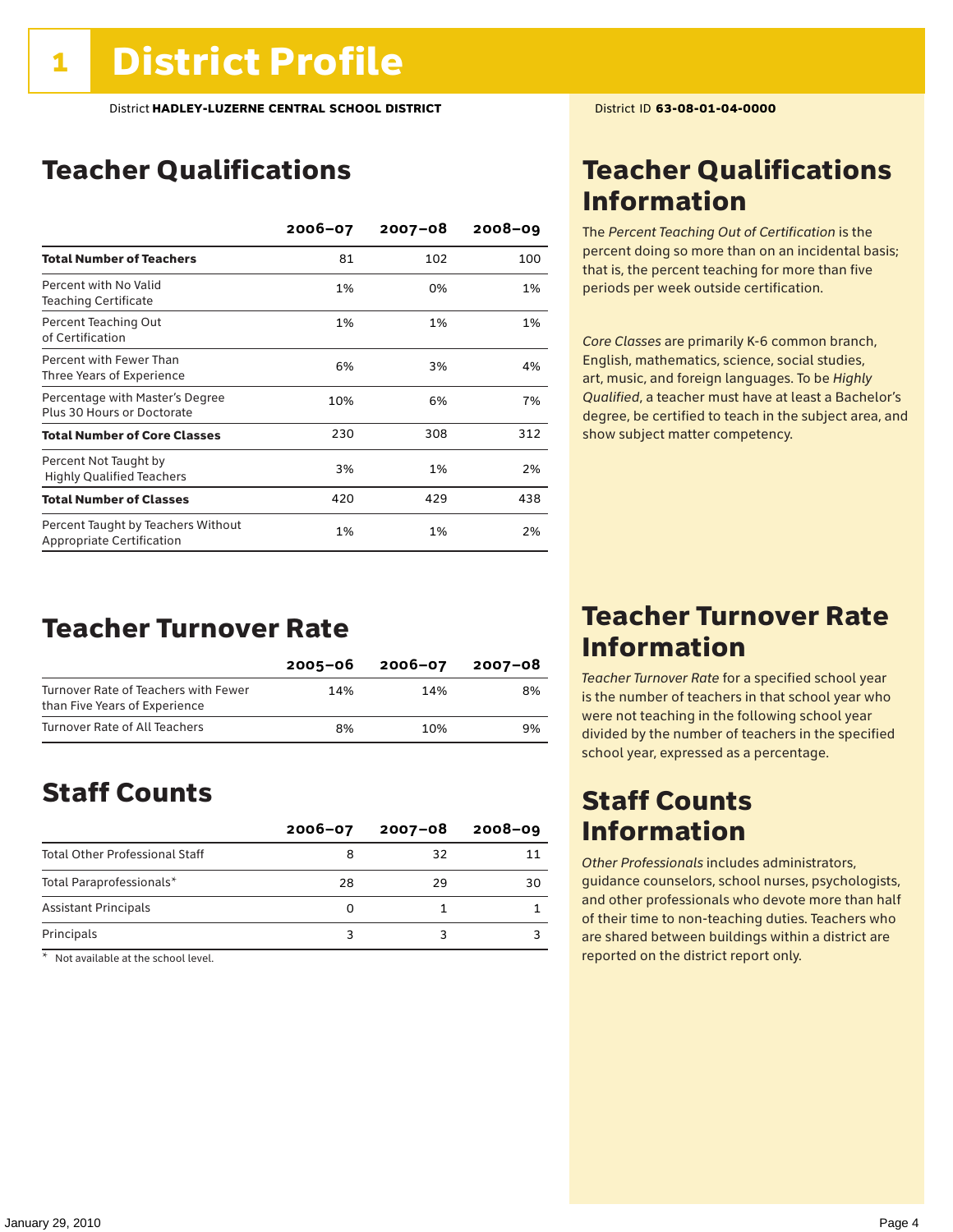### Understanding How Accountability Works in New York State

The federal No Child Left Behind (NCLB) Act requires that states develop and report on measures of student proficiency in 1) English language arts (ELA), in 2) mathematics, and on 3) a third indicator. In New York State in 2008–09, the third indicator is science at the elementary/middle level and graduation rate at the secondary level. Schools or districts that meet predefined goals on these measures are making Adequate Yearly Progress (AYP).



For more information about accountability in New York State, visit: http://www.emsc.nysed.gov/irts/accountability/.

#### 1 English Language Arts (ELA)

To make AYP in ELA, every accountability group must make AYP. For a group to make AYP, it must meet the participation *and* the performance criteria.

#### A Participation Criterion

At the elementary/middle level, 95 percent of Grades 3–8 students enrolled during the test administration period in each group with 40 or more students must be tested on the New York State Testing Program (NYSTP) in ELA or, if appropriate, the New York State English as a Second Language Achievement Test (NYSESLAT), or the New York State Alternate Assessment (NYSAA) in ELA. At the secondary level, 95 percent of seniors in 2008–09 in each accountability group with 40 or more students must have taken an English examination that meets the students' graduation requirement.

#### B Performance Criterion

At the elementary/middle level, the Performance Index (PI) of each group with 30 or more continuously enrolled tested students must equal or exceed its Effective Annual Measurable Objective (AMO) or the group must make Safe Harbor. (NYSESLAT is used only for participation.) At the secondary level, the PI of each group in the 2005 cohort with 30 or more members must equal or exceed its Effective AMO or the group must make Safe Harbor. To make Safe Harbor, the PI of the group must equal or exceed its Safe Harbor Target and the group must qualify for Safe Harbor using the third indicator, science or graduation rate.

#### 2 Mathematics

The same criteria for making AYP in ELA apply to mathematics. At the elementary/middle level, the measures used to determine AYP are the NYSTP and the NYSAA in mathematics. At the secondary level, the measures are mathematics examinations that meet the students' graduation requirement.

#### 3 Third Indicator

In addition to English language arts and mathematics, the school must also make AYP in a third area of achievement. This means meeting the criteria in science at the elementary/middle level and the criteria in graduation rate at the secondary level.

Elementary/Middle-Level Science: To make AYP, the All Students group must meet the participation criterion *and* the performance criterion.

#### A Participation Criterion

Eighty percent of students in Grades 4 and/or 8 enrolled during the test administration period in the All Students group, if it has 40 or more students, must be tested on an accountability measure. In Grade 4, the measures are the Grade 4 elementary-level science test and the Grade 4 NYSAA in science. In Grade 8 science, the measures are the Grade 8 middle-level science test, Regents science examinations, and the Grade 8 NYSAA in science.

#### B Performance Criterion

The PI of the All Students group, if it has 30 or more students, must equal or exceed the State Science Standard (100) or the Science Progress Target.

Qualifying for Safe Harbor in Elementary/Middle-Level ELA and Math: To qualify, the group must meet both the participation criterion and the performance criterion in science.

Secondary-Level Graduation Rate: For a school to make AYP in graduation rate, the percent of students in the 2004 graduation-rate total cohort in the All Students group earning a local or Regents diploma by August 31, 2008 must equal or exceed the Graduation-Rate Standard (55%) or the Graduation-Rate Progress Target.

Qualifying for Safe Harbor in Secondary-Level ELA and Math: To qualify, the percent of the 2004 graduation-rate total cohort earning a local or Regents diploma by August 31, 2008 must equal or exceed the Graduation-Rate Standard (55%) or the Graduation-Rate Progress Target for that group.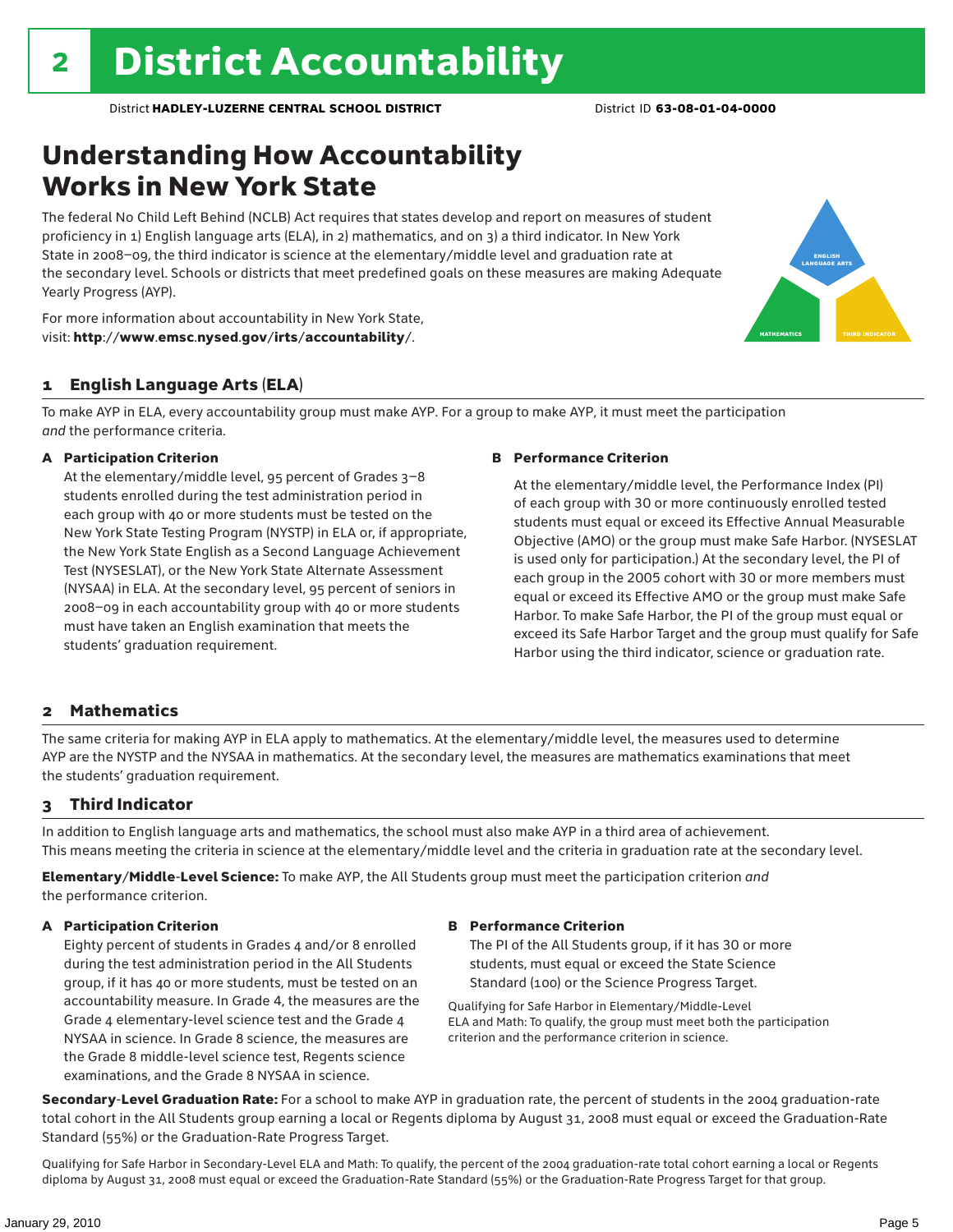## Useful Terms for Understanding Accountability

### Accountability Cohort for English

#### and Mathematics

The 2005 school accountability cohort consists of all students who first entered Grade 9 anywhere in the 2005–06 school year, and all ungraded students with disabilities who reached their seventeenth birthday in the 2005–06 school year, who were enrolled on October 1, 2008 and did not transfer to a diploma granting program. Students who earned a high school equivalency diploma or were enrolled in an approved high school equivalency preparation program on June 30, 2009, are not included in the 2005 school accountability cohort. The 2005 district accountability cohort consists of all students in each school accountability cohort plus students who transferred within the district after BEDS day plus students who were placed outside the district by the Committee on Special Education or district administrators and who met the other requirements for cohort membership. Cohort is defined in Section 100.2 (p) (16) of the Commissioner's Regulations.

#### Adequate Yearly Progress (AYP)

Adequate Yearly Progress (AYP) indicates satisfactory progress by a district or a school toward the goal of proficiency for all students.

#### Annual Measurable Objective (AMO)

The Annual Measurable Objective (AMO) is the Performance Index (PI) value that signifies that an accountability group is making satisfactory progress toward the goal that 100 percent of students will be proficient in the State's learning standards for English language arts and mathematics by 2013–14. The AMOs for each grade level will be increased as specified in CR100.2(p) (14) and will reach 200 in 2013–14. (See Effective AMO for further information.)

#### Continuously Enrolled Students

At the elementary/middle level, continuously enrolled students are those enrolled in the school or district on BEDS day (usually the first Wednesday in October) of the school year until the test administration period. At the secondary level, all students who meet the criteria for inclusion in the accountability cohort are considered to be continuously enrolled.

#### Effective Annual Measurable Objective (Effective AMO)

The Effective Annual Measurable Objective (Effective AMO) is the Performance Index (PI) value that each accountability group within a school or district is expected to achieve to make Adequate Yearly Progress (AYP). The Effective AMO is the lowest PI that an accountability group of a given size can achieve in a subject for the group's PI not to be considered significantly different from the AMO for that subject. If an accountability group's PI equals or exceeds the Effective AMO, it is considered to have made AYP. A more complete definition of Effective AMO and a table showing the PI values that each group size must equal or exceed to make AYP are available at www.emsc.nysed.gov/irts.

#### Graduation-Rate Total Cohort

This term is defined on the graduation-rate accountability page.

#### Performance Index (PI)

Performance Index is a value from 0 to 200 that is assigned to an accountability group, indicating how that group performed on a required State test (or approved alternative) in English language arts, mathematics, or science. Student scores on the tests are converted to four performance levels, from Level 1 to Level 4. (See performance level definitions on the Overview Summary page.) At the elementary/middle level, the PI is calculated using the following equation:

100 × [(Count of Continuously Enrolled Tested Students Performing at Levels 2, 3, and 4 + the Count at Levels 3 and 4) ÷ Count of All Continuously Enrolled Tested Students]

At the secondary level, the PI is calculated using the following equation:

100 × [(Count of Cohort Members Performing at Levels 2, 3, and  $4 +$  the Count at Levels 3 and  $4$ ) ÷ Count of All Cohort Members]

A list of tests used to measure student performance for accountability is available at www.emsc.nysed.gov/irts.

#### Progress Target

For accountability groups below the State Standard in science or graduation rate, the Progress Target is an alternate method for making Adequate Yearly Progress (AYP) or qualifying for Safe Harbor in English language arts and mathematics based on improvement over the previous year's performance.

#### Safe Harbor

Safe Harbor provides an alternate means to demonstrate Adequate Yearly Progress (AYP) for accountability groups that do not achieve their Effective Annual Measurable Objectives (AMOs) in English or mathematics.

#### Safe Harbor Targets

The 2008–09 safe harbor targets were calculated using the following equation:

2007–08 PI + (200 – the 2007–08 PI) × 0.10

#### Science Progress Target

The elementary/middle-level 2008–09 Science Progress Target is calculated by adding one point to the 2007–08 PI. The 2009–10 Science Progress Target is calculated by adding one point to the 2008–09 PI. The 2008–09 target is provided for groups whose PI was below the State Science Standard in 2008–09.

#### Science Standard

The criterion value that represents a minimally satisfactory performance in science. In 2008–09, the State Science Standard at the elementary/middle level is a Performance Index (PI) of 100. The Commissioner may raise the State Science Standard at his discretion in future years.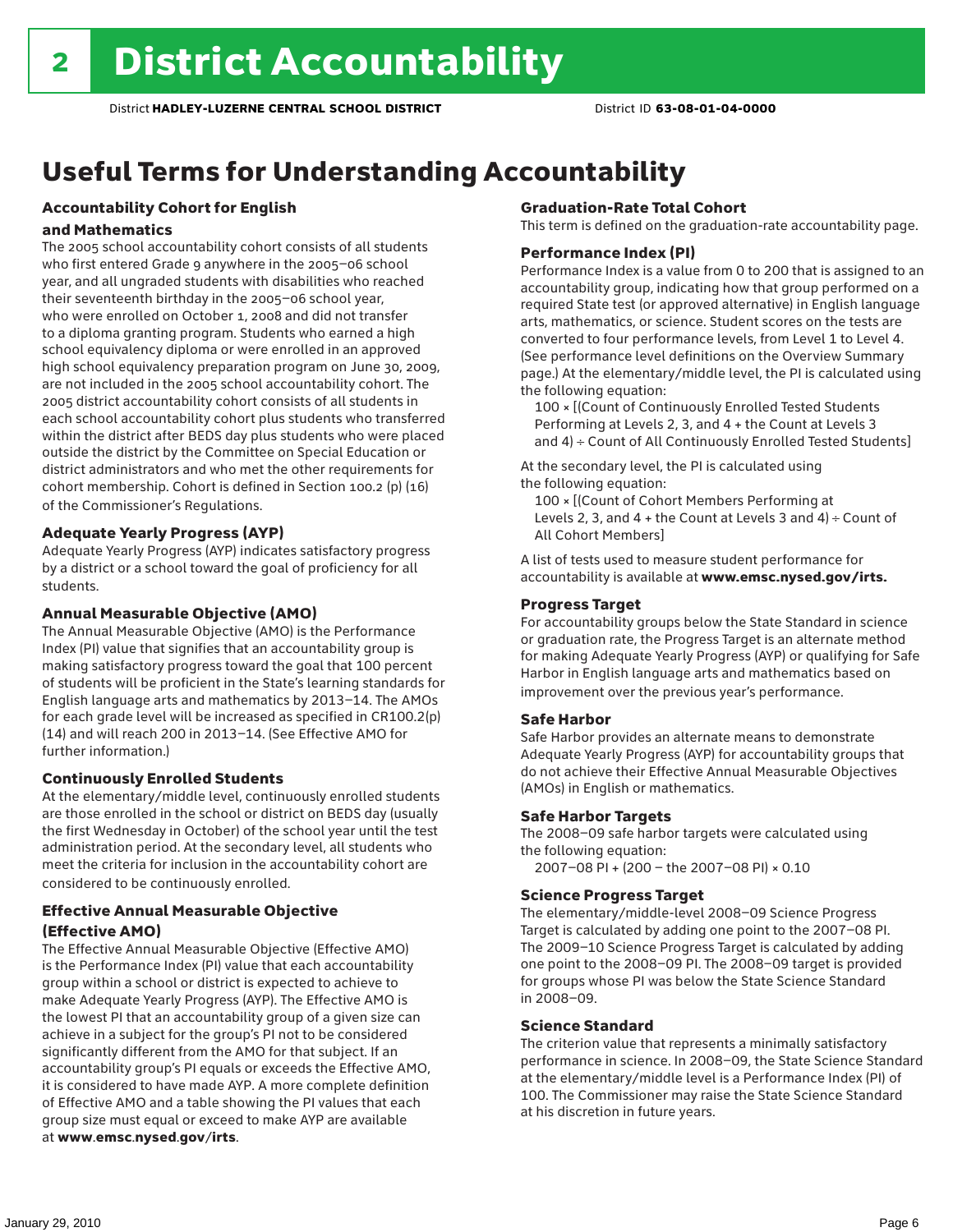### Understanding Your District Accountability Status

The list below defines the district status categories applied to each accountability measure under New York State's district accountability system, which is divided into a Federal Title I component and a State component. Accountability measures for districts are English language arts (ELA), mathematics, elementary/middle-level science, and graduation rate. A district may be assigned a different status for different accountability measures. The overall status of a district is the status assigned to the district for the accountability measure with the most advanced designation in the hierarchy. If the district receives Title I funds, it is the most advanced designation in the Title I hierarchy, unless the district is in good standing under Title I but identified as DRAP under the State hierarchy. A district that does not receive Title I funding in a school year does not have a federal status in that year; however, all districts receive a state status even if they do not receive Title I funding. Consequences for districts not in good standing can be found at: http://www.emsc.nysed.gov/irts/accountability/.

For the 2009–10 accountability status of component schools in your district, see http://www.emsc.nysed.gov/irts/accountability/designations/.

|                       | <b>Federal Title I Status</b><br>(Applies to all New York State districts receiving Title I funds)                                                                                                                                                                                                                                             | <b>New York State Status</b><br>(Applies to New York State districts)                                                                                                                                                                                                                                                 |
|-----------------------|------------------------------------------------------------------------------------------------------------------------------------------------------------------------------------------------------------------------------------------------------------------------------------------------------------------------------------------------|-----------------------------------------------------------------------------------------------------------------------------------------------------------------------------------------------------------------------------------------------------------------------------------------------------------------------|
|                       | ← District in Good Standing<br>A district is considered to be in good standing if it has not been identified as a District in Need of Improvement<br>or a District Requiring Academic Progress.                                                                                                                                                |                                                                                                                                                                                                                                                                                                                       |
| $\blacktriangleright$ | District in Need of Improvement (Year 1)<br>A district that has not made AYP for two consecutive years<br>on the same accountability measure is considered a District<br>in Need of Improvement (Year 1) for the following year, if it<br>continues to receive Title I funds.                                                                  | <b>District Requiring Academic Progress (Year 1)</b><br>A district that has not made AYP on the same accountability<br>measure for two consecutive years is considered a District Requiring<br>Academic Progress (Year 1) for the following year.                                                                     |
|                       | District in Need of Improvement (Year 2)<br>A District in Need of Improvement (Year 1) that does not<br>make AYP on the accountability measure for which it was<br>identified is considered a District in Need of Improvement<br>(Year 2) for the following year, if it continues to receive<br>Title I funds.                                 | <b>District Requiring Academic Progress (Year 2)</b><br>A District Requiring Academic Progress (Year 1) that does not<br>make AYP on the accountability measure for which it was identified<br>is considered a District Requiring Academic Progress (Year 2) for<br>the following year.                               |
|                       | District in Need of Improvement (Year 3)<br>A District in Need of Improvement (Year 2) that does not<br>make AYP on the accountability measure for which it was<br>identified is considered a District in Need of Improvement<br>(Year 3) for the following year, if it continues to receive<br>Title I funds.                                 | <b>District Requiring Academic Progress (Year 3)</b><br>A District Requiring Academic Progress (Year 2) that does not<br>make AYP on the accountability measure for which it was identified<br>is considered a District Requiring Academic Progress (Year 3) for<br>the following year.                               |
|                       | District in Need of Improvement (Year 4)<br>A District in Need of Improvement (Year 3) that does not<br>make AYP on the accountability measure for which it was<br>identified is considered a District in Need of Improvement<br>(Year 4) for the following year, if it continues to receive<br>Title I funds.                                 | <b>District Requiring Academic Progress (Year 4)</b><br>A District Requiring Academic Progress (Year 3) that does not<br>make AYP on the accountability measure for which it was identified<br>is considered a District Requiring Academic Progress (Year 4) for<br>the following year.                               |
|                       | ◆ District in Need of Improvement (Year 5 and above)<br>A District in Need of Improvement (Year 4 and above)<br>that does not make AYP on the accountability measure<br>for which it was identified is considered a District in Need<br>of Improvement (Year 5 and above) for the following year,<br>if it continues to receive Title I funds. | <b>District Requiring Academic Progress (Year 5 and above)</b><br>A District Requiring Academic Progress (Year 4 and above) that<br>does not make AYP on the accountability measure for which it was<br>identified is considered a District Requiring Academic Progress<br>(Year 5 and above) for the following year. |

Pending - A district's status is "Pending" if the district requires special evaluation procedures and they have not yet been completed.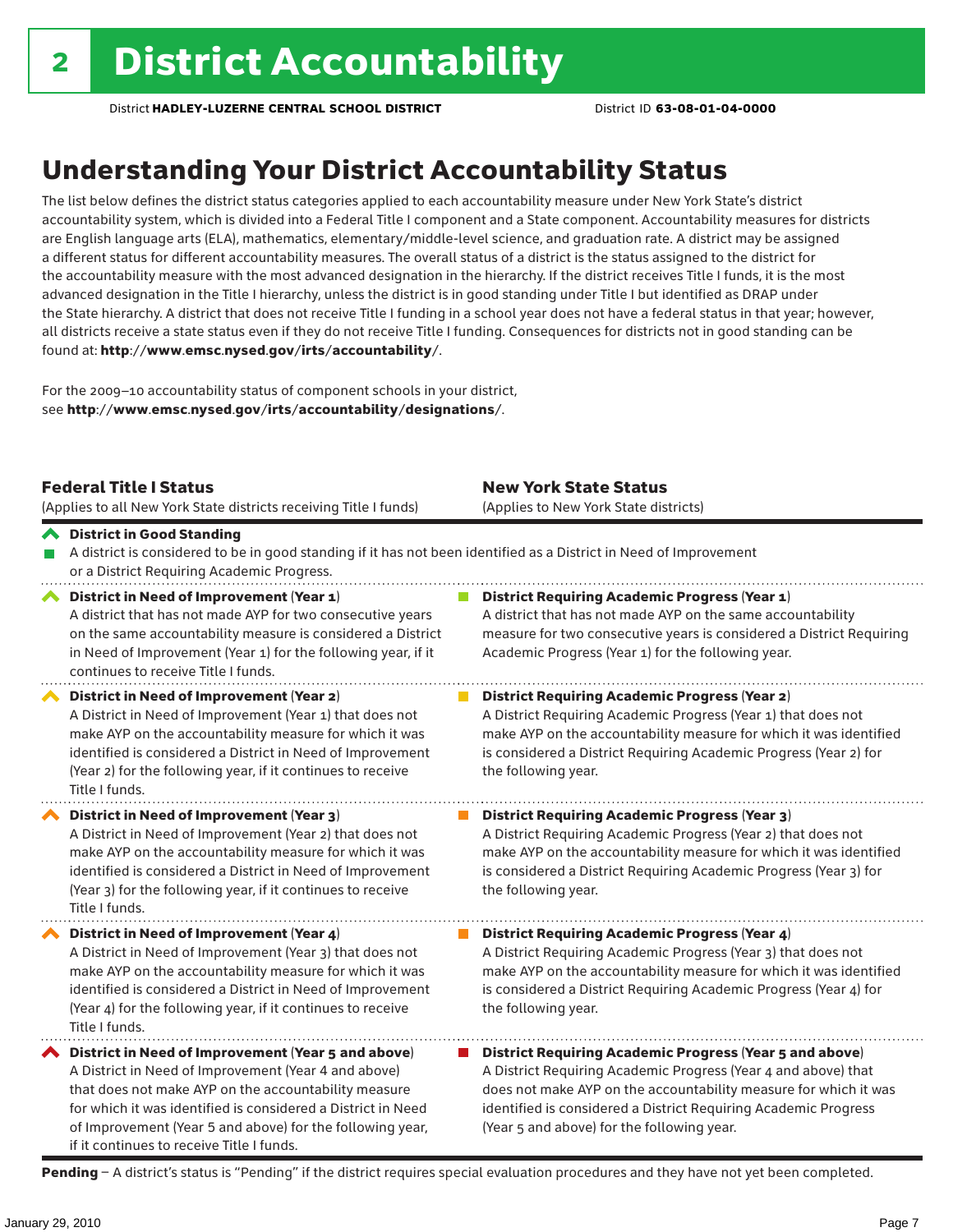## 2 District Accountability

District **HADLEY-LUZERNE CENTRAL SCHOOL DISTRICT** District ID **63-08-01-04-0000**

### Summary

| <b>Overall Accountability</b> | <b>Good Standing</b> |               |                                                           |                                       |  |  |  |
|-------------------------------|----------------------|---------------|-----------------------------------------------------------|---------------------------------------|--|--|--|
| Status (2009-10)              | ELA                  | Good Standing | Science                                                   | Good Standing                         |  |  |  |
|                               | Math                 | Good Standing |                                                           | Graduation Rate <a> Good Standing</a> |  |  |  |
| <b>Title I Part A Funding</b> |                      |               | <b>Years the District Received Title I Part A Funding</b> |                                       |  |  |  |
|                               | $2007 - 08$          |               | $2008 - 09$                                               | $2009 - 10$                           |  |  |  |
|                               | YES                  |               | YES                                                       | YES                                   |  |  |  |

#### On which accountability measures did this district make Adequate Yearly Progress (AYP) and which groups made AYP on each measure?

|                                                     | <b>Elementary/Middle Level</b> |               |               | <b>Secondary Level</b> |               |                        |  |
|-----------------------------------------------------|--------------------------------|---------------|---------------|------------------------|---------------|------------------------|--|
|                                                     | English                        |               |               | English                |               |                        |  |
| <b>Student Groups</b>                               | Language Arts                  | Mathematics   | Science       | Language Arts          | Mathematics   | <b>Graduation Rate</b> |  |
| <b>All Students</b>                                 | V                              | v             | V             |                        | V             | V                      |  |
| <b>Ethnicity</b>                                    |                                |               |               |                        |               |                        |  |
| American Indian or Alaska Native                    |                                |               |               |                        |               |                        |  |
| <b>Black or African American</b>                    |                                |               |               |                        |               |                        |  |
| Hispanic or Latino                                  |                                |               |               |                        |               |                        |  |
| Asian or Native<br>Hawaiian/Other Pacific Islander  |                                |               |               |                        |               |                        |  |
| White                                               | v                              |               |               |                        |               |                        |  |
| Multiracial                                         |                                |               |               |                        |               |                        |  |
| <b>Other Groups</b>                                 |                                |               |               |                        |               |                        |  |
| <b>Students with Disabilities</b>                   | v                              | ✔             |               |                        |               |                        |  |
| Limited English Proficient                          |                                |               |               |                        |               |                        |  |
| <b>Economically Disadvantaged</b>                   | V                              | V             |               |                        |               |                        |  |
| <b>Student groups making</b><br>AYP in each subject | $\vee$ 4 of 4                  | $\vee$ 4 of 4 | $\vee$ 1 of 1 | $\vee$ 2 of 2          | $\vee$ 2 of 2 | $\vee$ 1 of 1          |  |

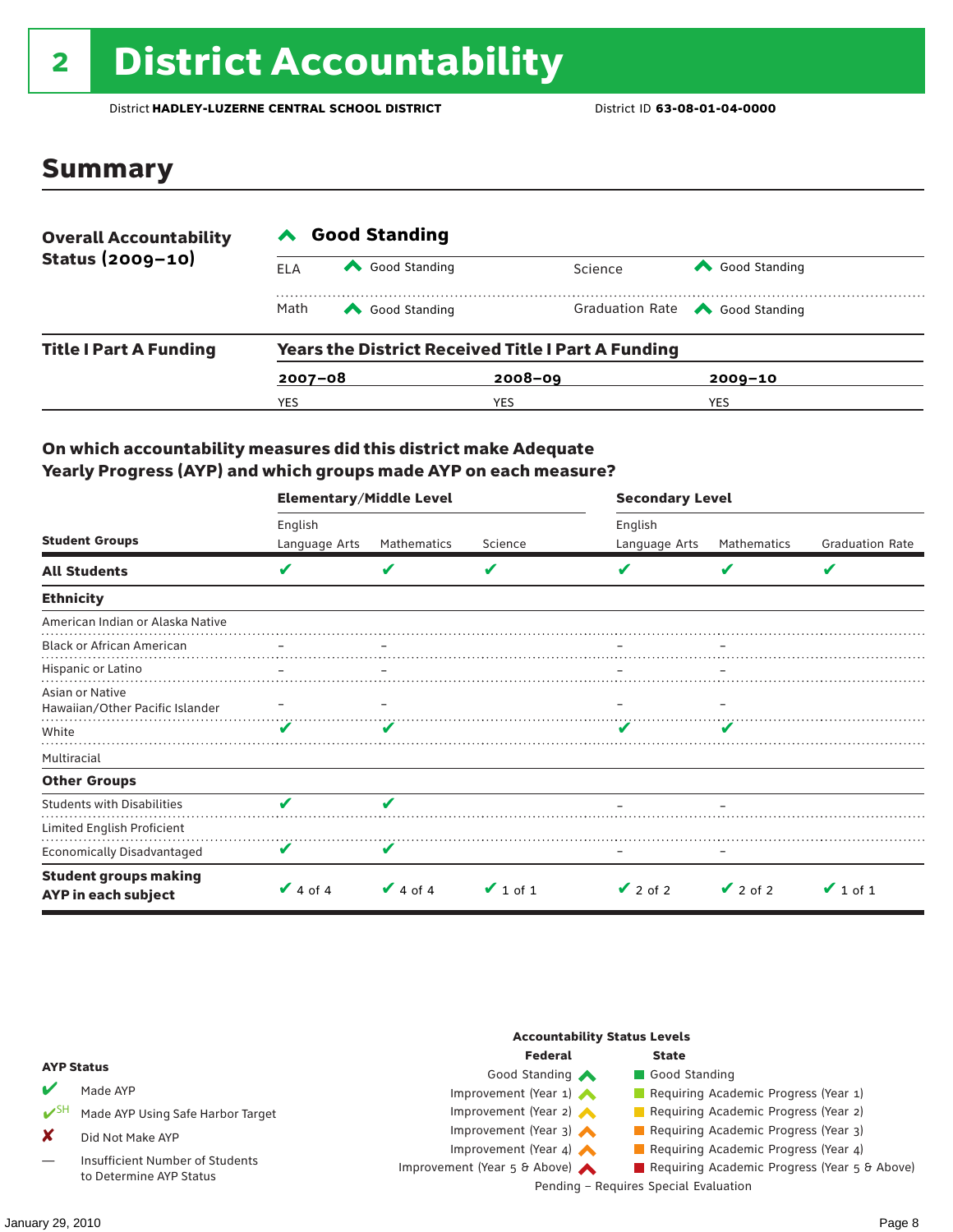### **Elementary/Middle-Level English Language Arts**

| <b>Accountability Status</b><br>for This Subject<br>$(2009 - 10)$ | ▰      | Good Standing                                            |
|-------------------------------------------------------------------|--------|----------------------------------------------------------|
| <b>Accountability Measures</b>                                    | 4 of 4 | Student groups making AYP in English language arts       |
|                                                                   |        | Made AYP                                                 |
| <b>Prospective Status</b>                                         |        | This district will be in good standing in 2010-11. [201] |

#### How did students in each accountability group perform on **elementary/middle-level English language arts accountability measures?**

|                                                    | Participation $2$<br><b>AYP</b> |           |               | Test Performance <sup>3</sup> |             | <b>Performance Objectives</b> |                    |         |
|----------------------------------------------------|---------------------------------|-----------|---------------|-------------------------------|-------------|-------------------------------|--------------------|---------|
| <b>Student Group</b>                               |                                 | Met       | Percentage    | Met                           | Performance | Effective                     | Safe Harbor Target |         |
| (Total: Continuous Enrollment) <sup>1</sup>        | <b>Status</b>                   | Criterion | <b>Tested</b> | Criterion                     | Index       | AMO                           | $2008 - 09$        | 2009-10 |
| All Students (408:391)                             | V                               | V         | 99%           | V                             | 177         | 138                           |                    |         |
| <b>Ethnicity</b>                                   |                                 |           |               |                               |             |                               |                    |         |
| American Indian or Alaska Native<br>(0:0)          |                                 |           |               |                               |             |                               |                    |         |
| <b>Black or African American</b><br>(4:4)          |                                 |           |               |                               |             |                               |                    |         |
| Hispanic or Latino (4:4)                           |                                 |           |               |                               |             |                               |                    |         |
| Asian or Native Hawaiian/Other Pacific             |                                 |           |               |                               |             |                               |                    |         |
| Islander (4:4)                                     |                                 |           |               |                               |             |                               |                    |         |
| White (396:379)                                    | $\mathbf{v}$                    | V         | 99%           | V                             | 177         | 138                           |                    |         |
| Multiracial (0:0)                                  |                                 |           |               |                               |             |                               |                    |         |
| <b>Other Groups</b>                                |                                 |           |               |                               |             |                               |                    |         |
| Students with Disabilities <sup>4</sup><br>(60:55) |                                 | ✔         | 97%           | V                             | 133         | 131                           |                    |         |
| Limited English Proficient <sup>5</sup><br>(0:0)   |                                 |           |               |                               |             |                               |                    |         |
| <b>Economically Disadvantaged</b><br>(174:161)     | V                               | V         | 98%           | V                             | 166         | 136                           |                    |         |
| <b>Final AYP Determination</b>                     | $\vee$ 4 of 4                   |           |               |                               |             |                               |                    |         |

#### $NOTES$

- <sup>1</sup> These data show the count of students enrolled during the test administration period (used for Participation) followed by the count of continuously enrolled tested students (used for Performance). For accountability calculations,
- students who were excused from testing for medical reasons are not included in the enrollment count.<br>Groups with fewer than 40 students enrolled during the test administration period are not required to meet the participation criterion. If the participation rate of a group fell below 95 percent in 2008–09, the enrollment shown is the sum of 2007–08 and 2008–09 enrollments and the percent tested is the weighted average of the participation
- rates over those two years.<br><sup>3</sup> For districts with fewer than 30 continuously enrolled tested students in the All Students group in 2008–09, data for 2007–08 and 2008–09 were combined to determine counts and PIs. For districts with 30 or more continuously enrolled students in the All Students group in 2008–09, student groups with fewer than 30 continuously enrolled
- tested students are not required to meet the performance criterion. <sup>4</sup> If the district failed to make AYP solely because of the performance of students with disabilities, met the 95% participation requirement for this group, and would meet or exceed the AMO for this subject if 34 points were
- added to the PI, then the district is considered to have made AYP for students with disabilities.<br> $^5$  If the count of LEP students is equal to or greater than 30, former LEP students are also included in the performance calculations.

‡ This student group did not make AYP in science; therefore, it did not qualify for Safe Harbor.

AYP Status

Made AYP

X Did Not Make AYP

Made AYP Using Safe Harbor Target

Insufficient Number of Students to Determine AYP Status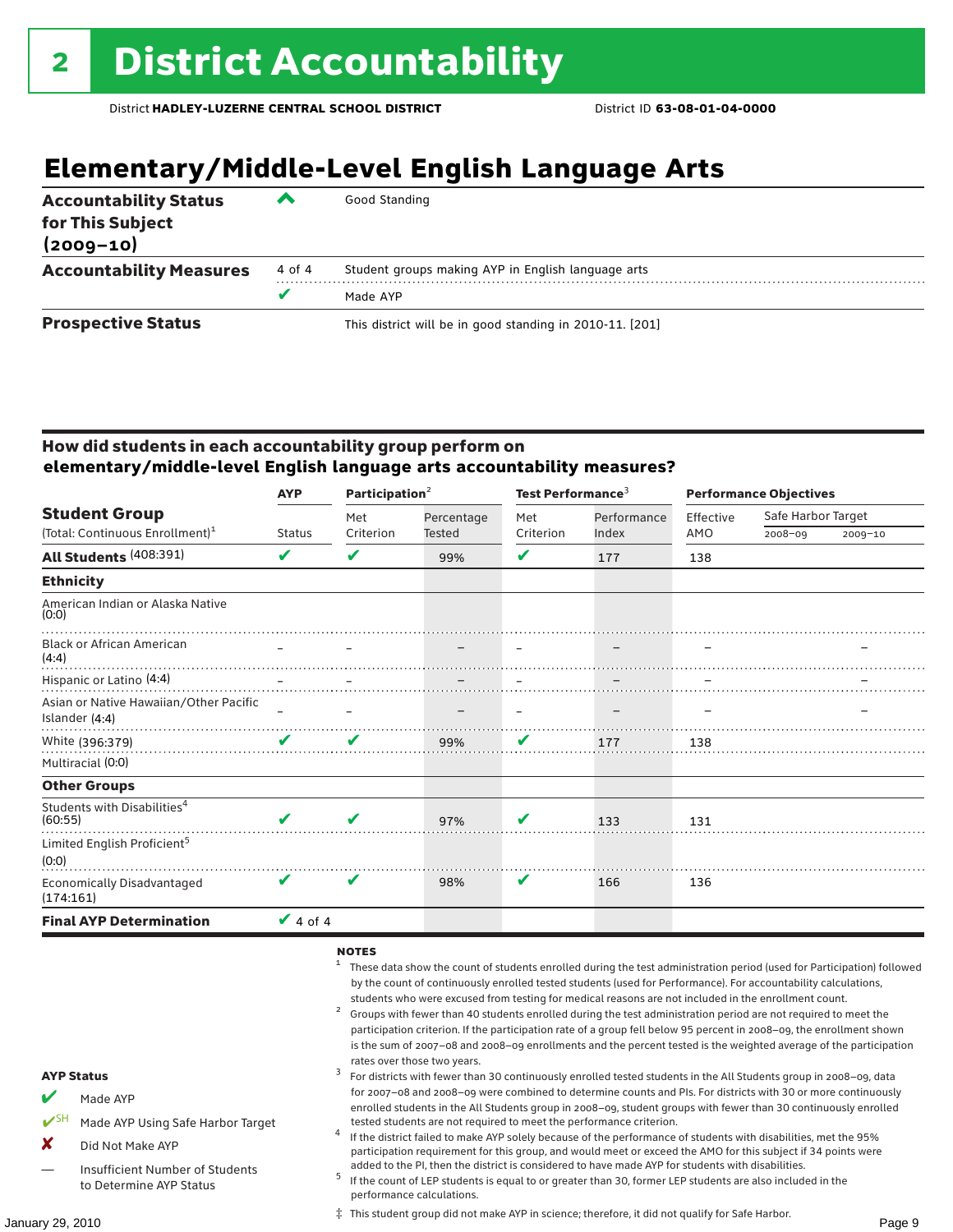### **Elementary/Middle-Level Mathematics**

| <b>Accountability Status</b><br>for This Subject<br>$(2009 - 10)$ | ▰      | Good Standing                                            |
|-------------------------------------------------------------------|--------|----------------------------------------------------------|
| <b>Accountability Measures</b>                                    | 4 of 4 | Student groups making AYP in mathematics                 |
|                                                                   | v      | Made AYP                                                 |
| <b>Prospective Status</b>                                         |        | This district will be in good standing in 2010-11. [201] |

#### How did students in each accountability group perform on **elementary/middle-level mathematics accountability measures?**

|                                                    | <b>AYP</b>    | Participation $2$             |               | Test Performance <sup>3</sup> |             | <b>Performance Objectives</b> |                    |         |
|----------------------------------------------------|---------------|-------------------------------|---------------|-------------------------------|-------------|-------------------------------|--------------------|---------|
| <b>Student Group</b>                               |               | Met                           | Percentage    | Met                           | Performance | Effective                     | Safe Harbor Target |         |
| (Total: Continuous Enrollment) <sup>1</sup>        | <b>Status</b> | Criterion                     | <b>Tested</b> | Criterion                     | Index       | AMO                           | $2008 - 09$        | 2009-10 |
| All Students (418:389)                             | V             | ✔                             | 99%           | V                             | 189         | 113                           |                    |         |
| <b>Ethnicity</b>                                   |               |                               |               |                               |             |                               |                    |         |
| American Indian or Alaska Native<br>(0:0)          |               |                               |               |                               |             |                               |                    |         |
| <b>Black or African American</b><br>(5:4)          |               |                               |               |                               |             |                               |                    |         |
| Hispanic or Latino (4:4)                           |               | the control of the control of |               |                               |             |                               |                    |         |
| Asian or Native Hawaiian/Other Pacific             |               |                               |               |                               |             |                               |                    |         |
| Islander (4:4)                                     |               |                               |               |                               |             |                               |                    |         |
| White (405:377)                                    | ✔             | V                             | 99%           | V                             | 189         | 113                           |                    |         |
| Multiracial (0:0)                                  |               |                               |               |                               |             |                               |                    |         |
| <b>Other Groups</b>                                |               |                               |               |                               |             |                               |                    |         |
| Students with Disabilities <sup>4</sup><br>(64:56) |               | ✔                             | 98%           | V                             | 143         | 106                           |                    |         |
| Limited English Proficient <sup>5</sup><br>(0:0)   |               |                               |               |                               |             |                               |                    |         |
| <b>Economically Disadvantaged</b><br>(182:159)     | V             | V                             | 98%           | V                             | 181         | 111                           |                    |         |
| <b>Final AYP Determination</b>                     | $\vee$ 4 of 4 |                               |               |                               |             |                               |                    |         |

#### $NOTES$

- <sup>1</sup> These data show the count of students enrolled during the test administration period (used for Participation) followed by the count of continuously enrolled tested students (used for Performance). For accountability calculations,
- students who were excused from testing for medical reasons are not included in the enrollment count.<br>Groups with fewer than 40 students enrolled during the test administration period are not required to meet the participation criterion. If the participation rate of a group fell below 95 percent in 2008–09, the enrollment shown is the sum of 2007–08 and 2008–09 enrollments and the percent tested is the weighted average of the participation rates over those two years.<br><sup>3</sup> For districts with fewer than 30 continuously enrolled tested students in the All Students group in 2008–09, data

for 2007–08 and 2008–09 were combined to determine counts and PIs. For districts with 30 or more continuously enrolled students in the All Students group in 2008–09, student groups with fewer than 30 continuously enrolled tested students are not required to meet the performance criterion. <sup>4</sup> If the district failed to make AYP solely because of the performance of students with disabilities, met the 95% participation requirement for this group, and would meet or exceed the AMO for this subject if 34 points were

- AYP Status
	- Made AYP
	- Made AYP Using Safe Harbor Target
	- X Did Not Make AYP
	- Insufficient Number of Students to Determine AYP Status
- added to the PI, then the district is considered to have made AYP for students with disabilities.<br> $^5$  If the count of LEP students is equal to or greater than 30, former LEP students are also included in the performance calculations.
- January 29, 2010 Page 10 ‡ This student group did not make AYP in science; therefore, it did not qualify for Safe Harbor.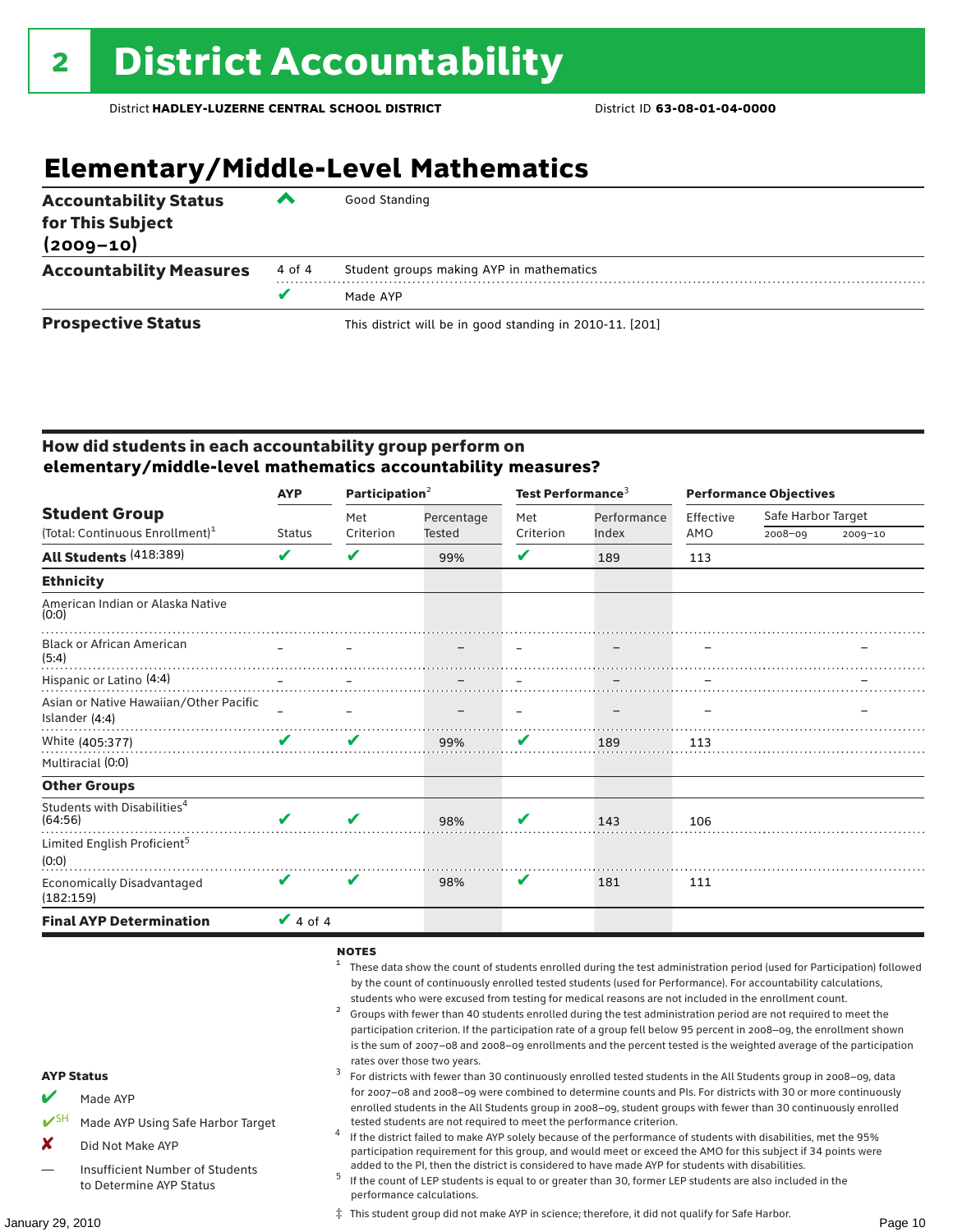### Elementary/Middle-Level Science

| <b>Accountability Status</b><br>for This Subject<br>$(2009 - 10)$ | ◚      | Good Standing                                            |
|-------------------------------------------------------------------|--------|----------------------------------------------------------|
| <b>Accountability Measures</b>                                    | 1 of 1 | Student groups making AYP in science                     |
|                                                                   | v      | Made AYP                                                 |
| <b>Prospective Status</b>                                         |        | This district will be in good standing in 2010-11. [201] |

#### How did students in each accountability group perform on elementary/middle-level science accountability measures?

| <b>AYP</b>                                                                                                     |               |                                     | Participation $2$           |                                                            | Test Performance $^{\rm 3}$ |                                                                                                                                                                                                                                                                                                                                          | <b>Performance Objectives</b> |                                                                                                                                                                                                                                                                                                                                                                                                                                                                                                                                                                                                               |
|----------------------------------------------------------------------------------------------------------------|---------------|-------------------------------------|-----------------------------|------------------------------------------------------------|-----------------------------|------------------------------------------------------------------------------------------------------------------------------------------------------------------------------------------------------------------------------------------------------------------------------------------------------------------------------------------|-------------------------------|---------------------------------------------------------------------------------------------------------------------------------------------------------------------------------------------------------------------------------------------------------------------------------------------------------------------------------------------------------------------------------------------------------------------------------------------------------------------------------------------------------------------------------------------------------------------------------------------------------------|
| <b>Student Group</b><br>(Total: Continuous Enrollment) <sup>1</sup>                                            |               | Safe Harbor<br>Status Oualification | Met<br>Criterion            | Percentage<br>Tested                                       | Met<br>Criterion            | Performance<br>Index                                                                                                                                                                                                                                                                                                                     | State<br>Standard             | Progress Target<br>2008-09 2009-10                                                                                                                                                                                                                                                                                                                                                                                                                                                                                                                                                                            |
| <b>All Students (137:125)</b>                                                                                  | V             | Qualified                           | V                           | 99%                                                        | ✔                           | 185                                                                                                                                                                                                                                                                                                                                      | 100                           |                                                                                                                                                                                                                                                                                                                                                                                                                                                                                                                                                                                                               |
| <b>Ethnicity</b>                                                                                               |               |                                     |                             |                                                            |                             |                                                                                                                                                                                                                                                                                                                                          |                               |                                                                                                                                                                                                                                                                                                                                                                                                                                                                                                                                                                                                               |
| American Indian or Alaska Native<br>(0:0)                                                                      |               |                                     |                             |                                                            |                             |                                                                                                                                                                                                                                                                                                                                          |                               |                                                                                                                                                                                                                                                                                                                                                                                                                                                                                                                                                                                                               |
| <b>Black or African American</b><br>(2:1)                                                                      |               |                                     |                             |                                                            |                             |                                                                                                                                                                                                                                                                                                                                          |                               |                                                                                                                                                                                                                                                                                                                                                                                                                                                                                                                                                                                                               |
| Hispanic or Latino (0:0)                                                                                       |               |                                     |                             |                                                            |                             |                                                                                                                                                                                                                                                                                                                                          |                               |                                                                                                                                                                                                                                                                                                                                                                                                                                                                                                                                                                                                               |
| Asian or Native Hawaiian/Other Pacific<br>Islander $(1:1)$                                                     |               |                                     |                             |                                                            |                             |                                                                                                                                                                                                                                                                                                                                          |                               |                                                                                                                                                                                                                                                                                                                                                                                                                                                                                                                                                                                                               |
| White (134:123)<br>Multiracial (0:0)                                                                           |               | Oualified                           | V                           | 99%                                                        | V                           | 185                                                                                                                                                                                                                                                                                                                                      | 100                           |                                                                                                                                                                                                                                                                                                                                                                                                                                                                                                                                                                                                               |
| <b>Other Groups</b>                                                                                            |               |                                     |                             |                                                            |                             |                                                                                                                                                                                                                                                                                                                                          |                               |                                                                                                                                                                                                                                                                                                                                                                                                                                                                                                                                                                                                               |
| <b>Students with Disabilities</b><br>(21:16)                                                                   |               |                                     |                             |                                                            |                             |                                                                                                                                                                                                                                                                                                                                          |                               |                                                                                                                                                                                                                                                                                                                                                                                                                                                                                                                                                                                                               |
| Limited English Proficient <sup>4</sup><br>(0:0)                                                               |               |                                     |                             |                                                            |                             |                                                                                                                                                                                                                                                                                                                                          |                               |                                                                                                                                                                                                                                                                                                                                                                                                                                                                                                                                                                                                               |
| <b>Economically Disadvantaged</b><br>(53:44)                                                                   |               | Qualified                           | V                           | 98%                                                        | V                           | 177                                                                                                                                                                                                                                                                                                                                      | 100                           |                                                                                                                                                                                                                                                                                                                                                                                                                                                                                                                                                                                                               |
| <b>Final AYP Determination</b>                                                                                 | $\vee$ 1 of 1 |                                     |                             |                                                            |                             |                                                                                                                                                                                                                                                                                                                                          |                               |                                                                                                                                                                                                                                                                                                                                                                                                                                                                                                                                                                                                               |
| <b>AYP Status</b><br>Made AYP<br>$\mathbf{v}$ SH<br>Made AYP Using Safe Harbor Target<br>X<br>Did Not Make AYP |               | <b>NOTES</b><br>3                   | rates over those two years. |                                                            |                             | by the count of continuously enrolled tested students (used for Performance). For accountability calculations,<br>students who were excused from testing for medical reasons are not included in the enrollment count.<br>Groups with fewer than 40 students enrolled during the test administration period are not required to meet the |                               | These data show the count of students enrolled during the test administration period (used for Participation) followed<br>participation criterion. If the participation rate of a group fell below 80 percent in 2008-09, the enrollment shown<br>is the sum of 2007-08 and 2008-09 enrollments and the percent tested is the weighted average of the participation<br>Groups with fewer than 30 continuously enrolled tested students are not required to meet the performance criterion.<br>For districts with fewer than 30 continuously enrolled tested students in 2008-09, data for 2007-08 and 2008-09 |
| Insufficient Number of Students<br>to Determine AYP Status                                                     |               | 4                                   | performance calculations.   | were combined to determine counts and performance indices. |                             | If the count of LEP students is equal to or greater than 30, former LEP students are also included in the                                                                                                                                                                                                                                |                               |                                                                                                                                                                                                                                                                                                                                                                                                                                                                                                                                                                                                               |
| January 29, 2010                                                                                               |               |                                     |                             |                                                            |                             |                                                                                                                                                                                                                                                                                                                                          |                               | Page 11                                                                                                                                                                                                                                                                                                                                                                                                                                                                                                                                                                                                       |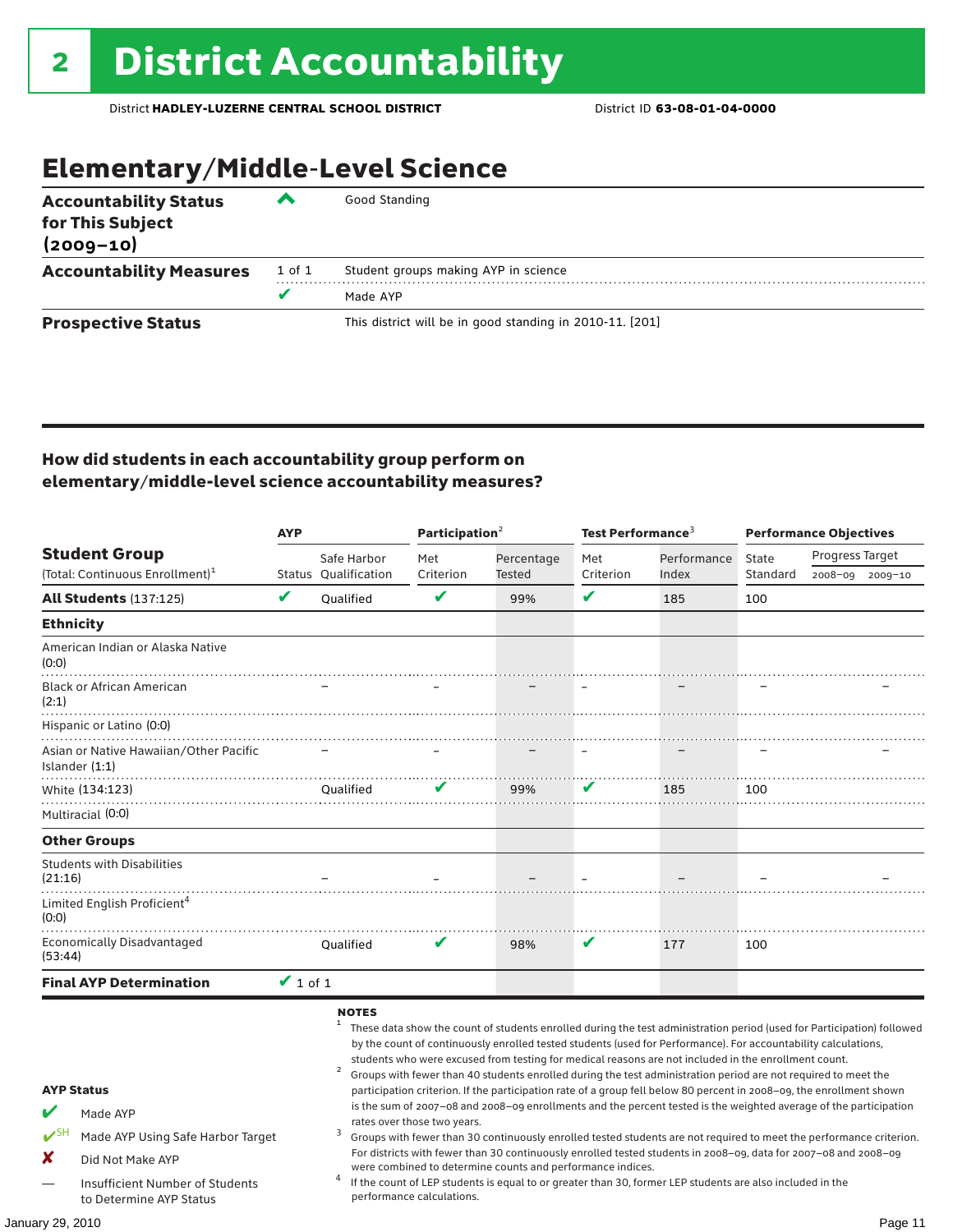### **Secondary-Level English Language Arts**

| <b>Accountability Status</b><br>for This Subject<br>$(2009 - 10)$ | ▰      | Good Standing                                            |
|-------------------------------------------------------------------|--------|----------------------------------------------------------|
| <b>Accountability Measures</b>                                    | 2 of 2 | Student groups making AYP in English language arts       |
|                                                                   |        | Made AYP                                                 |
| <b>Prospective Status</b>                                         |        | This district will be in good standing in 2010-11. [201] |

#### How did students in each accountability group perform on **secondary-level English language arts accountability measures?**

|                                                  | <b>AYP</b>                 | Participation $2$ |            | Test Performance <sup>3</sup> |             | <b>Performance Objectives</b> |                    |             |
|--------------------------------------------------|----------------------------|-------------------|------------|-------------------------------|-------------|-------------------------------|--------------------|-------------|
| <b>Student Group</b>                             |                            | Met               | Percentage | Met                           | Performance | Effective                     | Safe Harbor Target |             |
| $(12th$ Graders: 2005 Cohort) <sup>1</sup>       | <b>Status</b>              | Criterion         | Tested     | Criterion                     | Index       | AMO                           | 2008-09            | $2009 - 10$ |
| <b>All Students (72:66)</b>                      | V                          | V                 | 99%        | V                             | 188         | 159                           |                    |             |
| <b>Ethnicity</b>                                 |                            |                   |            |                               |             |                               |                    |             |
| American Indian or Alaska Native<br>(0:0)        |                            |                   |            |                               |             |                               |                    |             |
| <b>Black or African American</b>                 |                            |                   |            |                               |             |                               |                    |             |
| (2:2)                                            |                            |                   |            |                               |             |                               |                    |             |
| Hispanic or Latino (1:1)                         |                            |                   |            |                               |             |                               |                    |             |
| Asian or Native Hawaiian/Other Pacific           |                            |                   |            |                               |             |                               |                    |             |
| Islander (1:0)                                   |                            |                   |            |                               |             |                               |                    |             |
| White (68:63)                                    | $\boldsymbol{\mathcal{U}}$ | ✔                 | 99%        | V                             | 187         | 159                           |                    |             |
| Multiracial (0:0)                                |                            |                   |            |                               |             |                               |                    |             |
| <b>Other Groups</b>                              |                            |                   |            |                               |             |                               |                    |             |
| Students with Disabilities <sup>4</sup><br>(7:8) |                            |                   |            |                               |             |                               |                    |             |
| Limited English Proficient <sup>5</sup><br>(0:0) |                            |                   |            |                               |             |                               |                    |             |
| <b>Economically Disadvantaged</b><br>(18:16)     |                            |                   |            |                               |             |                               |                    |             |
| <b>Final AYP Determination</b>                   | $\vee$ 2 of 2              |                   |            |                               |             |                               |                    |             |

#### **NOTES**

AYP Status Made AYP Made AYP Using Safe Harbor Target X Did Not Make AYP — Insufficient Number of Students to Determine AYP Status <sup>1</sup> These data show the count of 12th graders in 2008–09 (used for Participation) followed by the count of students in the 2005 cohort (used for Performance).<br>Groups with fewer than 40 students in the 12th grade are not required to meet the participation criterion. If the participation rate of a group fell below 95 percent in 2008–09, the enrollment shown is the sum of 2007–08 and 2008–09 Grade 12 enrollments and the percent tested is the weighted average of the participation rates over those two years.<br><sup>3</sup> For districts with fewer than 30 students in the 2005 cohort, data for 2004 and 2005 cohort members were combined to determine counts and PIs. For districts with 30 or more students in the 2005 cohort in the All Students group, groups with fewer than 30 students in the 2005 cohort are not required to meet the performance criterion.<br>If the district failed to make AYP solely because of the performance of students with disabilities, met the 95% participation requirement for this group, and would meet or exceed the AMO for this subject if 34 points were added to the PI, then the district is considered to have made AYP for students with disabilities.<br> $^5$  If the count of LEP students is equal to or greater than 30, former LEP students are also included in the performance calculations. ‡ This student group did not make AYP in graduation rate; therefore, it did not qualify for Safe Harbor.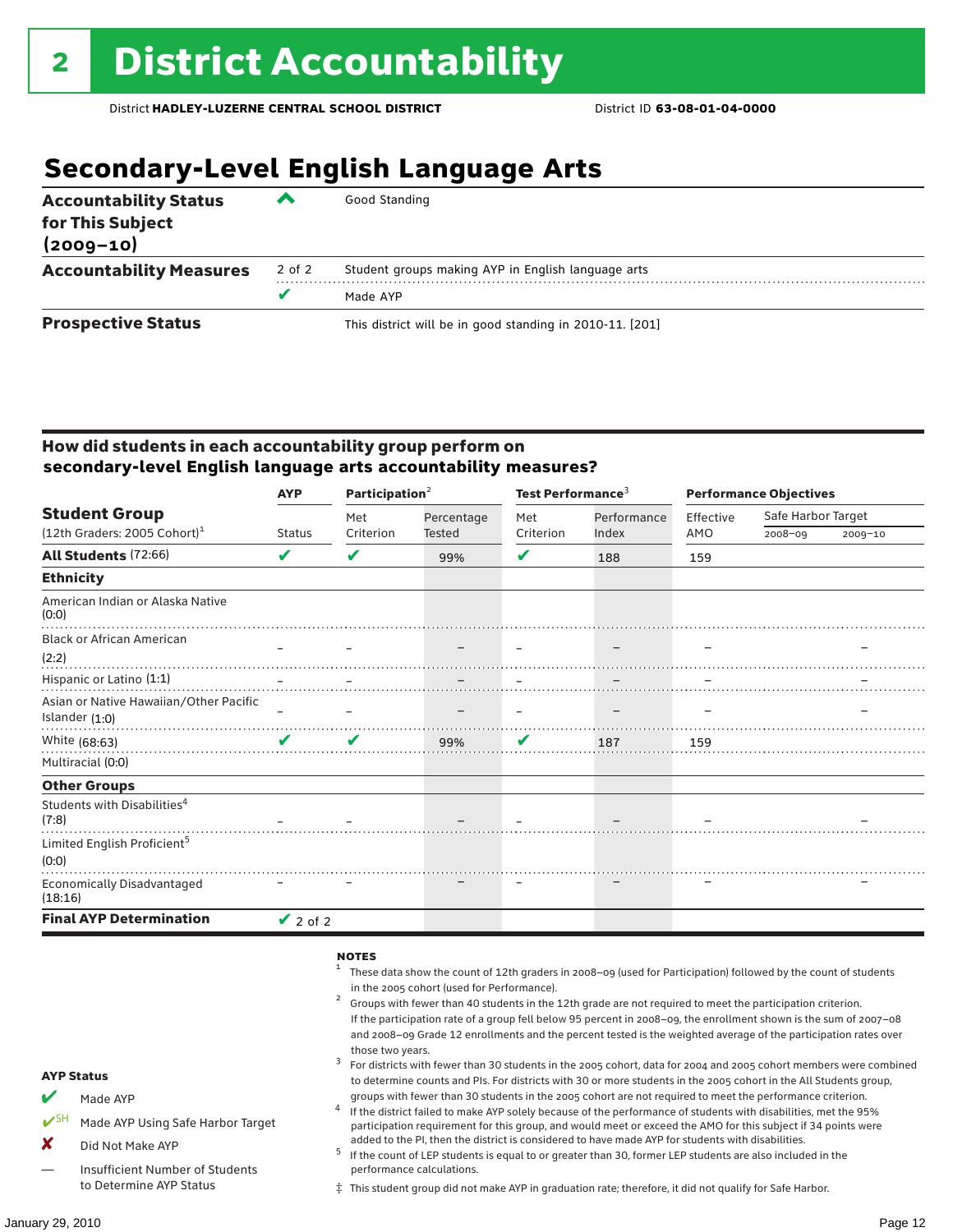### **Secondary-Level Mathematics**

| <b>Accountability Status</b><br>for This Subject<br>$(2009 - 10)$ | ▰      | Good Standing                                            |
|-------------------------------------------------------------------|--------|----------------------------------------------------------|
| <b>Accountability Measures</b>                                    | 2 of 2 | Student groups making AYP in mathematics                 |
|                                                                   |        | Made AYP                                                 |
| <b>Prospective Status</b>                                         |        | This district will be in good standing in 2010-11. [201] |

#### How did students in each accountability group perform on **secondary-level mathematics accountability measures?**

|                                                  | <b>AYP</b>    |           | Participation <sup>2</sup> |           | Test Performance <sup>3</sup> | <b>Performance Objectives</b> |                    |             |
|--------------------------------------------------|---------------|-----------|----------------------------|-----------|-------------------------------|-------------------------------|--------------------|-------------|
| <b>Student Group</b>                             |               | Met       | Percentage                 | Met       | Performance                   | Effective                     | Safe Harbor Target |             |
| $(12th$ Graders: 2005 Cohort) <sup>1</sup>       | <b>Status</b> | Criterion | Tested                     | Criterion | Index                         | AMO                           | 2008-09            | $2009 - 10$ |
| All Students (72:66)                             | V             | V         | 97%                        | V         | 188                           | 154                           |                    |             |
| <b>Ethnicity</b>                                 |               |           |                            |           |                               |                               |                    |             |
| American Indian or Alaska Native<br>(0:0)        |               |           |                            |           |                               |                               |                    |             |
| <b>Black or African American</b>                 |               |           |                            |           |                               |                               |                    |             |
| (2:2)                                            |               |           |                            |           |                               |                               |                    |             |
| Hispanic or Latino (1:1)                         |               |           |                            |           |                               |                               |                    |             |
| Asian or Native Hawaiian/Other Pacific           |               |           |                            |           |                               |                               |                    |             |
| Islander (1:0)                                   |               |           |                            |           |                               |                               |                    |             |
| White (68:63)                                    | V             | ✔         | 97%                        | V         | 187                           | 154                           |                    |             |
| Multiracial (0:0)                                |               |           |                            |           |                               |                               |                    |             |
| <b>Other Groups</b>                              |               |           |                            |           |                               |                               |                    |             |
| Students with Disabilities <sup>4</sup><br>(7:8) |               |           |                            |           |                               |                               |                    |             |
| Limited English Proficient <sup>5</sup>          |               |           |                            |           |                               |                               |                    |             |
| (0:0)                                            |               |           |                            |           |                               |                               |                    |             |
| <b>Economically Disadvantaged</b><br>(18:16)     |               |           |                            |           |                               |                               |                    |             |
| <b>Final AYP Determination</b>                   | $\vee$ 2 of 2 |           |                            |           |                               |                               |                    |             |

#### **NOTES**

AYP Status  $M$  Made AYP ✔SH Made AYP Using Safe Harbor Target X Did Not Make AYP — Insufficient Number of Students to Determine AYP Status <sup>1</sup> These data show the count of 12th graders in 2008–09 (used for Participation) followed by the count of students in the 2005 cohort (used for Performance).<br>Groups with fewer than 40 students in the 12th grade are not required to meet the participation criterion. If the participation rate of a group fell below 95 percent in 2008–09, the enrollment shown is the sum of 2007–08 and 2008–09 Grade 12 enrollments and the percent tested is the weighted average of the participation rates over those two years.<br><sup>3</sup> For districts with fewer than 30 students in the 2005 cohort, data for 2004 and 2005 cohort members were combined to determine counts and PIs. For districts with 30 or more students in the 2005 cohort in the All Students group, groups with fewer than 30 students in the 2005 cohort are not required to meet the performance criterion.<br>If the district failed to make AYP solely because of the performance of students with disabilities, met the 95% participation requirement for this group, and would meet or exceed the AMO for this subject if 34 points were added to the PI, then the district is considered to have made AYP for students with disabilities.<br> $^5$  If the count of LEP students is equal to or greater than 30, former LEP students are also included in the performance calculations. ‡ This student group did not make AYP in graduation rate; therefore, it did not qualify for Safe Harbor.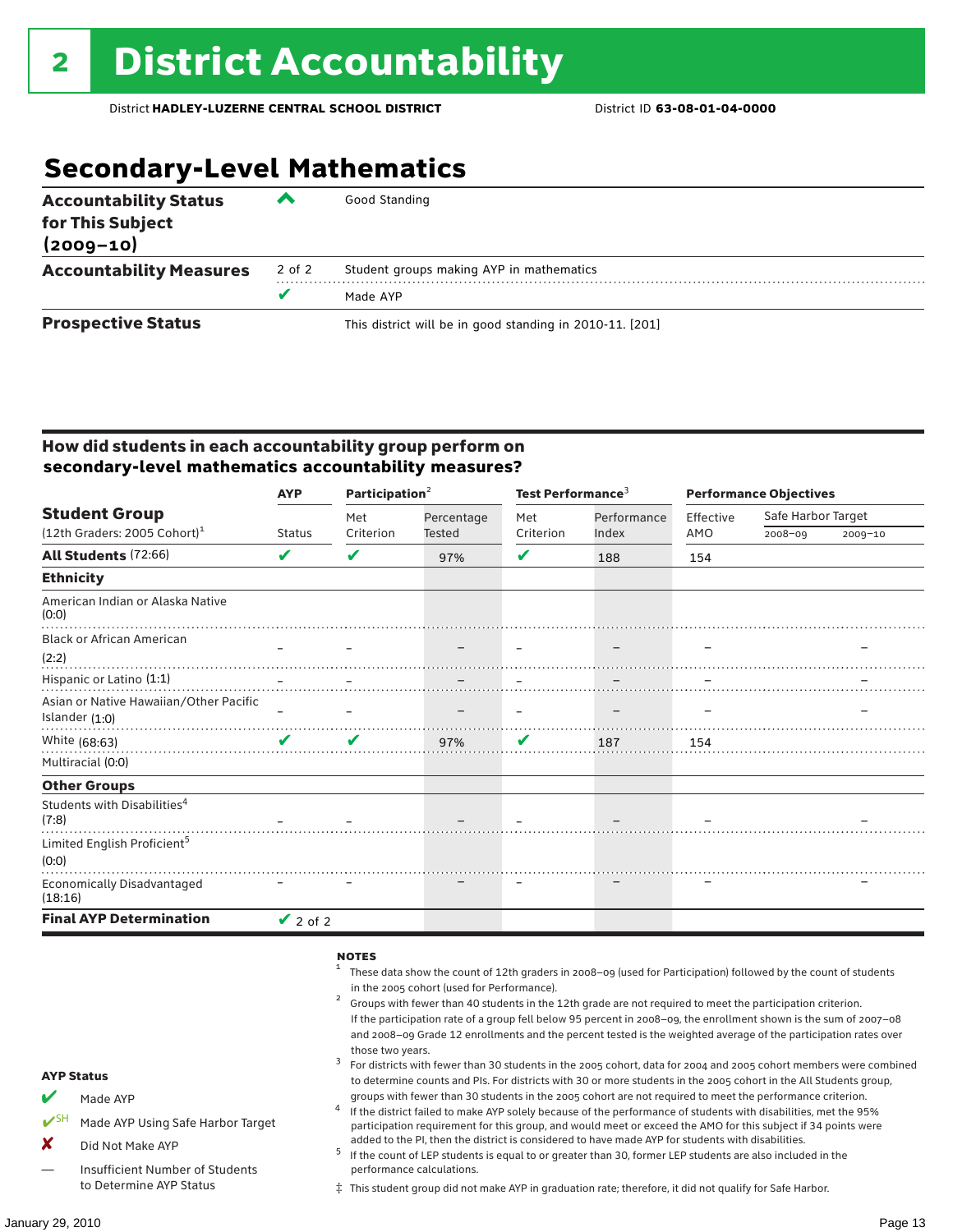### Graduation Rate

| <b>Accountability Status</b><br>for This Indicator<br>$(2009 - 10)$ | ▰      | Good Standing                                            |
|---------------------------------------------------------------------|--------|----------------------------------------------------------|
| <b>Accountability Measures</b>                                      | 1 of 1 | Student groups making AYP in graduation rate             |
|                                                                     | u      | Made AYP                                                 |
| <b>Prospective Status</b>                                           |        | This district will be in good standing in 2010-11. [201] |

#### How did students in each accountability group perform on graduation rate accountability measures?

|                                                                      |               | <b>Graduation</b> |                   | <b>Objectives</b> |         |                 |  |
|----------------------------------------------------------------------|---------------|-------------------|-------------------|-------------------|---------|-----------------|--|
| <b>Student Group</b>                                                 | Met           |                   | Graduation        | State             |         | Progress Target |  |
| (Cohort Count)                                                       | AYP           | Criterion         | Rate <sup>1</sup> | Standard          | 2008-09 | 2009-10         |  |
| All Students (90)                                                    | $\mathbf v$   | V                 | 70%               | 55%               |         |                 |  |
| <b>Ethnicity</b>                                                     |               |                   |                   |                   |         |                 |  |
| American Indian or<br>Alaska Native (0)                              |               |                   |                   |                   |         |                 |  |
| <b>Black or African</b><br>American (0)<br>Hispanic or<br>Latino (0) |               |                   |                   |                   |         |                 |  |
| Asian or Native<br>Hawaiian/Other<br>Pacific Islander (3)            |               |                   | .                 |                   |         |                 |  |
| White (87)                                                           |               | V                 | 70%               | 55%               |         |                 |  |
| Multiracial (0)                                                      |               |                   |                   |                   |         |                 |  |
| <b>Other Groups</b>                                                  |               |                   |                   |                   |         |                 |  |
| Students with<br>Disabilities (10)                                   |               | .                 |                   |                   |         |                 |  |
| Limited English<br>Proficient <sup>2</sup> (0)                       |               |                   |                   |                   |         |                 |  |
| Economically<br>Disadvantaged (14)                                   |               |                   |                   |                   |         |                 |  |
| <b>Final AYP</b><br><b>Determination</b>                             | $\vee$ 1 of 1 |                   |                   |                   |         |                 |  |

#### **NOTES**

Percentage of the 2004 cohort that earned a local or Regents diploma by August 31, 2008.<br>If the count of LEP students is equal to or greater than 30, former LEP students are also included

in the performance calculations.

### Graduation Rate Information

For a school or a district to make AYP in graduation rate, the percentage of 2004 graduation-rate total cohort members earning a local or Regents diploma by August 31, 2008 for the "All Students" group must equal or exceed the Graduation-Rate Standard or the Graduation-Rate Progress Target for 2008–09.

The Graduation Rate Standard is the criterion value that represents a minimally satisfactory percentage of cohort members earning a local diploma. The State Graduation-Rate Standard for the 2004 cohort is 55 percent. The Commissioner may raise the Graduation-Rate Standard at his discretion in future years.

The 2008–09 Graduation-Rate Progress Target is calculated by adding one point to the percentage of the 2003 cohort earning a local or Regents diploma by August 31, 2007. The 2009–10 Graduation-Rate Progress Target is calculated by adding one point to the percentage of the 2004 cohort earning a local or Regents diploma by August 31, 2008. This target is provided for each group whose percentage earning a local or Regents diploma by August 31, 2008 is below the Graduation-Rate Standard in 2008–09 (55%). Groups with fewer than 30 cohort members are not subject to this criterion.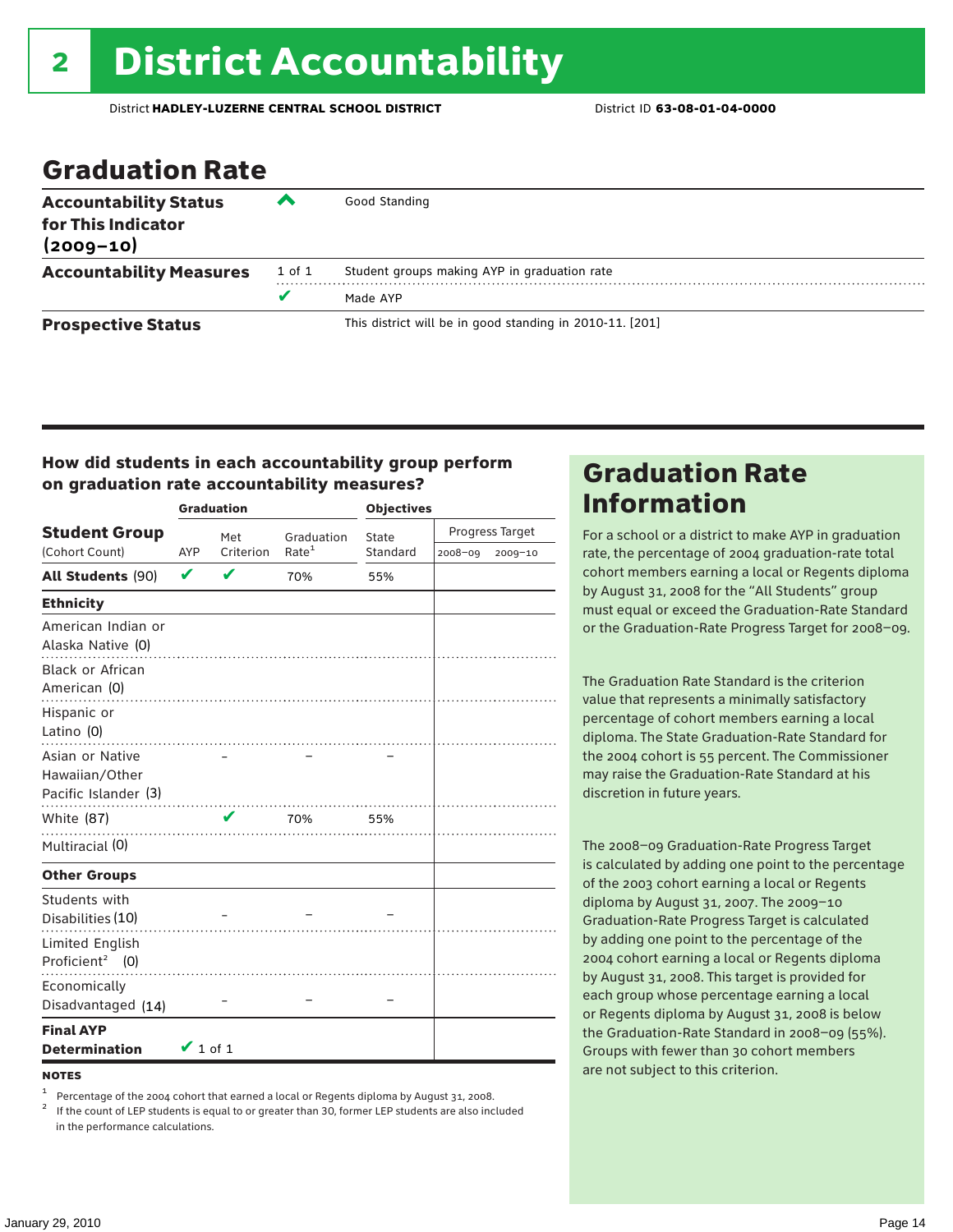### Summary of 2008–09 **District Performance**

Performance on the State assessments in English language arts, mathematics, and science at the elementary and middle levels is reported in terms of mean scores and the percentage of tested students scoring at or above Level 2, Level 3, and Level 4. Performance on the State assessments in ELA and mathematics at the secondary level is reported in terms of the percentage of students in a cohort scoring at these levels.

|                              |                                                           | Percentage of students that<br>scored at or above Level 3 |     | Total<br>Tested |                      |  |
|------------------------------|-----------------------------------------------------------|-----------------------------------------------------------|-----|-----------------|----------------------|--|
| <b>English Language Arts</b> |                                                           | 0%                                                        | 50% | 100%            |                      |  |
| Grade 3                      | 85%                                                       |                                                           |     |                 | 68                   |  |
| Grade 4                      | 73%                                                       |                                                           |     |                 | 56                   |  |
| Grade 5                      | 88%                                                       |                                                           |     |                 | 64                   |  |
| Grade 6                      | 87%                                                       |                                                           |     |                 | 54                   |  |
| Grade 7                      | 70%                                                       |                                                           |     |                 | 83                   |  |
| Grade 8                      | 66%                                                       |                                                           |     |                 | 77                   |  |
| <b>Mathematics</b>           |                                                           |                                                           |     |                 |                      |  |
| Grade 3                      | 97%                                                       |                                                           |     |                 | 69                   |  |
| Grade 4                      | 98%                                                       |                                                           |     |                 | 57                   |  |
| Grade 5                      | 89%                                                       |                                                           |     |                 | 66                   |  |
| Grade 6                      | 87%                                                       |                                                           |     |                 | 55                   |  |
| Grade 7                      | 80%                                                       |                                                           |     |                 | 87                   |  |
| Grade 8                      | 88%                                                       |                                                           |     |                 | 78                   |  |
| <b>Science</b>               |                                                           |                                                           |     |                 |                      |  |
| Grade 4                      | 97%                                                       |                                                           |     |                 | 58                   |  |
| Grade 8                      | 75%                                                       |                                                           |     |                 | 77                   |  |
|                              | Percentage of students that<br>scored at or above Level 3 |                                                           |     |                 | 2005 Total<br>Cohort |  |
| <b>Secondary Level</b>       |                                                           | 0%                                                        | 50% | 100%            |                      |  |
| English                      | 75%                                                       |                                                           |     |                 | 81                   |  |

Mathematics 80% 81

#### About the Performance Level Descriptors

#### Level 1: Not Meeting Learning Standards.

Student performance does not demonstrate an understanding of the content expected in the subject and grade level.

#### Level 2: Partially Meeting Learning Standards.

Student performance demonstrates a partial understanding of the content expected in the subject and grade level.

#### Level 3: Meeting Learning Standards.

Student performance demonstrates an understanding of the content expected in the subject and grade level.

#### Level 4: Meeting Learning Standards with Distinction.

Student performance demonstrates a thorough understanding of the content expected in the subject and grade level.

#### How are Need/Resource Capacity (N/RC) categories determined?

Districts are divided into high, average, and low need categories based on their ability to meet the special needs of their students with local resources. Districts in the high need category are subdivided into four categories based on enrollment size and, in some cases, number of students per square mile. More information about the categories can be found in the *Report to the Governor and the Legislature on the Educational Status of the State's Schools* at www.emsc.nysed.gov/irts.

In this section, this district's performance is compared with that of public schools statewide.

#### This District's N/RC Category:

#### **High Need/Resource Rural Districts**

This is a rural school district with high student needs in relation to district resource capacity.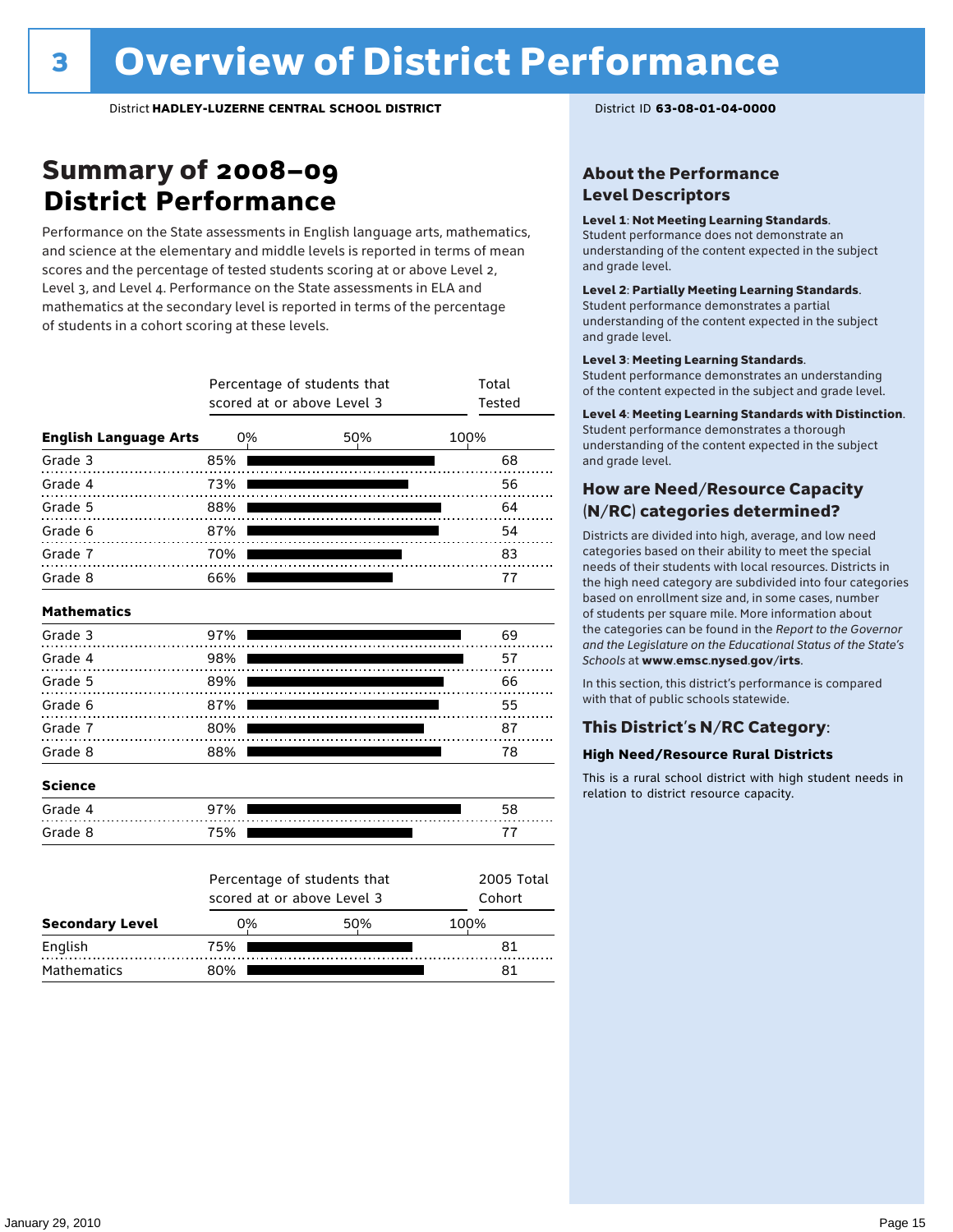### **This District's Results in Grade 3 English Language Arts**

|                                                               |        | <b>This District</b>            |                                 |         |         | <b>NY State Public</b> |                                 |                                 |                |  |
|---------------------------------------------------------------|--------|---------------------------------|---------------------------------|---------|---------|------------------------|---------------------------------|---------------------------------|----------------|--|
|                                                               |        | Percentage scoring at level(s): |                                 |         |         |                        | Percentage scoring at level(s): |                                 |                |  |
|                                                               |        | $2 - 4$                         | $3 - 4$                         |         | 4       | $2 - 4$                | $3 - 4$                         | 4                               |                |  |
| 2009 Mean Score: 675                                          | Range: | 616-780                         | 650-780                         |         | 720-780 |                        |                                 |                                 |                |  |
| 2008 Mean Score: 684                                          | 100%   | 97% 100%                        | 85% 86%                         |         |         | 95% 94%                | 76% 70%                         |                                 |                |  |
| $\blacksquare$ 2008-09<br>$\blacksquare$ 2007-08              |        |                                 |                                 |         | 13% 18% |                        |                                 |                                 | 11% 12%        |  |
| Number of Tested Students:                                    |        | 51<br>66                        | 58                              | 44      | 9<br>9  |                        |                                 |                                 |                |  |
| <b>Results by</b>                                             |        | 2008-09 School Year             |                                 |         |         | 2007-08 School Year    |                                 |                                 |                |  |
|                                                               |        | Total                           | Percentage scoring at level(s): |         |         | Total                  |                                 | Percentage scoring at level(s): |                |  |
| <b>Student Group</b>                                          |        | Tested                          | $2 - 4$                         | $3 - 4$ | 4       | Tested                 | $2 - 4$                         | $3 - 4$                         | $\overline{4}$ |  |
| <b>All Students</b>                                           |        | 68                              | 97%                             | 85%     | 13%     | 51                     | 100%                            | 86%                             | 18%            |  |
| Female                                                        |        | 33                              | 100%                            | 91%     | 12%     | 25                     | 100%                            | 80%                             | 24%            |  |
| Male                                                          |        | 35                              | 94%                             | 80%     | 14%     | 26                     | 100%                            | 92%                             | 12%            |  |
| American Indian or Alaska Native<br>Black or African American |        |                                 |                                 |         |         |                        |                                 |                                 |                |  |
| Hispanic or Latino                                            |        |                                 |                                 |         |         |                        |                                 |                                 |                |  |
| Asian or Native Hawaiian/Other<br>Pacific Islander            |        | $\mathbf{1}$                    |                                 |         |         |                        |                                 |                                 |                |  |
| White                                                         |        | 67                              |                                 |         |         | 51                     | 100%                            | 86%                             | 18%            |  |
| Multiracial<br>Small Group Totals                             |        | 68                              | 97%                             | 85%     | 13%     |                        |                                 |                                 |                |  |
| <b>General-Education Students</b>                             |        | 60                              | 100%                            | 87%     | 13%     | 45                     | 100%                            | 84%                             | 20%            |  |
| <b>Students with Disabilities</b>                             |        | 8                               | 75%                             | 75%     | 13%     | 6                      | 100%                            | 100%                            | 0%             |  |
| English Proficient                                            |        | 68                              | 97%                             | 85%     | 13%     | 51                     | 100%                            | 86%                             | 18%            |  |
| Limited English Proficient                                    |        |                                 |                                 |         |         |                        |                                 |                                 |                |  |
| Economically Disadvantaged                                    |        | 37                              | 97%                             | 86%     | 8%      | 23                     | 100%                            | 83%                             | 9%             |  |
| Not Disadvantaged                                             |        | 31                              | 97%                             | 84%     | 19%     | 28                     | 100%                            | 89%                             | 25%            |  |
| Migrant                                                       |        |                                 |                                 |         |         |                        |                                 |                                 |                |  |
| Not Migrant                                                   |        | 68                              | 97%                             | 85%     | 13%     | 51                     | 100%                            | 86%                             | 18%            |  |

**NOTES**<br>The – symbol indicates that data for a group of students have been suppressed. If a group has fewer than five students,<br>data for that group and the next smallest group(s) are suppressed to protect the privacy of in

| <b>Other</b>                                                                                         | 2008-09 School Year |                             |         |     | 2007-08 School Year |                             |         |     |  |
|------------------------------------------------------------------------------------------------------|---------------------|-----------------------------|---------|-----|---------------------|-----------------------------|---------|-----|--|
| <b>Assessments</b>                                                                                   | Total<br>Tested     | Number scoring at level(s): |         |     | Total               | Number scoring at level(s): |         |     |  |
|                                                                                                      |                     | $2 - 4$                     | $3 - 4$ | 4   | Tested              | $2 - 4$                     | $3 - 4$ | 4   |  |
| New York State Alternate Assessment<br>(NYSAA): Grade 3 Equivalent                                   | 0                   |                             |         |     | 0                   |                             |         |     |  |
| New York State English as a Second<br>Language Achievement Test (NYSESLAT) <sup>+</sup> :<br>Grade 3 | 0                   | N/A                         | N/A     | N/A | 0                   | N/A                         | N/A     | N/A |  |

† These counts represent recently arrived LEP students who used the NYSESLAT to fulfill the English language arts participation requirement.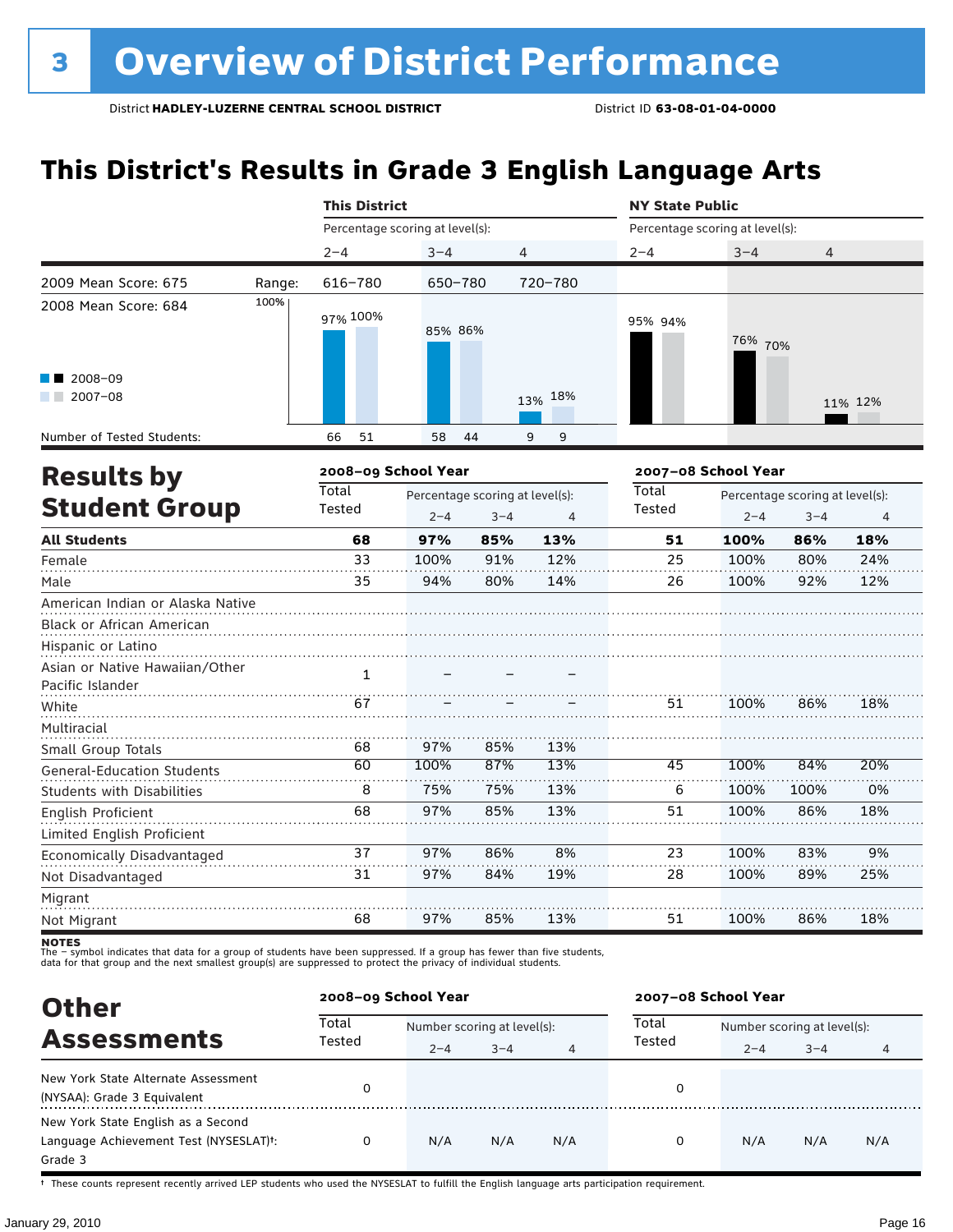### **This District's Results in Grade 3 Mathematics**

|                                                                          |        | <b>This District</b>            |             |                                            |            | <b>NY State Public</b>          |                                                            |             |            |  |
|--------------------------------------------------------------------------|--------|---------------------------------|-------------|--------------------------------------------|------------|---------------------------------|------------------------------------------------------------|-------------|------------|--|
|                                                                          |        | Percentage scoring at level(s): |             |                                            |            | Percentage scoring at level(s): |                                                            |             |            |  |
|                                                                          |        | $2 - 4$                         | $3 - 4$     |                                            | 4          | $2 - 4$                         | $3 - 4$                                                    | 4           |            |  |
| 2009 Mean Score: 696                                                     | Range: | 624-770                         | 650-770     |                                            | 703-770    |                                 |                                                            |             |            |  |
| 2008 Mean Score: 692                                                     | 100%   | 99% 100%                        | 97% 98%     |                                            |            | 99% 98%                         | 93% 90%                                                    |             |            |  |
| 2008-09<br>$12007-08$                                                    |        |                                 |             |                                            | 28% 22%    |                                 |                                                            |             | 27% 26%    |  |
| Number of Tested Students:                                               |        | 50<br>68                        | 67          | 49                                         | 19<br>11   |                                 |                                                            |             |            |  |
| <b>Results by</b>                                                        |        | 2008-09 School Year             |             |                                            |            |                                 | 2007-08 School Year                                        |             |            |  |
| <b>Student Group</b>                                                     |        | <b>Total</b><br>Tested          | $2 - 4$     | Percentage scoring at level(s):<br>$3 - 4$ | 4          | Total<br>Tested                 | Percentage scoring at level(s):<br>$2 - 4$<br>$3 - 4$<br>4 |             |            |  |
| <b>All Students</b>                                                      |        | 69                              | 99%         | 97%                                        | 28%        | 50                              | 100%                                                       | 98%         | 22%        |  |
| Female<br>Male                                                           |        | 33<br>36                        | 100%<br>97% | 100%<br>94%                                | 27%<br>28% | 25<br>25                        | 100%<br>100%                                               | 100%<br>96% | 12%<br>32% |  |
| American Indian or Alaska Native<br>Black or African American            |        |                                 |             |                                            |            |                                 |                                                            |             |            |  |
| Hispanic or Latino<br>Asian or Native Hawaiian/Other<br>Pacific Islander |        | $\mathbf{1}$                    |             |                                            |            |                                 |                                                            |             |            |  |
| White                                                                    |        | 68                              |             |                                            |            | 50                              | 100%                                                       | 98%         | 22%        |  |
| Multiracial<br>Small Group Totals                                        |        | 69                              | 99%         | 97%                                        | 28%        |                                 |                                                            |             |            |  |
| <b>General-Education Students</b>                                        |        | 61                              | 100%        | 100%                                       | 30%        | 44                              | 100%                                                       | 98%         | 25%        |  |
| <b>Students with Disabilities</b>                                        |        | 8                               | 88%         | 75%                                        | 13%        | 6                               | 100%                                                       | 100%        | 0%         |  |
| English Proficient                                                       |        | 69                              | 99%         | 97%                                        | 28%        | 50                              | 100%                                                       | 98%         | 22%        |  |
| Limited English Proficient                                               |        |                                 |             |                                            |            |                                 |                                                            |             |            |  |
| Economically Disadvantaged                                               |        | 38                              | 97%         | 97%                                        | 18%        | 23                              | 100%                                                       | 96%         | 13%        |  |
| Not Disadvantaged                                                        |        | 31                              | 100%        | 97%                                        | 39%        | 27                              | 100%                                                       | 100%        | 30%        |  |
| Migrant                                                                  |        |                                 |             |                                            |            |                                 |                                                            |             |            |  |
| Not Migrant                                                              |        | 69                              | 99%         | 97%                                        | 28%        | 50                              | 100%                                                       | 98%         | 22%        |  |

| <b>Other</b>                                                       | 2008-09 School Year |                             |         |  | 2007-08 School Year |                             |         |   |  |
|--------------------------------------------------------------------|---------------------|-----------------------------|---------|--|---------------------|-----------------------------|---------|---|--|
| <b>Assessments</b>                                                 | Total<br>Tested     | Number scoring at level(s): |         |  | Total               | Number scoring at level(s): |         |   |  |
|                                                                    |                     | $2 - 4$                     | $3 - 4$ |  | Tested              | $2 - 4$                     | $3 - 4$ | 4 |  |
| New York State Alternate Assessment<br>(NYSAA): Grade 3 Equivalent |                     |                             |         |  | 0                   |                             |         |   |  |
|                                                                    |                     |                             |         |  |                     |                             |         |   |  |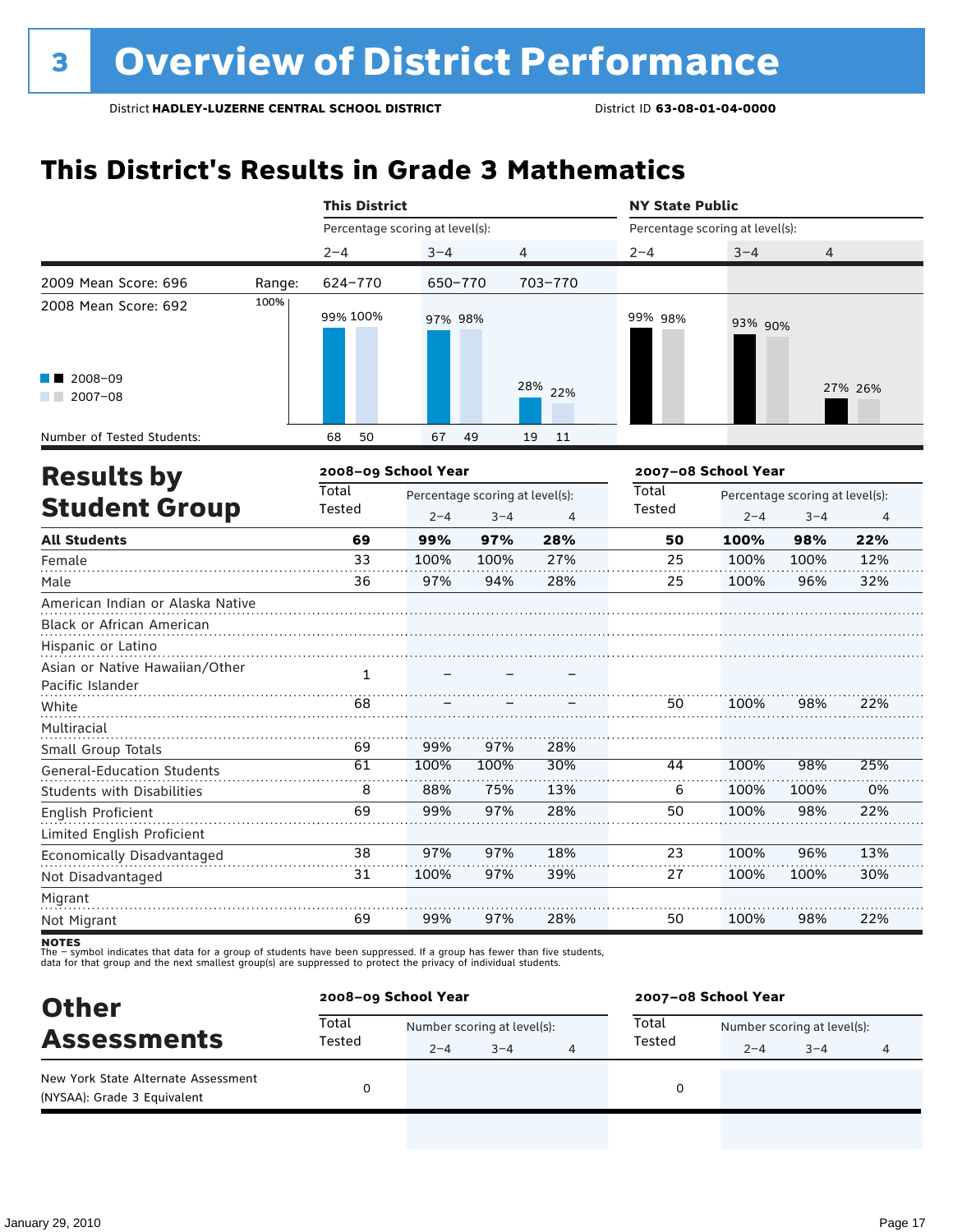### **This District's Results in Grade 4 English Language Arts**

|                                                               |                                          | <b>This District</b>            |                                                       |                    |         | <b>NY State Public</b>          |         |                                            |                |  |
|---------------------------------------------------------------|------------------------------------------|---------------------------------|-------------------------------------------------------|--------------------|---------|---------------------------------|---------|--------------------------------------------|----------------|--|
|                                                               |                                          | Percentage scoring at level(s): |                                                       |                    |         | Percentage scoring at level(s): |         |                                            |                |  |
|                                                               |                                          | $2 - 4$                         | $3 - 4$                                               | 4                  |         | $2 - 4$                         | $3 - 4$ | 4                                          |                |  |
| 2009 Mean Score: 662                                          | Range:                                   | 612-775                         | 650-775                                               |                    | 716-775 |                                 |         |                                            |                |  |
| 2008 Mean Score: 672                                          | 100%                                     | 100% 95%                        | 73% 78%                                               |                    |         | 96% 93%                         | 77% 71% |                                            |                |  |
| 2008-09<br>$2007 - 08$                                        |                                          |                                 |                                                       | 2%                 | 9%      |                                 |         | 7%                                         | 8%             |  |
| Number of Tested Students:                                    |                                          | 56<br>55                        | 41                                                    | 45<br>$\mathbf{1}$ | 5       |                                 |         |                                            |                |  |
|                                                               | 2008-09 School Year<br><b>Results by</b> |                                 |                                                       |                    |         | 2007-08 School Year             |         |                                            |                |  |
| <b>Student Group</b>                                          |                                          | Total<br>Tested                 | Percentage scoring at level(s):<br>$2 - 4$<br>$3 - 4$ |                    | 4       | <b>Total</b><br>Tested          | $2 - 4$ | Percentage scoring at level(s):<br>$3 - 4$ | $\overline{4}$ |  |
| <b>All Students</b>                                           |                                          | 56                              | 100%                                                  | 73%                | 2%      | 58                              | 95%     | 78%                                        | 9%             |  |
| Female                                                        |                                          | 28                              | 100%                                                  | 71%                | 4%      | 35                              | 97%     | 86%                                        | 14%            |  |
| Male                                                          |                                          | 28                              | 100%                                                  | 75%                | 0%      | 23                              | 91%     | 65%                                        | 0%             |  |
| American Indian or Alaska Native<br>Black or African American |                                          |                                 |                                                       |                    |         |                                 |         |                                            |                |  |
| Hispanic or Latino                                            |                                          |                                 |                                                       |                    |         | 1                               |         |                                            |                |  |
| Asian or Native Hawaiian/Other<br>Pacific Islander            |                                          |                                 |                                                       |                    |         | $\mathbf{1}$                    |         |                                            |                |  |
| White                                                         |                                          | 56                              | 100%                                                  | 73%                | 2%      | 56                              |         |                                            |                |  |
| Multiracial<br>Small Group Totals                             |                                          |                                 |                                                       |                    |         | 58                              | 95%     | 78%                                        | 9%             |  |
| General-Education Students                                    |                                          | 50                              | 100%                                                  | 74%                | 2%      | $\overline{53}$                 | 98%     | 85%                                        | 9%             |  |
| <b>Students with Disabilities</b>                             |                                          | 6                               | 100%                                                  | 67%                | 0%      | 5                               | 60%     | 0%                                         | 0%             |  |
| English Proficient                                            |                                          | 56                              | 100%                                                  | 73%                | 2%      | 58                              | 95%     | 78%                                        | 9%             |  |
| Limited English Proficient                                    |                                          |                                 |                                                       |                    |         |                                 |         |                                            |                |  |
| Economically Disadvantaged                                    |                                          | 25                              | 100%                                                  | 56%                | 0%      | 24                              | 88%     | 67%                                        | 0%             |  |
| Not Disadvantaged                                             |                                          | 31                              | 100%                                                  | 87%                | 3%      | 34                              | 100%    | 85%                                        | 15%            |  |
| Migrant                                                       |                                          |                                 |                                                       |                    |         |                                 |         |                                            |                |  |
| Not Migrant                                                   |                                          | 56                              | 100%                                                  | 73%                | 2%      | 58                              | 95%     | 78%                                        | 9%             |  |

**NOTES**<br>The – symbol indicates that data for a group of students have been suppressed. If a group has fewer than five students,<br>data for that group and the next smallest group(s) are suppressed to protect the privacy of in

| <b>Other</b>                                                                                         | 2008-09 School Year |                             |         |     | 2007-08 School Year |                             |         |     |  |
|------------------------------------------------------------------------------------------------------|---------------------|-----------------------------|---------|-----|---------------------|-----------------------------|---------|-----|--|
|                                                                                                      | Total<br>Tested     | Number scoring at level(s): |         |     | Total               | Number scoring at level(s): |         |     |  |
| <b>Assessments</b>                                                                                   |                     | $2 - 4$                     | $3 - 4$ | 4   | Tested              | $2 - 4$                     | $3 - 4$ | 4   |  |
| New York State Alternate Assessment<br>(NYSAA): Grade 4 Equivalent                                   | 0                   |                             |         |     | 0                   |                             |         |     |  |
| New York State English as a Second<br>Language Achievement Test (NYSESLAT) <sup>+</sup> :<br>Grade 4 |                     | N/A                         | N/A     | N/A | 0                   | N/A                         | N/A     | N/A |  |

† These counts represent recently arrived LEP students who used the NYSESLAT to fulfill the English language arts participation requirement.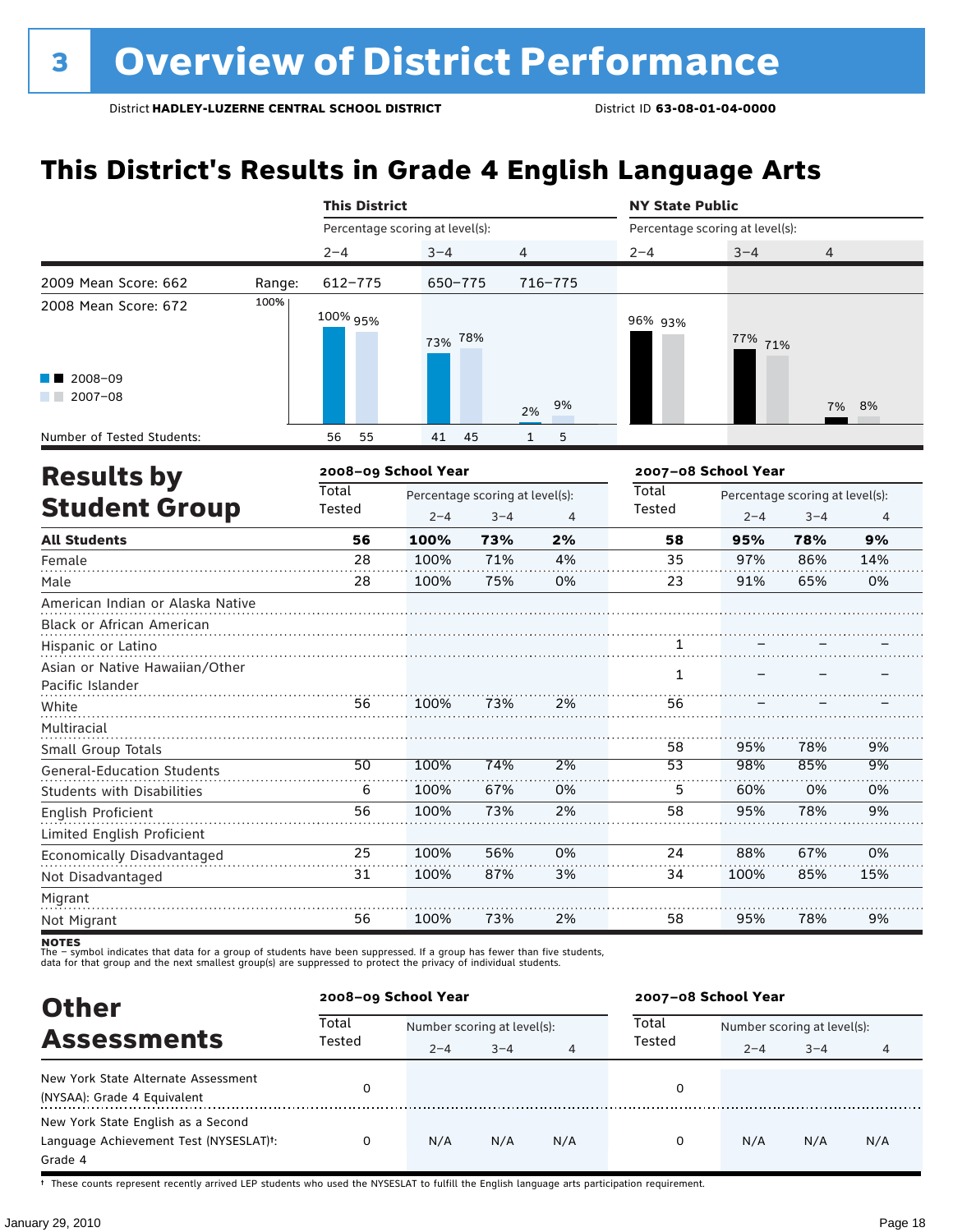### **This District's Results in Grade 4 Mathematics**

|                                                               |                                          | <b>This District</b>            |         |                                            |          | <b>NY State Public</b>          |                     |                                            |                |  |
|---------------------------------------------------------------|------------------------------------------|---------------------------------|---------|--------------------------------------------|----------|---------------------------------|---------------------|--------------------------------------------|----------------|--|
|                                                               |                                          | Percentage scoring at level(s): |         |                                            |          | Percentage scoring at level(s): |                     |                                            |                |  |
|                                                               |                                          | $2 - 4$                         | $3 - 4$ | $\overline{4}$                             |          | $2 - 4$                         | $3 - 4$             | 4                                          |                |  |
| 2009 Mean Score: 690                                          | Range:                                   | 622-800                         | 650-800 |                                            | 702-800  |                                 |                     |                                            |                |  |
| 2008 Mean Score: 686                                          | 100%                                     | 100% 98%                        | 98%     | 89%                                        |          | 96% 95%                         | 87% 84%             |                                            |                |  |
| 2008-09<br>$2007 - 08$<br>a sa Bala                           |                                          |                                 |         |                                            | 32% 28%  |                                 |                     |                                            | 35% 29%        |  |
| Number of Tested Students:                                    |                                          | 60<br>57                        | 56      | 54                                         | 17<br>18 |                                 |                     |                                            |                |  |
|                                                               | 2008-09 School Year<br><b>Results by</b> |                                 |         |                                            |          |                                 | 2007-08 School Year |                                            |                |  |
| <b>Student Group</b>                                          |                                          | Total<br>Tested                 | $2 - 4$ | Percentage scoring at level(s):<br>$3 - 4$ | 4        | Total<br>Tested                 | $2 - 4$             | Percentage scoring at level(s):<br>$3 - 4$ | $\overline{4}$ |  |
| <b>All Students</b>                                           |                                          | 57                              | 100%    | 98%                                        | 32%      | 61                              | 98%                 | 89%                                        | 28%            |  |
| Female                                                        |                                          | 28                              | 100%    | 100%                                       | 25%      | 36                              | 100%                | 92%                                        | 31%            |  |
| Male                                                          |                                          | 29                              | 100%    | 97%                                        | 38%      | 25                              | 96%                 | 84%                                        | 24%            |  |
| American Indian or Alaska Native<br>Black or African American |                                          | 1                               |         |                                            |          |                                 |                     |                                            |                |  |
| Hispanic or Latino                                            |                                          |                                 |         |                                            |          | 2                               |                     |                                            |                |  |
| Asian or Native Hawaiian/Other<br>Pacific Islander            |                                          |                                 |         |                                            |          | $\mathbf{1}$                    |                     |                                            |                |  |
| White                                                         |                                          | 56                              |         |                                            |          | 58                              |                     |                                            |                |  |
| Multiracial                                                   |                                          |                                 |         |                                            |          |                                 |                     |                                            |                |  |
| Small Group Totals                                            |                                          | 57                              | 100%    | 98%                                        | 32%      | 61                              | 98%                 | 89%                                        | 28%            |  |
| <b>General-Education Students</b>                             |                                          | $\overline{51}$                 | 100%    | 100%                                       | 33%      | 55                              | 100%                | 91%                                        | 29%            |  |
| <b>Students with Disabilities</b>                             |                                          | 6                               | 100%    | 83%                                        | 17%      | 6                               | 83%                 | 67%                                        | 17%            |  |
| English Proficient                                            |                                          | 57                              | 100%    | 98%                                        | 32%      | 61                              | 98%                 | 89%                                        | 28%            |  |
| Limited English Proficient                                    |                                          |                                 |         |                                            |          |                                 |                     |                                            |                |  |
| Economically Disadvantaged                                    |                                          | 27                              | 100%    | 100%                                       | 15%      | 25                              | 96%                 | 84%                                        | 16%            |  |
| Not Disadvantaged                                             |                                          | 30                              | 100%    | 97%                                        | 47%      | 36                              | 100%                | 92%                                        | 36%            |  |
| Migrant                                                       |                                          |                                 |         |                                            |          |                                 |                     |                                            |                |  |
| Not Migrant                                                   |                                          | 57                              | 100%    | 98%                                        | 32%      | 61                              | 98%                 | 89%                                        | 28%            |  |

| <b>Other</b>                                                       | 2008-09 School Year |                             |         |  | 2007-08 School Year |                             |         |   |  |
|--------------------------------------------------------------------|---------------------|-----------------------------|---------|--|---------------------|-----------------------------|---------|---|--|
| <b>Assessments</b>                                                 | Total<br>Tested     | Number scoring at level(s): |         |  | Total               | Number scoring at level(s): |         |   |  |
|                                                                    |                     | $2 - 4$                     | $3 - 4$ |  | Tested              | $2 - 4$                     | $3 - 4$ | 4 |  |
| New York State Alternate Assessment<br>(NYSAA): Grade 4 Equivalent |                     |                             |         |  | 0                   |                             |         |   |  |
|                                                                    |                     |                             |         |  |                     |                             |         |   |  |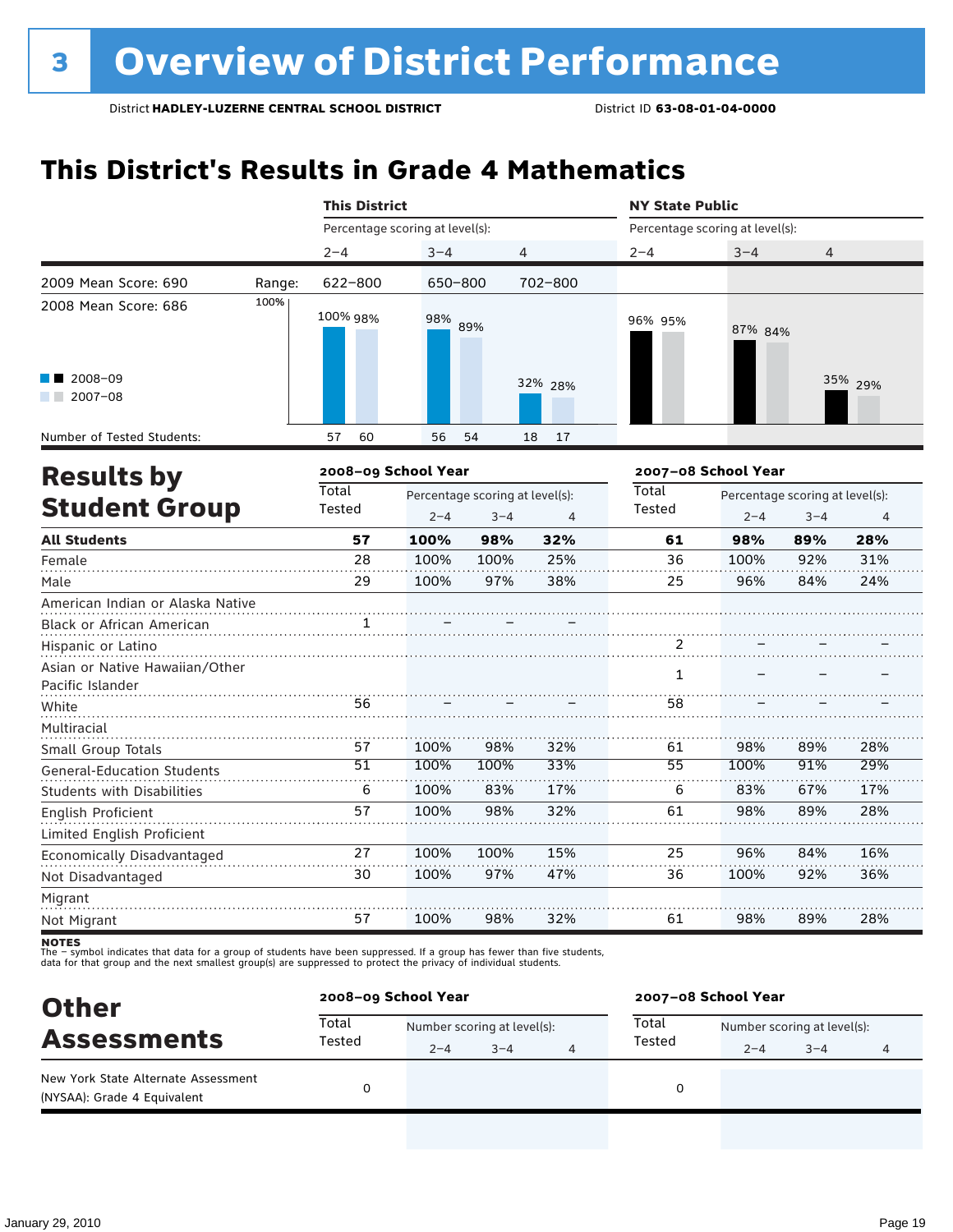### **This District's Results in Grade 4 Science**

|                                                                          |                                          | <b>This District</b> |                                            |      |                 | <b>NY State Public</b>          |                                            |                |     |  |
|--------------------------------------------------------------------------|------------------------------------------|----------------------|--------------------------------------------|------|-----------------|---------------------------------|--------------------------------------------|----------------|-----|--|
|                                                                          |                                          |                      | Percentage scoring at level(s):            |      |                 | Percentage scoring at level(s): |                                            |                |     |  |
|                                                                          |                                          | $2 - 4$              | $3 - 4$                                    |      | 4               | $2 - 4$                         | $3 - 4$                                    | 4              |     |  |
| 2009 Mean Score: 84                                                      | Range:                                   | $45 - 100$           | 65-100                                     |      | $85 - 100$      |                                 |                                            |                |     |  |
| 2008 Mean Score: 83                                                      | 100%                                     | 100% 98%             | 97% 89%                                    |      | 55%<br>48%      | 97% 97%                         | 88% 85%                                    | 59%            | 50% |  |
| 2008-09<br>$12007-08$                                                    |                                          |                      |                                            |      |                 |                                 |                                            |                |     |  |
| Number of Tested Students:                                               |                                          | 58<br>61             | 56                                         | 55   | 28<br>34        |                                 |                                            |                |     |  |
|                                                                          | 2008-09 School Year<br><b>Results by</b> |                      |                                            |      |                 |                                 | 2007-08 School Year                        |                |     |  |
| <b>Student Group</b>                                                     | <b>Total</b><br>Tested                   | $2 - 4$              | Percentage scoring at level(s):<br>$3 - 4$ | 4    | Total<br>Tested | $2 - 4$                         | Percentage scoring at level(s):<br>$3 - 4$ | $\overline{4}$ |     |  |
| <b>All Students</b>                                                      |                                          | 58                   | 100%                                       | 97%  | 48%             | 62                              | 98%                                        | 89%            | 55% |  |
| Female                                                                   |                                          | 29                   | 100%                                       | 93%  | 41%             | 37                              | 100%                                       | 89%            | 59% |  |
| Male                                                                     |                                          | 29                   | 100%                                       | 100% | 55%             | 25                              | 96%                                        | 88%            | 48% |  |
| American Indian or Alaska Native<br>Black or African American            |                                          | 1.                   |                                            |      |                 |                                 |                                            |                |     |  |
| Hispanic or Latino<br>Asian or Native Hawaiian/Other<br>Pacific Islander |                                          |                      |                                            |      |                 | 2<br>1                          |                                            |                |     |  |
| White                                                                    |                                          | 57                   |                                            |      |                 | 59                              |                                            |                |     |  |
| Multiracial<br>Small Group Totals                                        |                                          | 58                   | 100%                                       | 97%  | 48%             | 62                              | 98%                                        | 89%            | 55% |  |
| <b>General-Education Students</b>                                        |                                          | $\overline{51}$      | 100%                                       | 96%  | 53%             | 56                              | 100%                                       | 93%            | 59% |  |
| <b>Students with Disabilities</b>                                        |                                          | 7                    | 100%                                       | 100% | 14%             | 6                               | 83%                                        | 50%            | 17% |  |
| English Proficient                                                       |                                          | 58                   | 100%                                       | 97%  | 48%             | 62                              | 98%                                        | 89%            | 55% |  |
| Limited English Proficient                                               |                                          |                      |                                            |      |                 |                                 |                                            |                |     |  |
| Economically Disadvantaged                                               |                                          | 29                   | 100%                                       | 93%  | 21%             | 25                              | 96%                                        | 80%            | 36% |  |
| Not Disadvantaged                                                        |                                          | 29                   | 100%                                       | 100% | 76%             | 37                              | 100%                                       | 95%            | 68% |  |
| Migrant                                                                  |                                          |                      |                                            |      |                 |                                 |                                            |                |     |  |
| Not Migrant                                                              |                                          | 58                   | 100%                                       | 97%  | 48%             | 62                              | 98%                                        | 89%            | 55% |  |

| <b>Other</b>                                                       | 2008-09 School Year |                             |         |   | 2007-08 School Year |                             |         |   |  |
|--------------------------------------------------------------------|---------------------|-----------------------------|---------|---|---------------------|-----------------------------|---------|---|--|
| <b>Assessments</b>                                                 | Total<br>Tested     | Number scoring at level(s): |         |   | Total               | Number scoring at level(s): |         |   |  |
|                                                                    |                     | $2 - 4$                     | $3 - 4$ | 4 | Tested              | $2 - 4$                     | $3 - 4$ | 4 |  |
| New York State Alternate Assessment<br>(NYSAA): Grade 4 Equivalent |                     |                             |         |   | 0                   |                             |         |   |  |
|                                                                    |                     |                             |         |   |                     |                             |         |   |  |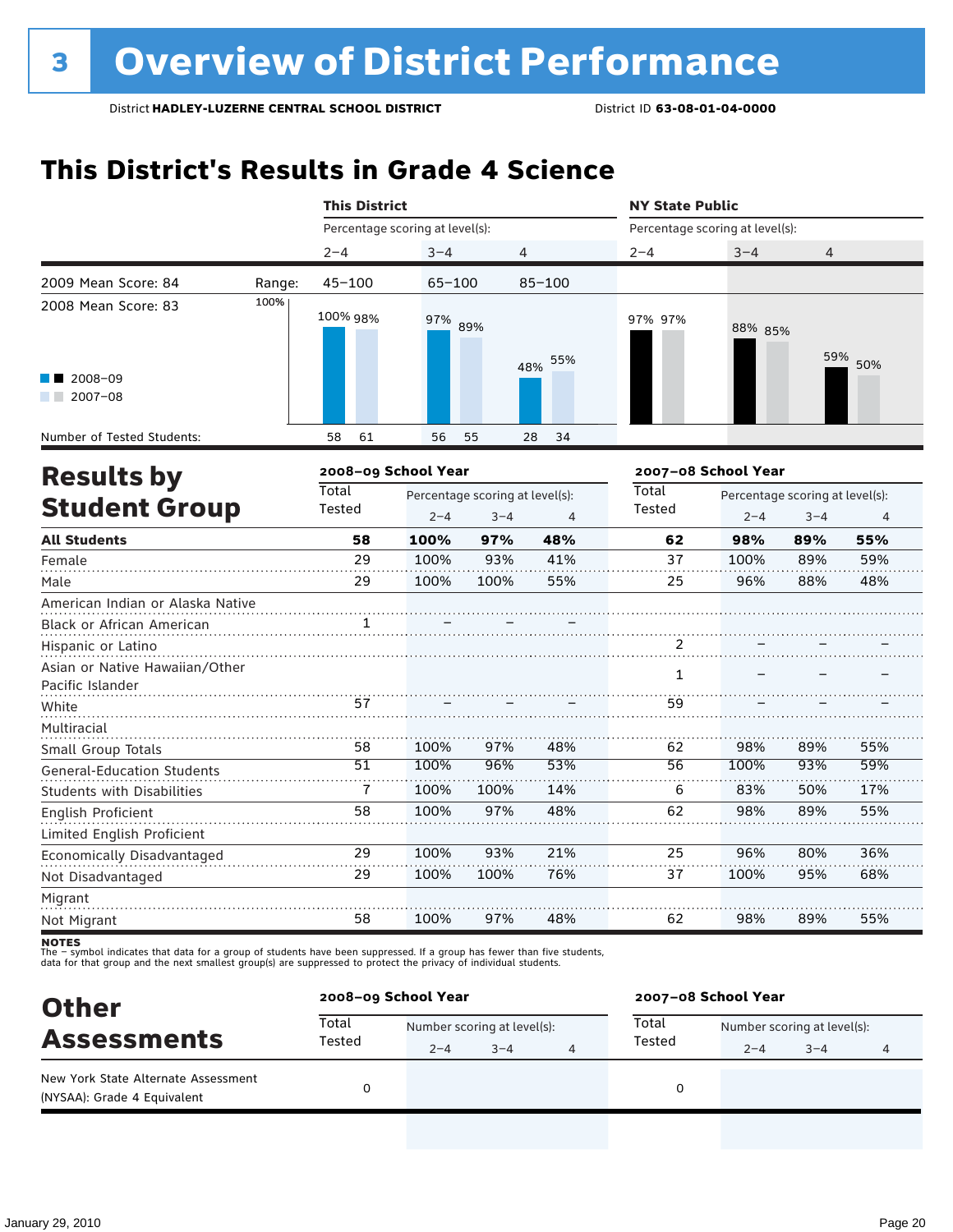### **This District's Results in Grade 5 English Language Arts**

|                                                               |        |                 | <b>This District</b>                       |                                            |                    |                 | <b>NY State Public</b>          |                                            |                |  |  |
|---------------------------------------------------------------|--------|-----------------|--------------------------------------------|--------------------------------------------|--------------------|-----------------|---------------------------------|--------------------------------------------|----------------|--|--|
|                                                               |        |                 | Percentage scoring at level(s):            |                                            |                    |                 | Percentage scoring at level(s): |                                            |                |  |  |
|                                                               |        | $2 - 4$         | $3 - 4$                                    | 4                                          |                    | $2 - 4$         | $3 - 4$                         | 4                                          |                |  |  |
| 2009 Mean Score: 683                                          | Range: | 608-795         | $650 - 795$                                |                                            | $711 - 795$        |                 |                                 |                                            |                |  |  |
| 2008 Mean Score: 667                                          | 100%   | 100%100%        | 88% 82%                                    |                                            |                    | 99% 98%         | 82% 78%                         |                                            |                |  |  |
| $\blacksquare$ 2008-09<br>$2007 - 08$                         |        |                 |                                            |                                            | 17%<br>2%          |                 |                                 | 14%                                        | 6%             |  |  |
| Number of Tested Students:                                    |        | 60<br>64        | 56                                         | 49                                         | 11<br>$\mathbf{1}$ |                 |                                 |                                            |                |  |  |
| <b>Results by</b>                                             |        |                 | 2008-09 School Year<br>2007-08 School Year |                                            |                    |                 |                                 |                                            |                |  |  |
| <b>Student Group</b>                                          |        | Total<br>Tested | $2 - 4$                                    | Percentage scoring at level(s):<br>$3 - 4$ | 4                  | Total<br>Tested | $2 - 4$                         | Percentage scoring at level(s):<br>$3 - 4$ | $\overline{4}$ |  |  |
| <b>All Students</b>                                           |        | 64              | 100%                                       | 88%                                        | 17%                | 60              | 100%                            | 82%                                        | 2%             |  |  |
| Female                                                        |        | 38              | 100%                                       | 87%                                        | 21%                | 28              | 100%                            | 75%                                        | 4%             |  |  |
| Male                                                          |        | 26              | 100%                                       | 88%                                        | 12%                | 32              | 100%                            | 88%                                        | 0%             |  |  |
| American Indian or Alaska Native<br>Black or African American |        |                 |                                            |                                            |                    |                 |                                 |                                            |                |  |  |
| Hispanic or Latino                                            |        | 2               |                                            |                                            |                    |                 |                                 |                                            |                |  |  |
| Asian or Native Hawaiian/Other<br>Pacific Islander            |        | $\mathbf{1}$    |                                            |                                            |                    |                 |                                 |                                            |                |  |  |
| White                                                         |        | 61              |                                            |                                            |                    | 59              |                                 |                                            |                |  |  |
| Multiracial                                                   |        |                 |                                            |                                            |                    |                 |                                 |                                            |                |  |  |
| Small Group Totals                                            |        | 64              | 100%                                       | 88%                                        | 17%                | 60              | 100%                            | 82%                                        | 2%             |  |  |
| <b>General-Education Students</b>                             |        | 58              | 100%                                       | 93%                                        | 19%                | $\overline{52}$ | 100%                            | 90%                                        | 2%             |  |  |
| <b>Students with Disabilities</b>                             |        | 6               | 100%                                       | 33%                                        | 0%                 | 8               | 100%                            | 25%                                        | 0%             |  |  |
| English Proficient                                            |        | 64              | 100%                                       | 88%                                        | 17%                | 60              | 100%                            | 82%                                        | 2%             |  |  |
| Limited English Proficient                                    |        |                 |                                            |                                            |                    |                 |                                 |                                            |                |  |  |
| Economically Disadvantaged                                    |        | 26              | 100%                                       | 73%                                        | 4%                 | 20              | 100%                            | 65%                                        | 5%             |  |  |
| Not Disadvantaged                                             |        | 38              | 100%                                       | 97%                                        | 26%                | 40              | 100%                            | 90%                                        | 0%             |  |  |
| Migrant                                                       |        |                 |                                            |                                            |                    |                 |                                 |                                            |                |  |  |
| Not Migrant                                                   |        | 64              | 100%                                       | 88%                                        | 17%                | 60              | 100%                            | 82%                                        | 2%             |  |  |

**NOTES**<br>The – symbol indicates that data for a group of students have been suppressed. If a group has fewer than five students,<br>data for that group and the next smallest group(s) are suppressed to protect the privacy of in

| <b>Other</b>                                                                                         |                 | 2008-09 School Year         |         |     | 2007-08 School Year |                             |         |     |  |
|------------------------------------------------------------------------------------------------------|-----------------|-----------------------------|---------|-----|---------------------|-----------------------------|---------|-----|--|
| <b>Assessments</b>                                                                                   | Total<br>Tested | Number scoring at level(s): |         |     | Total               | Number scoring at level(s): |         |     |  |
|                                                                                                      |                 | $2 - 4$                     | $3 - 4$ | 4   | Tested              | $2 - 4$                     | $3 - 4$ | 4   |  |
| New York State Alternate Assessment<br>(NYSAA): Grade 5 Equivalent                                   | 0               |                             |         |     | 0                   |                             |         |     |  |
| New York State English as a Second<br>Language Achievement Test (NYSESLAT) <sup>t</sup> :<br>Grade 5 | 0               | N/A                         | N/A     | N/A | 0                   | N/A                         | N/A     | N/A |  |

† These counts represent recently arrived LEP students who used the NYSESLAT to fulfill the English language arts participation requirement.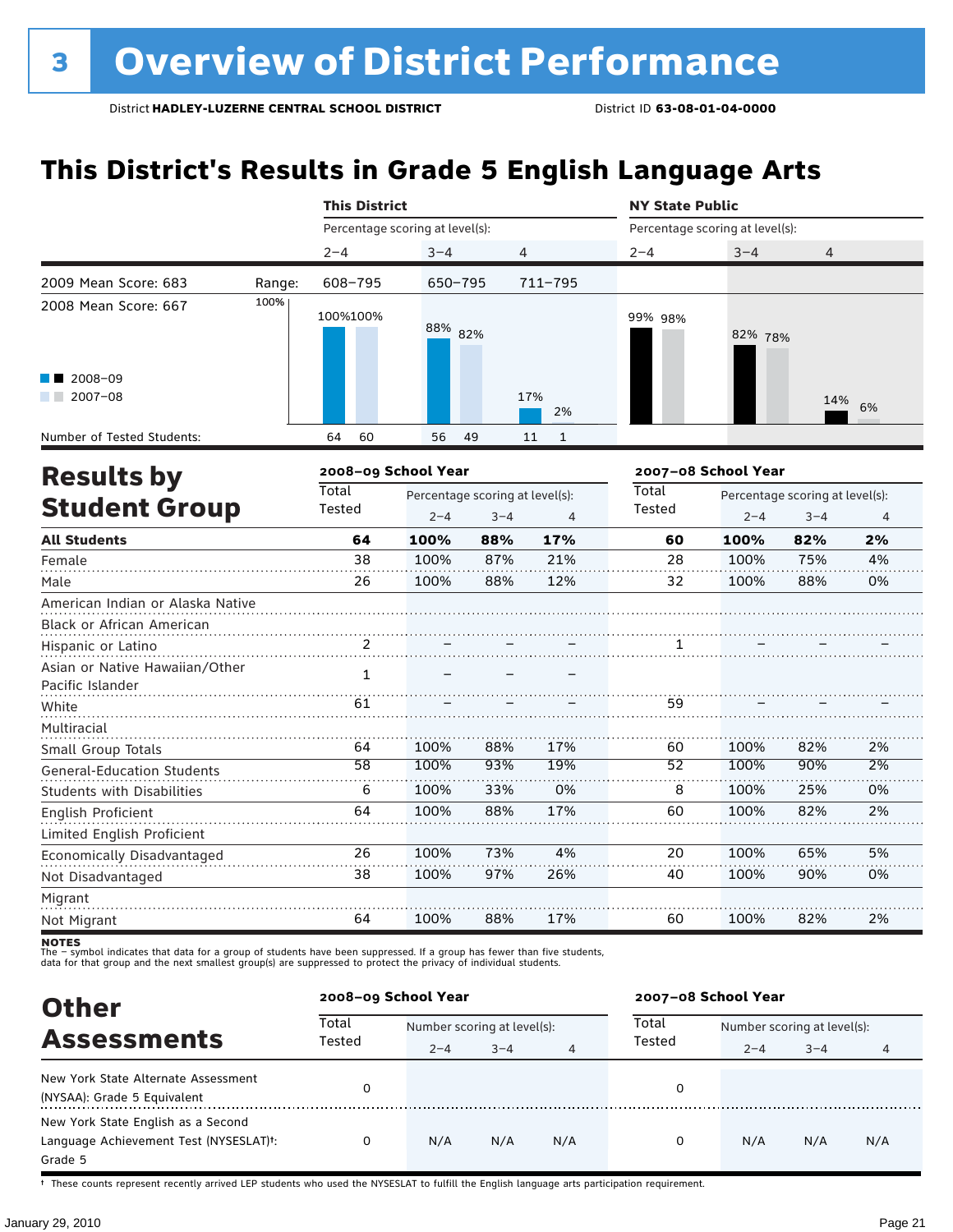### **This District's Results in Grade 5 Mathematics**

|                                                    |        | <b>This District</b>            |         |                                                              |            | <b>NY State Public</b>          |         |                                            |                |  |
|----------------------------------------------------|--------|---------------------------------|---------|--------------------------------------------------------------|------------|---------------------------------|---------|--------------------------------------------|----------------|--|
|                                                    |        | Percentage scoring at level(s): |         |                                                              |            | Percentage scoring at level(s): |         |                                            |                |  |
|                                                    |        | $2 - 4$                         | $3 - 4$ | 4                                                            |            | $2 - 4$                         | $3 - 4$ | 4                                          |                |  |
| 2009 Mean Score: 680                               | Range: | 619-780                         | 650-780 |                                                              | 699-780    |                                 |         |                                            |                |  |
| 2008 Mean Score: 676                               | 100%   | 95% 98%                         | 89% 85% |                                                              |            | 98% 96%                         | 88% 83% |                                            |                |  |
| 2008-09<br>$2007 - 08$                             |        |                                 |         |                                                              | 26%<br>16% |                                 |         |                                            | 36% 27%        |  |
| Number of Tested Students:                         |        | 60<br>63                        | 59      | 52                                                           | 17<br>10   |                                 |         |                                            |                |  |
| <b>Results by</b>                                  |        | 2008-09 School Year             |         |                                                              |            | 2007-08 School Year             |         |                                            |                |  |
| <b>Student Group</b>                               |        | <b>Total</b><br>Tested          | $2 - 4$ | Percentage scoring at level(s):<br>$3 - 4$<br>$\overline{4}$ |            |                                 | $2 - 4$ | Percentage scoring at level(s):<br>$3 - 4$ | $\overline{4}$ |  |
| <b>All Students</b>                                |        | 66                              | 95%     | 89%                                                          | 26%        | 61                              | 98%     | 85%                                        | 16%            |  |
| Female                                             |        | 38                              | 97%     | 95%                                                          | 26%        | 29                              | 97%     | 83%                                        | 7%             |  |
| Male                                               |        | 28                              | 93%     | 82%                                                          | 25%        | 32                              | 100%    | 88%                                        | 25%            |  |
| American Indian or Alaska Native                   |        |                                 |         |                                                              |            |                                 |         |                                            |                |  |
| Black or African American                          |        |                                 |         |                                                              |            |                                 |         |                                            |                |  |
| Hispanic or Latino                                 |        | 2                               |         |                                                              |            | 1                               |         |                                            |                |  |
| Asian or Native Hawaiian/Other<br>Pacific Islander |        | $\mathbf{1}$                    |         |                                                              |            |                                 |         |                                            |                |  |
| White                                              |        | 63                              |         |                                                              |            | 60                              |         |                                            |                |  |
| Multiracial                                        |        |                                 |         |                                                              |            |                                 |         |                                            |                |  |
| Small Group Totals                                 |        | 66                              | 95%     | 89%                                                          | 26%        | 61                              | 98%     | 85%                                        | 16%            |  |
| <b>General-Education Students</b>                  |        | 58                              | 100%    | 97%                                                          | 29%        | $\overline{52}$                 | 100%    | 96%                                        | 19%            |  |
| <b>Students with Disabilities</b>                  |        | 8                               | 63%     | 38%                                                          | 0%         | 9                               | 89%     | 22%                                        | 0%             |  |
| <b>English Proficient</b>                          |        | 66                              | 95%     | 89%                                                          | 26%        | 61                              | 98%     | 85%                                        | 16%            |  |
| Limited English Proficient                         |        |                                 |         |                                                              |            |                                 |         |                                            |                |  |
| Economically Disadvantaged                         |        | 28                              | 89%     | 79%                                                          | 14%        | 20                              | 95%     | 75%                                        | 10%            |  |
| Not Disadvantaged                                  |        | 38                              | 100%    | 97%                                                          | 34%        | 41                              | 100%    | 90%                                        | 20%            |  |
| Migrant                                            |        |                                 |         |                                                              |            |                                 |         |                                            |                |  |
| Not Migrant                                        |        | 66                              | 95%     | 89%                                                          | 26%        | 61                              | 98%     | 85%                                        | 16%            |  |

| <b>Other</b>                                                       |                 | 2008-09 School Year         |         |  |        | 2007-08 School Year         |         |   |  |  |
|--------------------------------------------------------------------|-----------------|-----------------------------|---------|--|--------|-----------------------------|---------|---|--|--|
| <b>Assessments</b>                                                 | Total<br>Tested | Number scoring at level(s): |         |  | Total  | Number scoring at level(s): |         |   |  |  |
|                                                                    |                 | $2 - 4$                     | $3 - 4$ |  | Tested | $2 - 4$                     | $3 - 4$ | 4 |  |  |
| New York State Alternate Assessment<br>(NYSAA): Grade 5 Equivalent |                 |                             |         |  |        |                             |         |   |  |  |
|                                                                    |                 |                             |         |  |        |                             |         |   |  |  |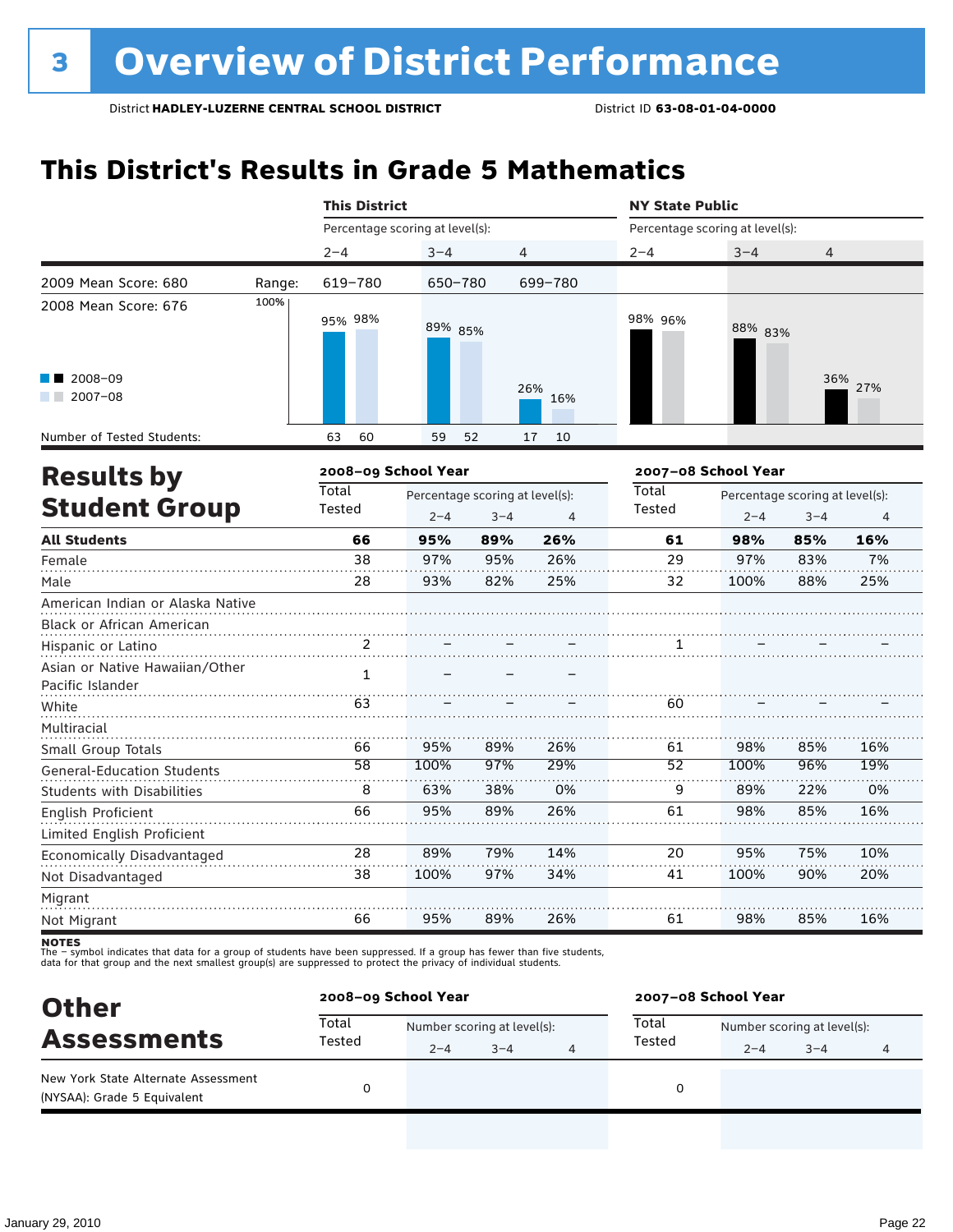### **This District's Results in Grade 6 English Language Arts**

|                                                               |        | <b>This District</b> |                                 |                                 |                   | <b>NY State Public</b>          |      |                                                                                                                                      |                |  |
|---------------------------------------------------------------|--------|----------------------|---------------------------------|---------------------------------|-------------------|---------------------------------|------|--------------------------------------------------------------------------------------------------------------------------------------|----------------|--|
|                                                               |        |                      | Percentage scoring at level(s): |                                 |                   | Percentage scoring at level(s): |      | $3 - 4$<br>4<br>81%<br>67%<br>9%<br>Percentage scoring at level(s):<br>$2 - 4$<br>$3 - 4$<br>94%<br>55%<br>100%<br>69%<br>89%<br>43% |                |  |
|                                                               |        | $2 - 4$              | $3 - 4$                         | $\overline{4}$                  |                   | $2 - 4$                         |      |                                                                                                                                      |                |  |
| 2009 Mean Score: 663                                          | Range: | 598-785              | $650 - 785$                     |                                 | 696-785*          |                                 |      |                                                                                                                                      |                |  |
| 2008 Mean Score: 650                                          | 100%   | 100% 94%             | 87%                             | 55%                             |                   | 100% 98%                        |      |                                                                                                                                      |                |  |
| 2008-09<br>$2007 - 08$                                        |        |                      |                                 |                                 | 4%<br>2%          |                                 |      |                                                                                                                                      | 5%             |  |
| Number of Tested Students:                                    |        | 54<br>75             | 47                              | 44                              | $\mathbf{1}$<br>3 |                                 |      |                                                                                                                                      |                |  |
| <b>Results by</b>                                             |        | 2008-09 School Year  |                                 |                                 |                   | 2007-08 School Year             |      |                                                                                                                                      |                |  |
|                                                               |        | Total                |                                 | Percentage scoring at level(s): |                   | Total                           |      |                                                                                                                                      |                |  |
| <b>Student Group</b>                                          |        | Tested               | $2 - 4$                         | $3 - 4$                         | 4                 | Tested                          |      |                                                                                                                                      | $\overline{4}$ |  |
| <b>All Students</b>                                           |        | 54                   | 100%                            | 87%                             | 2%                | 80                              |      |                                                                                                                                      | 4%             |  |
| Female                                                        |        | 24                   | 100%                            | 83%                             | 4%                | 36                              |      |                                                                                                                                      | 6%             |  |
| Male                                                          |        | 30                   | 100%                            | 90%                             | 0%                | 44                              |      |                                                                                                                                      | 2%             |  |
| American Indian or Alaska Native<br>Black or African American |        |                      |                                 |                                 |                   | 1                               |      |                                                                                                                                      |                |  |
| Hispanic or Latino                                            |        |                      |                                 |                                 |                   |                                 |      |                                                                                                                                      |                |  |
| Asian or Native Hawaiian/Other<br>Pacific Islander            |        |                      |                                 |                                 |                   | $\mathbf{1}$                    |      |                                                                                                                                      |                |  |
| White                                                         |        | 53                   |                                 |                                 |                   | 78                              |      |                                                                                                                                      |                |  |
| Multiracial                                                   |        |                      |                                 |                                 |                   |                                 |      |                                                                                                                                      |                |  |
| Small Group Totals                                            |        | 54                   | 100%                            | 87%                             | 2%                | 80                              | 94%  | 55%                                                                                                                                  | 4%             |  |
| <b>General-Education Students</b>                             |        | 47                   | 100%                            | 94%                             | 2%                | 61                              | 100% | 70%                                                                                                                                  | 5%             |  |
| <b>Students with Disabilities</b>                             |        | 7                    | 100%                            | 43%                             | 0%                | 19                              | 74%  | 5%                                                                                                                                   | 0%             |  |
| <b>English Proficient</b>                                     |        | 54                   | 100%                            | 87%                             | 2%                | 80                              | 94%  | 55%                                                                                                                                  | 4%             |  |
| Limited English Proficient                                    |        |                      |                                 |                                 |                   |                                 |      |                                                                                                                                      |                |  |
| Economically Disadvantaged                                    |        | 21                   | 100%                            | 71%                             | 5%                | 35                              | 94%  | 34%                                                                                                                                  | 0%             |  |
| Not Disadvantaged                                             |        | 33                   | 100%                            | 97%                             | 0%                | 45                              | 93%  | 71%                                                                                                                                  | 7%             |  |
| Migrant                                                       |        |                      |                                 |                                 |                   |                                 |      |                                                                                                                                      |                |  |
| Not Migrant                                                   |        | 54                   | 100%                            | 87%                             | 2%                | 80                              | 94%  | 55%                                                                                                                                  | 4%             |  |

**NOTES**<br>The – symbol indicates that data for a group of students have been suppressed. If a group has fewer than five students,<br>data for that group and the next smallest group(s) are suppressed to protect the privacy of in

\* Level 4 range is for 2008–09 only. The 2007–08 range is 705–785.

| <b>Other</b>                                        |                 | 2008-09 School Year         |         |                | 2007-08 School Year |                             |         |     |  |
|-----------------------------------------------------|-----------------|-----------------------------|---------|----------------|---------------------|-----------------------------|---------|-----|--|
| <b>Assessments</b>                                  | Total<br>Tested | Number scoring at level(s): |         |                | Total<br>Tested     | Number scoring at level(s): |         |     |  |
|                                                     |                 | $2 - 4$                     | $3 - 4$ | $\overline{4}$ |                     | $2 - 4$                     | $3 - 4$ | 4   |  |
| New York State Alternate Assessment                 |                 |                             |         |                |                     |                             |         |     |  |
| (NYSAA): Grade 6 Equivalent                         |                 |                             |         |                |                     |                             |         |     |  |
| New York State English as a Second                  |                 |                             |         |                |                     |                             |         |     |  |
| Language Achievement Test (NYSESLAT) <sup>+</sup> : | 0               | N/A                         | N/A     | N/A            | 0                   | N/A                         | N/A     | N/A |  |
| Grade 6                                             |                 |                             |         |                |                     |                             |         |     |  |

† These counts represent recently arrived LEP students who used the NYSESLAT to fulfill the English language arts participation requirement.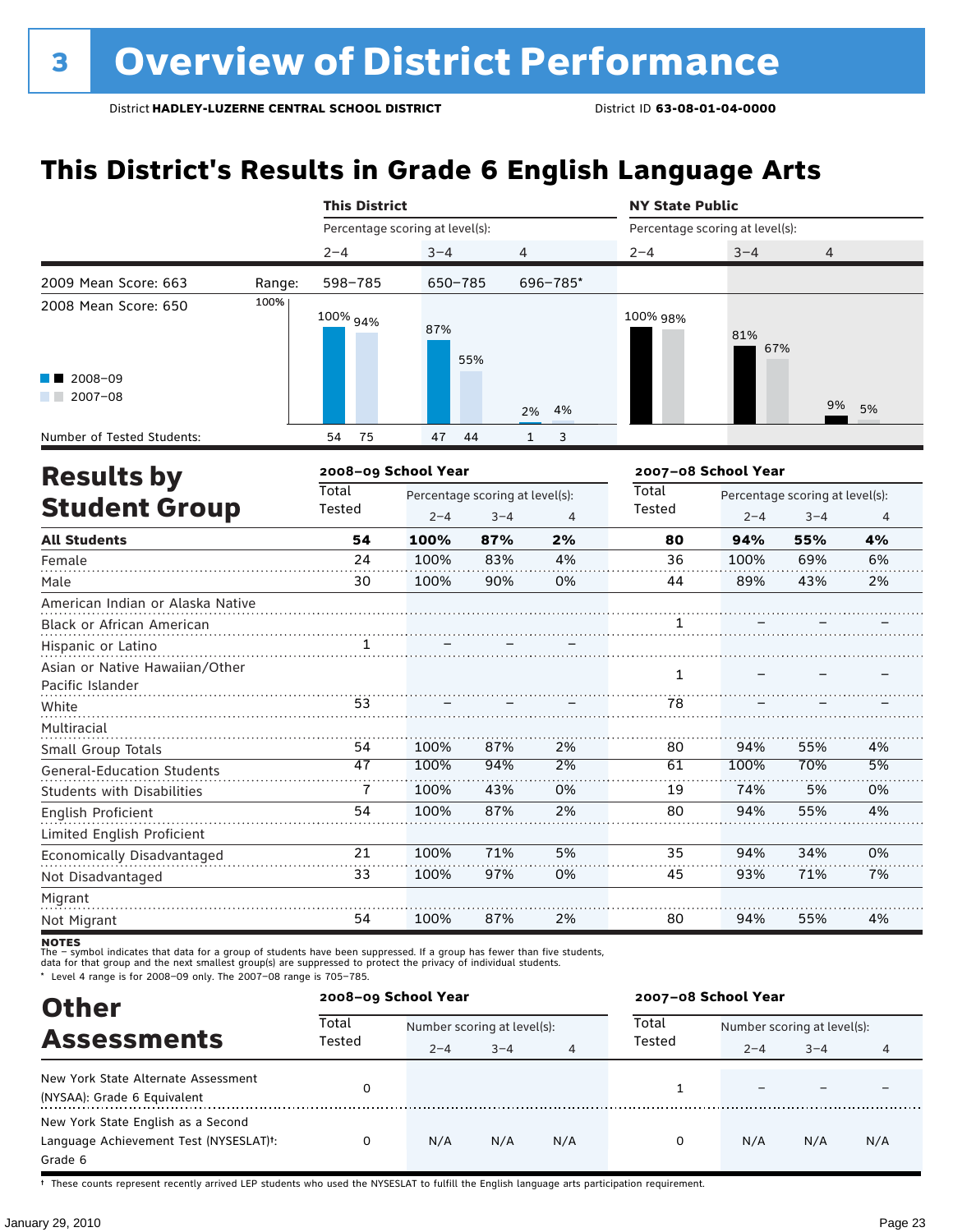### **This District's Results in Grade 6 Mathematics**

|                                                                          |                     | <b>This District</b>            |         |                                            |           | <b>NY State Public</b>          |         |                                            |                |  |
|--------------------------------------------------------------------------|---------------------|---------------------------------|---------|--------------------------------------------|-----------|---------------------------------|---------|--------------------------------------------|----------------|--|
|                                                                          |                     | Percentage scoring at level(s): |         |                                            |           | Percentage scoring at level(s): |         |                                            |                |  |
|                                                                          |                     | $2 - 4$                         | $3 - 4$ |                                            | 4         | $2 - 4$                         | $3 - 4$ | $\overline{4}$                             |                |  |
| 2009 Mean Score: 672                                                     | Range:              | 616-780                         | 650-780 |                                            | 696-780   |                                 |         |                                            |                |  |
| 2008 Mean Score: 665                                                     | 100%                | 96% 90%                         | 87%     | 73%                                        |           | 96% 94%                         | 83% 79% |                                            |                |  |
| 2008-09<br>$12007-08$                                                    |                     |                                 |         |                                            | 17%<br>9% |                                 |         |                                            | 28% 26%        |  |
| Number of Tested Students:                                               |                     | 53<br>73                        | 48      | 59                                         | 5<br>14   |                                 |         |                                            |                |  |
| <b>Results by</b>                                                        | 2008-09 School Year |                                 |         |                                            |           | 2007-08 School Year             |         |                                            |                |  |
| <b>Student Group</b>                                                     |                     | <b>Total</b><br>Tested          | $2 - 4$ | Percentage scoring at level(s):<br>$3 - 4$ | 4         | Total<br>Tested                 | $2 - 4$ | Percentage scoring at level(s):<br>$3 - 4$ | $\overline{4}$ |  |
| <b>All Students</b>                                                      |                     | 55                              | 96%     | 87%                                        | 9%        | 81                              | 90%     | 73%                                        | 17%            |  |
| Female                                                                   |                     | 24                              | 96%     | 83%                                        | 8%        | 37                              | 92%     | 78%                                        | 24%            |  |
| Male                                                                     |                     | 31                              | 97%     | 90%                                        | 10%       | 44                              | 89%     | 68%                                        | 11%            |  |
| American Indian or Alaska Native<br>Black or African American            |                     |                                 |         |                                            |           | 1                               |         |                                            |                |  |
| Hispanic or Latino<br>Asian or Native Hawaiian/Other<br>Pacific Islander |                     | 1                               |         |                                            |           | 1<br>$\mathbf{1}$               |         |                                            |                |  |
| White                                                                    |                     | 54                              |         |                                            |           | 78                              |         |                                            |                |  |
| Multiracial<br>Small Group Totals                                        |                     | 55                              | 96%     | 87%                                        | 9%        | 81                              | 90%     | 73%                                        | 17%            |  |
| <b>General-Education Students</b>                                        |                     | 47                              | 100%    | 96%                                        | 11%       | 63                              | 100%    | 84%                                        | 22%            |  |
| <b>Students with Disabilities</b>                                        |                     | 8                               | 75%     | 38%                                        | 0%        | 18                              | 56%     | 33%                                        | 0%             |  |
| <b>English Proficient</b>                                                |                     | 55                              | 96%     | 87%                                        | 9%        | 81                              | 90%     | 73%                                        | 17%            |  |
| Limited English Proficient                                               |                     |                                 |         |                                            |           |                                 |         |                                            |                |  |
| Economically Disadvantaged                                               |                     | 22                              | 91%     | 68%                                        | 5%        | 35                              | 89%     | 57%                                        | 9%             |  |
| Not Disadvantaged                                                        |                     | 33                              | 100%    | 100%                                       | 12%       | 46                              | 91%     | 85%                                        | 24%            |  |
| Migrant                                                                  |                     |                                 |         |                                            |           |                                 |         |                                            |                |  |
| Not Migrant                                                              |                     | 55                              | 96%     | 87%                                        | 9%        | 81                              | 90%     | 73%                                        | 17%            |  |

| <b>Other</b>                                                       |                 | 2008-09 School Year |                             |   | 2007-08 School Year |                             |         |   |  |
|--------------------------------------------------------------------|-----------------|---------------------|-----------------------------|---|---------------------|-----------------------------|---------|---|--|
| <b>Assessments</b>                                                 | Total<br>Tested |                     | Number scoring at level(s): |   | Total               | Number scoring at level(s): |         |   |  |
|                                                                    |                 | $2 - 4$             | $3 - 4$                     | 4 | Tested              | $2 - 4$                     | $3 - 4$ | 4 |  |
| New York State Alternate Assessment<br>(NYSAA): Grade 6 Equivalent |                 |                     |                             |   |                     |                             | -       |   |  |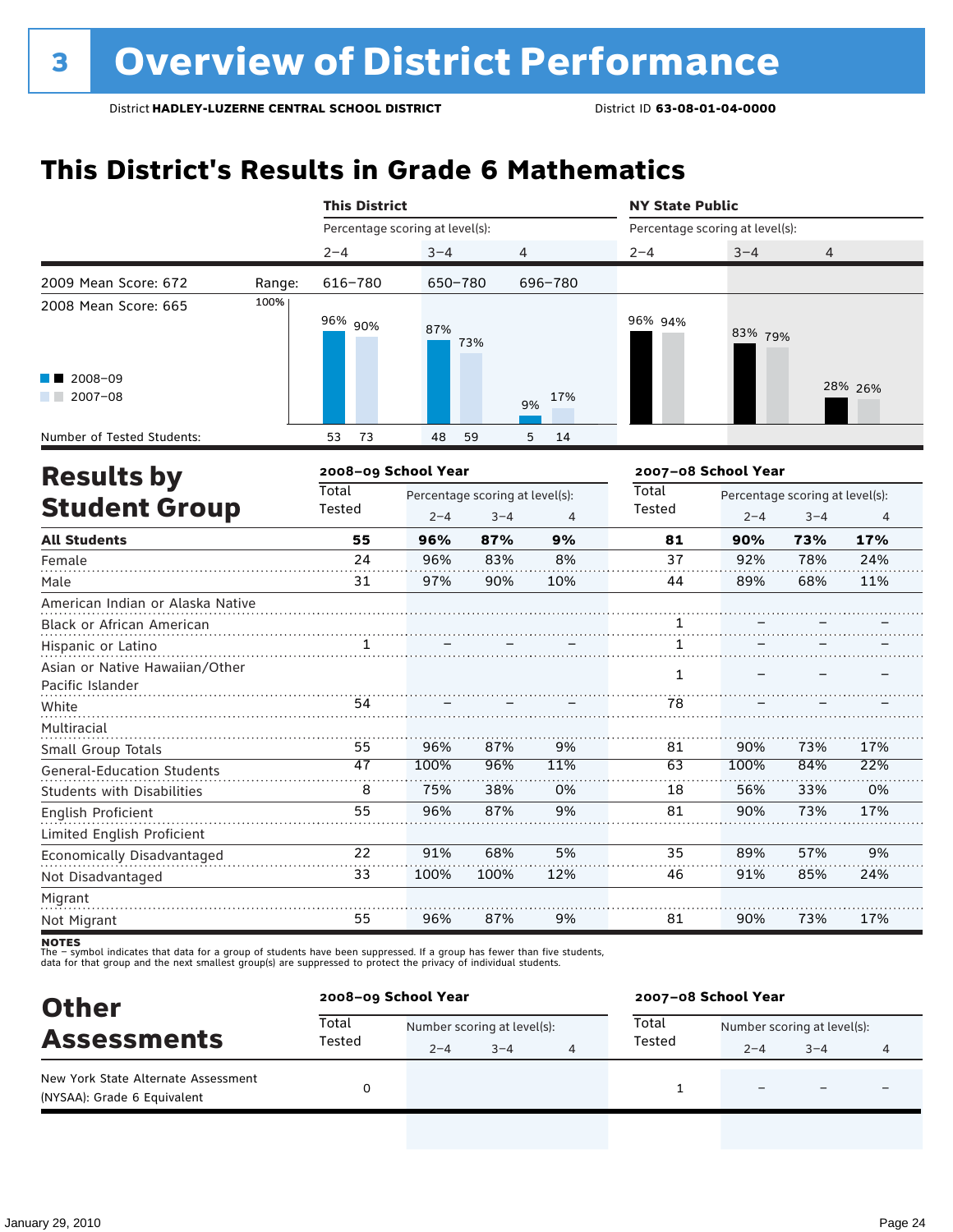### **This District's Results in Grade 7 English Language Arts**

|                                  |        |                                 | <b>This District</b>            |         |          |              | <b>NY State Public</b>                                                                                                                                     |  |    |  |  |  |
|----------------------------------|--------|---------------------------------|---------------------------------|---------|----------|--------------|------------------------------------------------------------------------------------------------------------------------------------------------------------|--|----|--|--|--|
|                                  |        | Percentage scoring at level(s): |                                 |         |          |              | Percentage scoring at level(s):<br>$3 - 4$<br>4<br>80%<br>70%<br>7%<br>2007-08 School Year<br>$2 - 4$<br>$3 - 4$<br>96%<br>73%<br>97%<br>69%<br>95%<br>76% |  |    |  |  |  |
|                                  |        | $2 - 4$                         | $3 - 4$                         | 4       |          | $2 - 4$      |                                                                                                                                                            |  |    |  |  |  |
| 2009 Mean Score: 661             | Range: | 600-790                         | 650-790                         |         | 705-790* |              |                                                                                                                                                            |  |    |  |  |  |
| 2008 Mean Score: 663             | 100%   | 98% 96%                         | 70% 73%                         |         |          | 100% 98%     |                                                                                                                                                            |  |    |  |  |  |
| 2008-09<br>$2007 - 08$           |        |                                 |                                 |         |          |              |                                                                                                                                                            |  |    |  |  |  |
|                                  |        |                                 |                                 |         | 7%<br>0% |              |                                                                                                                                                            |  | 3% |  |  |  |
| Number of Tested Students:       |        | 81<br>74                        | 58                              | 56<br>6 | 0        |              |                                                                                                                                                            |  |    |  |  |  |
| <b>Results by</b>                |        | 2008-09 School Year             |                                 |         |          |              |                                                                                                                                                            |  |    |  |  |  |
|                                  |        | <b>Total</b>                    | Percentage scoring at level(s): |         |          | <b>Total</b> | Percentage scoring at level(s):                                                                                                                            |  |    |  |  |  |
| <b>Student Group</b>             |        | Tested                          | $2 - 4$                         | $3 - 4$ | 4        | Tested       |                                                                                                                                                            |  | 4  |  |  |  |
| <b>All Students</b>              |        | 83                              | 98%                             | 70%     | 7%       | 77           |                                                                                                                                                            |  | 0% |  |  |  |
| Female                           |        | 40                              | 100%                            | 78%     | 8%       | 36           |                                                                                                                                                            |  | 0% |  |  |  |
| Male                             |        | 43                              | 95%                             | 63%     | 7%       | 41           |                                                                                                                                                            |  | 0% |  |  |  |
| American Indian or Alaska Native |        |                                 |                                 |         |          |              |                                                                                                                                                            |  |    |  |  |  |
| <b>Black or African American</b> |        | $\mathcal{P}$                   |                                 |         |          | 2            |                                                                                                                                                            |  |    |  |  |  |
| Hispanic or Latino               |        | 1                               |                                 |         |          |              |                                                                                                                                                            |  |    |  |  |  |
| Asian ar Nativa Housellan (Othar |        |                                 |                                 |         |          |              |                                                                                                                                                            |  |    |  |  |  |

| <b>Hispanic or Latino</b>         |    |      |     |     |    |      |     |    |
|-----------------------------------|----|------|-----|-----|----|------|-----|----|
| Asian or Native Hawaiian/Other    |    |      |     |     |    |      |     |    |
| Pacific Islander                  |    |      |     |     |    |      |     |    |
| White                             | 79 |      |     |     | 74 |      |     |    |
| Multiracial                       |    |      |     |     |    |      |     |    |
| Small Group Totals                | 83 | 98%  | 70% | 7%  | 77 | 96%  | 73% | 0% |
| <b>General-Education Students</b> | 66 | 100% | 85% | 9%  | 65 | 100% | 82% | 0% |
| <b>Students with Disabilities</b> | 17 | 88%  | 12% | 0%  | 12 | 75%  | 25% | 0% |
| English Proficient                | 83 | 98%  | 70% | 7%  | 77 | 96%  | 73% | 0% |
| Limited English Proficient        |    |      |     |     |    |      |     |    |
| Economically Disadvantaged        | 38 | 97%  | 58% | 3%  | 15 | 87%  | 53% | 0% |
| Not Disadvantaged                 | 45 | 98%  | 80% | 11% | 62 | 98%  | 77% | 0% |
| Migrant                           |    |      |     |     |    |      |     |    |
| Not Migrant                       | 83 | 98%  | 70% | 7%  | 77 | 96%  | 73% | 0% |

**NOTES**<br>The – symbol indicates that data for a group of students have been suppressed. If a group has fewer than five students,<br>data for that group and the next smallest group(s) are suppressed to protect the privacy of in

\* Level 4 range is for 2008–09 only. The 2007–08 range is 712–790.

| <b>Other</b>                                        |        | 2008-09 School Year         |         |     |        | 2007-08 School Year         |         |     |  |  |
|-----------------------------------------------------|--------|-----------------------------|---------|-----|--------|-----------------------------|---------|-----|--|--|
| <b>Assessments</b>                                  | Total  | Number scoring at level(s): |         |     | Total  | Number scoring at level(s): |         |     |  |  |
|                                                     | Tested | $2 - 4$                     | $3 - 4$ | 4   | Tested | $2 - 4$                     | $3 - 4$ | 4   |  |  |
| New York State Alternate Assessment                 |        | $\overline{\phantom{0}}$    |         |     | 0      |                             |         |     |  |  |
| (NYSAA): Grade 7 Equivalent                         |        |                             |         |     |        |                             |         |     |  |  |
| New York State English as a Second                  |        |                             |         |     |        |                             |         |     |  |  |
| Language Achievement Test (NYSESLAT) <sup>+</sup> : | 0      | N/A                         | N/A     | N/A | 0      | N/A                         | N/A     | N/A |  |  |
| Grade 7                                             |        |                             |         |     |        |                             |         |     |  |  |

† These counts represent recently arrived LEP students who used the NYSESLAT to fulfill the English language arts participation requirement.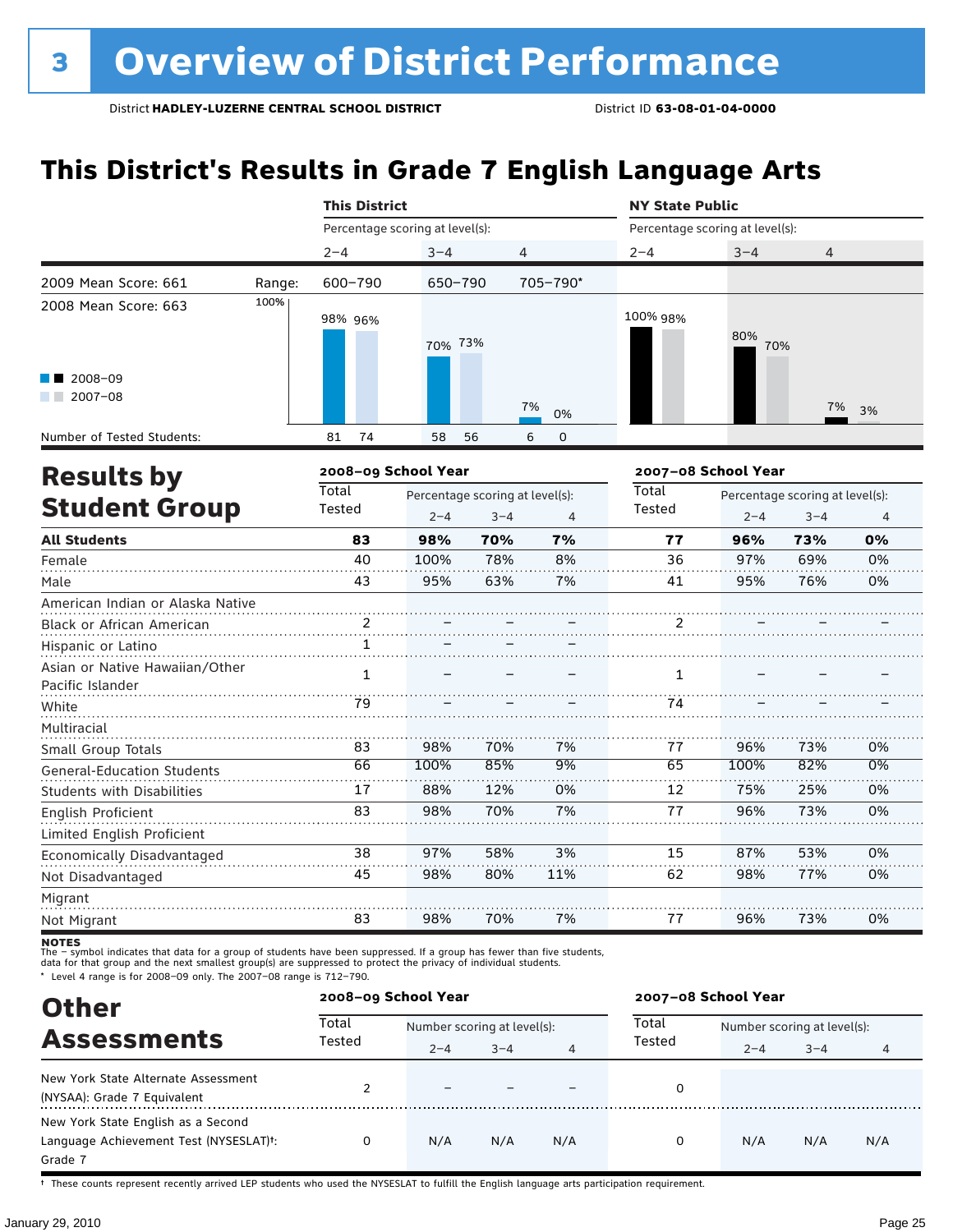### **This District's Results in Grade 7 Mathematics**

|                                                    |                     | <b>This District</b>            |                                            |         |                | <b>NY State Public</b>          |         |                                            |         |  |
|----------------------------------------------------|---------------------|---------------------------------|--------------------------------------------|---------|----------------|---------------------------------|---------|--------------------------------------------|---------|--|
|                                                    |                     | Percentage scoring at level(s): |                                            |         |                | Percentage scoring at level(s): |         |                                            |         |  |
|                                                    |                     | $2 - 4$                         | $3 - 4$                                    |         | 4              | $2 - 4$                         | $3 - 4$ | $\overline{4}$                             |         |  |
| 2009 Mean Score: 669                               | Range:              | 611-800                         | 650-800                                    |         | 693-800        |                                 |         |                                            |         |  |
| 2008 Mean Score: 665                               | 100%                | 98% 99%                         | 80% 77%                                    |         |                | 99% 96%                         | 87% 79% |                                            |         |  |
| 2008-09<br>$12007-08$                              |                     |                                 |                                            |         | 15% 11%        |                                 |         |                                            | 30% 28% |  |
| Number of Tested Students:                         |                     | 78<br>85                        | 70                                         | 61      | 13<br>9        |                                 |         |                                            |         |  |
|                                                    | 2008-09 School Year |                                 |                                            |         |                | 2007-08 School Year             |         |                                            |         |  |
| <b>Results by</b><br><b>Student Group</b>          |                     | <b>Total</b><br>Tested          | Percentage scoring at level(s):<br>$2 - 4$ | $3 - 4$ | $\overline{4}$ | Total<br>Tested                 | $2 - 4$ | Percentage scoring at level(s):<br>$3 - 4$ | 4       |  |
| <b>All Students</b>                                |                     | 87                              | 98%                                        | 80%     | 15%            | 79                              | 99%     | 77%                                        | 11%     |  |
| Female                                             |                     | 42                              | 98%                                        | 86%     | 21%            | 38                              | 100%    | 74%                                        | 8%      |  |
| Male                                               |                     | 45                              | 98%                                        | 76%     | 9%             | 41                              | 98%     | 80%                                        | 15%     |  |
| American Indian or Alaska Native                   |                     |                                 |                                            |         |                |                                 |         |                                            |         |  |
| Black or African American                          |                     |                                 |                                            |         |                |                                 |         |                                            |         |  |
| Hispanic or Latino                                 |                     | 1                               |                                            |         |                |                                 |         |                                            |         |  |
| Asian or Native Hawaiian/Other<br>Pacific Islander |                     | $\mathbf{1}$                    |                                            |         |                | 1                               |         |                                            |         |  |
| White                                              |                     | 83                              |                                            |         |                | 76                              |         |                                            |         |  |
| Multiracial                                        |                     |                                 |                                            |         |                |                                 |         |                                            |         |  |
| Small Group Totals                                 |                     | 87                              | 98%                                        | 80%     | 15%            | 79                              | 99%     | 77%                                        | 11%     |  |
| <b>General-Education Students</b>                  |                     | 69                              | 99%                                        | 91%     | 19%            | 66                              | 100%    | 88%                                        | 14%     |  |
| <b>Students with Disabilities</b>                  |                     | 18                              | 94%                                        | 39%     | 0%             | 13                              | 92%     | 23%                                        | 0%      |  |
| English Proficient                                 |                     | 87                              | 98%                                        | 80%     | 15%            | 79                              | 99%     | 77%                                        | 11%     |  |
| Limited English Proficient                         |                     |                                 |                                            |         |                |                                 |         |                                            |         |  |
| Economically Disadvantaged                         |                     | 40                              | 98%                                        | 68%     | 15%            | 16                              | 100%    | 69%                                        | 6%      |  |
| Not Disadvantaged                                  |                     | 47                              | 98%                                        | 91%     | 15%            | 63                              | 98%     | 79%                                        | 13%     |  |
| Migrant                                            |                     |                                 |                                            |         |                |                                 |         |                                            |         |  |
| Not Migrant                                        |                     | 87                              | 98%                                        | 80%     | 15%            | 79                              | 99%     | 77%                                        | 11%     |  |

| <b>Other</b>                                                       | 2008-09 School Year |                             |         |   | 2007-08 School Year |                             |         |  |  |
|--------------------------------------------------------------------|---------------------|-----------------------------|---------|---|---------------------|-----------------------------|---------|--|--|
| <b>Assessments</b>                                                 | Total               | Number scoring at level(s): |         |   | Total               | Number scoring at level(s): |         |  |  |
|                                                                    | Tested              | $2 - 4$                     | $3 - 4$ |   | Tested              | $2 - 4$                     | $3 - 4$ |  |  |
| New York State Alternate Assessment<br>(NYSAA): Grade 7 Equivalent |                     | $\equiv$                    |         | - | 0                   |                             |         |  |  |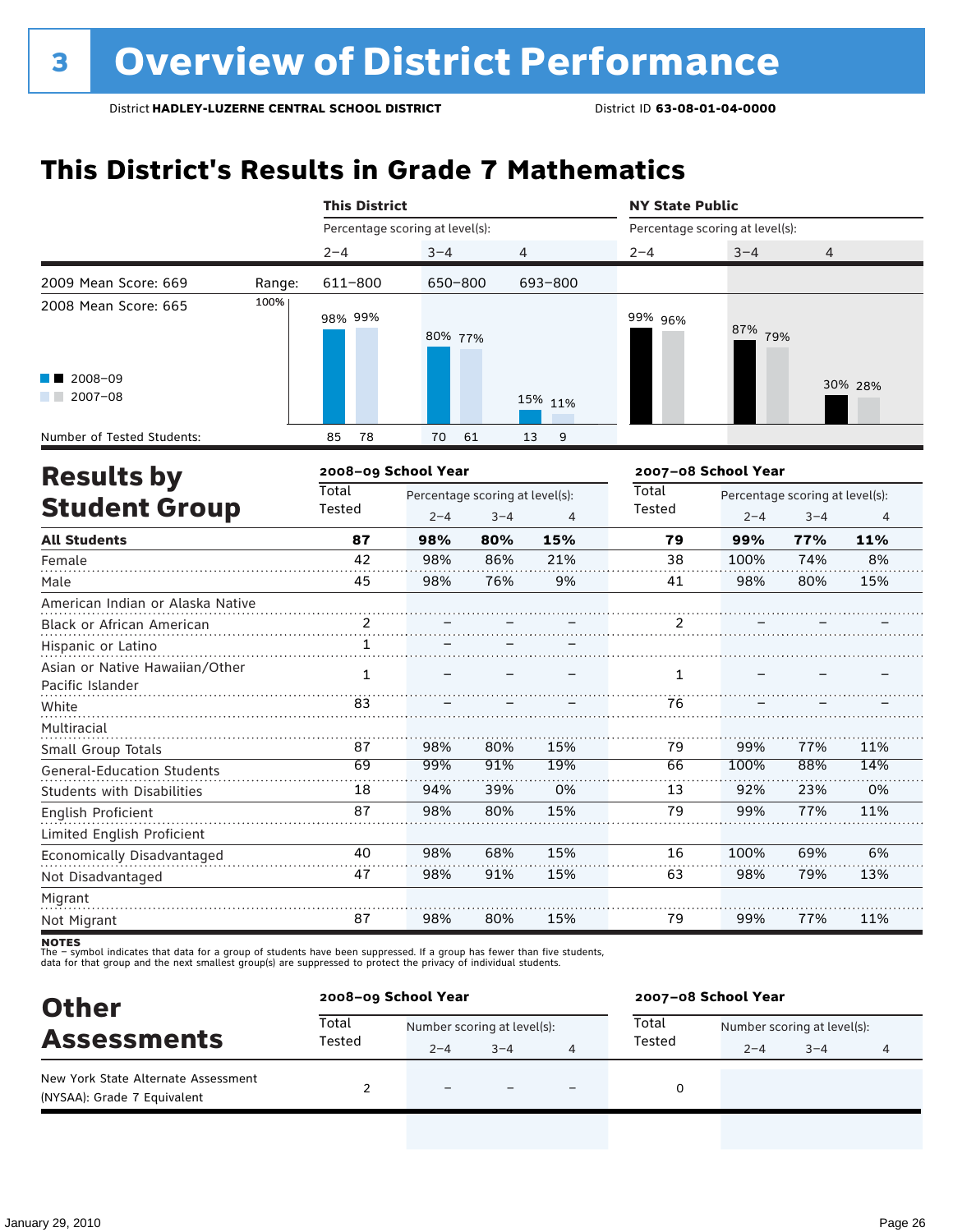### **This District's Results in Grade 8 English Language Arts**

|                                                    |                     |                                 | <b>This District</b> |                                 |                                |                                 | <b>NY State Public</b> |                                 |                |  |  |
|----------------------------------------------------|---------------------|---------------------------------|----------------------|---------------------------------|--------------------------------|---------------------------------|------------------------|---------------------------------|----------------|--|--|
|                                                    |                     | Percentage scoring at level(s): |                      |                                 |                                | Percentage scoring at level(s): |                        |                                 |                |  |  |
|                                                    |                     | $2 - 4$                         | $3 - 4$              | 4                               |                                | $2 - 4$                         | $3 - 4$                | 4                               |                |  |  |
| 2009 Mean Score: 658                               | Range:              | 602-790                         | 650-790              |                                 | 715-790                        |                                 |                        |                                 |                |  |  |
| 2008 Mean Score: 646                               | 100%                | 100% 92%                        | 66%                  |                                 |                                | 98% 95%                         | 69%<br>56%             |                                 |                |  |  |
| 2008-09<br>$2007 - 08$                             |                     |                                 |                      | 46%                             | 3%<br>1%                       |                                 |                        | 5%                              | 6%             |  |  |
| Number of Tested Students:                         |                     | 72<br>77                        | 51                   | 36                              | $\overline{2}$<br>$\mathbf{1}$ |                                 |                        |                                 |                |  |  |
| <b>Results by</b>                                  | 2008-09 School Year |                                 |                      |                                 |                                | 2007-08 School Year             |                        |                                 |                |  |  |
|                                                    |                     | Total                           |                      | Percentage scoring at level(s): |                                | Total                           |                        | Percentage scoring at level(s): |                |  |  |
| <b>Student Group</b>                               |                     | Tested                          | $2 - 4$              | $3 - 4$                         | 4                              | Tested                          | $2 - 4$                | $3 - 4$                         | $\overline{4}$ |  |  |
| <b>All Students</b>                                |                     | 77                              | 100%                 | 66%                             | 3%                             | 78                              | 92%                    | 46%                             | 1%             |  |  |
| Female                                             |                     | 37                              | 100%                 | 68%                             | 5%                             | 34                              | 100%                   | 65%                             | 3%             |  |  |
| Male                                               |                     | 40                              | 100%                 | 65%                             | 0%                             | 44                              | 86%                    | 32%                             | 0%             |  |  |
| American Indian or Alaska Native                   |                     |                                 |                      |                                 |                                |                                 |                        |                                 |                |  |  |
| Black or African American                          |                     | 1                               |                      |                                 |                                |                                 |                        |                                 |                |  |  |
| Hispanic or Latino                                 |                     |                                 |                      |                                 |                                |                                 |                        |                                 |                |  |  |
| Asian or Native Hawaiian/Other<br>Pacific Islander |                     | $\mathbf{1}$                    |                      |                                 |                                |                                 |                        |                                 |                |  |  |
| White                                              |                     | 75                              |                      |                                 |                                | 77                              |                        |                                 |                |  |  |
| Multiracial<br>Small Group Totals                  |                     | 77                              | 100%                 | 66%                             | 3%                             | 78                              | 92%                    | 46%                             | 1%             |  |  |
| <b>General-Education Students</b>                  |                     | 65                              | 100%                 | 74%                             | 3%                             | 63                              | 100%                   | 56%                             | 2%             |  |  |
| <b>Students with Disabilities</b>                  |                     | 12                              | 100%                 | 25%                             | 0%                             | 15                              | 60%                    | 7%                              | 0%             |  |  |
| English Proficient                                 |                     | 77                              | 100%                 | 66%                             | 3%                             | 78                              | 92%                    | 46%                             | 1%             |  |  |
| Limited English Proficient                         |                     |                                 |                      |                                 |                                |                                 |                        |                                 |                |  |  |
| Economically Disadvantaged                         |                     | 23                              | 100%                 | 39%                             | 0%                             | 25                              | 84%                    | 24%                             | 0%             |  |  |
| Not Disadvantaged                                  |                     | 54                              | 100%                 | 78%                             | 4%                             | 53                              | 96%                    | 57%                             | 2%             |  |  |
| Migrant                                            |                     |                                 |                      |                                 |                                |                                 |                        |                                 |                |  |  |
| Not Migrant                                        |                     | 77                              | 100%                 | 66%                             | 3%                             | 78                              | 92%                    | 46%                             | 1%             |  |  |

**NOTES**<br>The – symbol indicates that data for a group of students have been suppressed. If a group has fewer than five students,<br>data for that group and the next smallest group(s) are suppressed to protect the privacy of in

| <b>Other</b>                                                                                         | 2008-09 School Year |                             |         |     | 2007-08 School Year |                             |         |     |  |
|------------------------------------------------------------------------------------------------------|---------------------|-----------------------------|---------|-----|---------------------|-----------------------------|---------|-----|--|
|                                                                                                      | Total<br>Tested     | Number scoring at level(s): |         |     | Total               | Number scoring at level(s): |         |     |  |
| <b>Assessments</b>                                                                                   |                     | $2 - 4$                     | $3 - 4$ | 4   | Tested              | $2 - 4$                     | $3 - 4$ | 4   |  |
| New York State Alternate Assessment<br>(NYSAA): Grade 8 Equivalent                                   | 0                   |                             |         |     | 0                   |                             |         |     |  |
| New York State English as a Second<br>Language Achievement Test (NYSESLAT) <sup>+</sup> :<br>Grade 8 |                     | N/A                         | N/A     | N/A | 0                   | N/A                         | N/A     | N/A |  |

† These counts represent recently arrived LEP students who used the NYSESLAT to fulfill the English language arts participation requirement.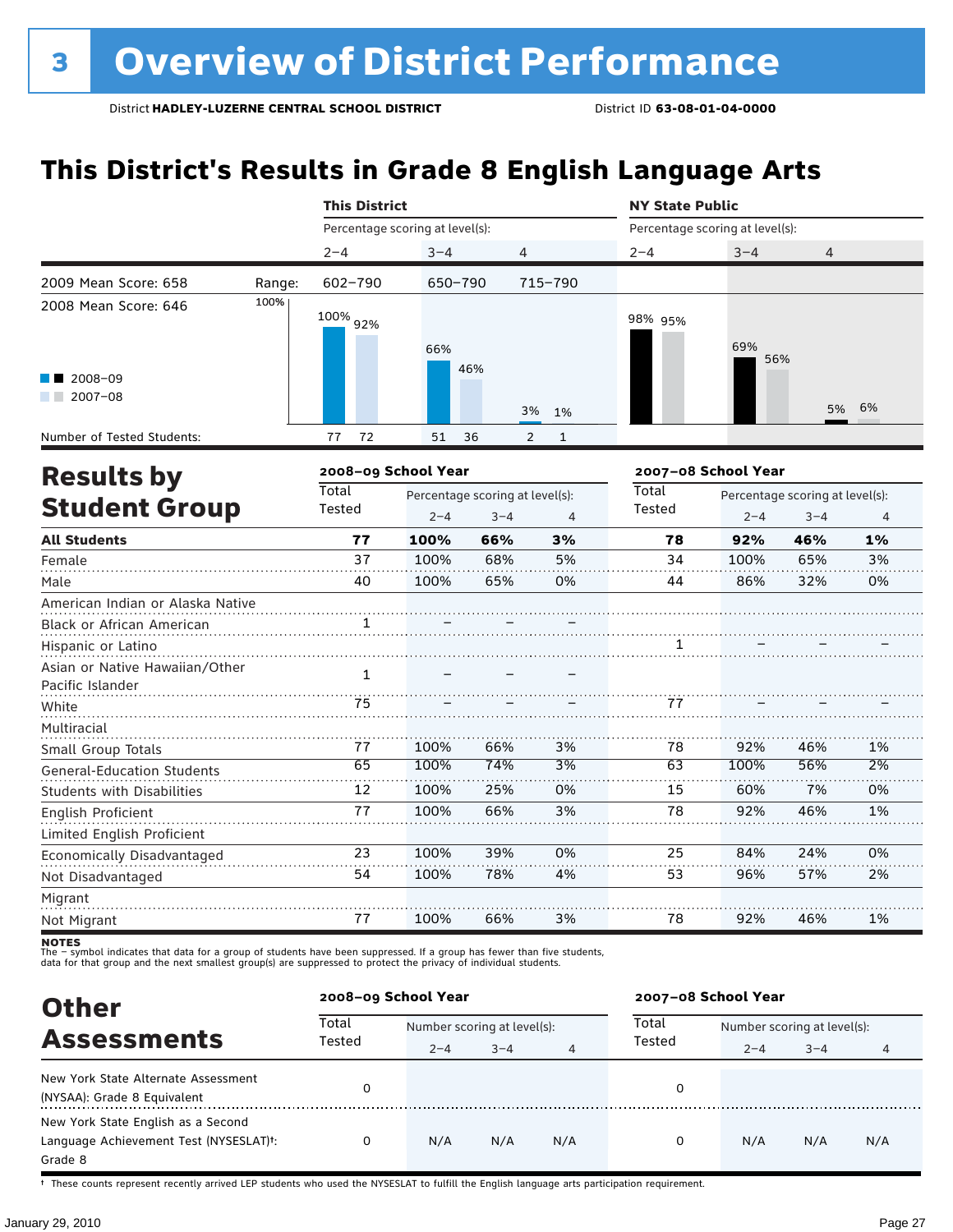### **This District's Results in Grade 8 Mathematics**

|                                                               |                        | <b>This District</b>                                                    |         |     |                 | <b>NY State Public</b>          |                                            |                |         |  |
|---------------------------------------------------------------|------------------------|-------------------------------------------------------------------------|---------|-----|-----------------|---------------------------------|--------------------------------------------|----------------|---------|--|
|                                                               |                        | Percentage scoring at level(s):                                         |         |     |                 | Percentage scoring at level(s): |                                            |                |         |  |
|                                                               |                        | $2 - 4$                                                                 | $3 - 4$ | 4   |                 | $2 - 4$                         | $3 - 4$                                    | $\overline{4}$ |         |  |
| 2009 Mean Score: 675                                          | Range:                 | 616-775                                                                 | 650-775 |     | $701 - 775$     |                                 |                                            |                |         |  |
| 2008 Mean Score: 662                                          | 100%                   | 100% 90%                                                                | 88%     | 71% |                 | 96% 93%                         | 80%<br>70%                                 |                |         |  |
| 2008-09<br>$12007-08$                                         |                        |                                                                         |         |     | 19% 16%         |                                 |                                            |                | 19% 17% |  |
| Number of Tested Students:                                    |                        | 72<br>78                                                                | 69      | 57  | 15<br>13        |                                 |                                            |                |         |  |
| <b>Results by</b>                                             |                        | 2008-09 School Year                                                     |         |     |                 |                                 | 2007-08 School Year                        |                |         |  |
| <b>Student Group</b>                                          | <b>Total</b><br>Tested | Percentage scoring at level(s):<br>$2 - 4$<br>$3 - 4$<br>$\overline{4}$ |         |     | Total<br>Tested | $2 - 4$                         | Percentage scoring at level(s):<br>$3 - 4$ | $\overline{4}$ |         |  |
| <b>All Students</b>                                           |                        | 78                                                                      | 100%    | 88% | 19%             | 80                              | 90%                                        | 71%            | 16%     |  |
| Female                                                        |                        | 37                                                                      | 100%    | 84% | 22%             | 34                              | 100%                                       | 82%            | 21%     |  |
| Male                                                          |                        | 41                                                                      | 100%    | 93% | 17%             | 46                              | 83%                                        | 63%            | 13%     |  |
| American Indian or Alaska Native<br>Black or African American |                        | 1.                                                                      |         |     |                 |                                 |                                            |                |         |  |
| Hispanic or Latino                                            |                        |                                                                         |         |     |                 |                                 |                                            |                |         |  |
| Asian or Native Hawaiian/Other<br>Pacific Islander            |                        | $\mathbf{1}$                                                            |         |     |                 |                                 |                                            |                |         |  |
| White                                                         |                        | 76                                                                      |         |     |                 | 79                              |                                            |                |         |  |
| Multiracial                                                   |                        |                                                                         |         |     |                 |                                 |                                            |                |         |  |
| Small Group Totals                                            |                        | 78                                                                      | 100%    | 88% | 19%             | 80                              | 90%                                        | 71%            | 16%     |  |
| <b>General-Education Students</b>                             |                        | 65                                                                      | 100%    | 95% | 23%             | 64                              | 100%                                       | 84%            | 20%     |  |
| <b>Students with Disabilities</b>                             |                        | 13                                                                      | 100%    | 54% | 0%              | 16                              | 50%                                        | 19%            | 0%      |  |
| <b>English Proficient</b>                                     |                        | 78                                                                      | 100%    | 88% | 19%             | 80                              | 90%                                        | 71%            | 16%     |  |
| Limited English Proficient                                    |                        |                                                                         |         |     |                 |                                 |                                            |                |         |  |
| Economically Disadvantaged                                    |                        | 23                                                                      | 100%    | 87% | 9%              | 26                              | 85%                                        | 54%            | 8%      |  |
| Not Disadvantaged                                             |                        | 55                                                                      | 100%    | 89% | 24%             | 54                              | 93%                                        | 80%            | 20%     |  |
| Migrant                                                       |                        |                                                                         |         |     |                 |                                 |                                            |                |         |  |
| Not Migrant                                                   |                        | 78                                                                      | 100%    | 88% | 19%             | 80                              | 90%                                        | 71%            | 16%     |  |

| <b>Other</b>                                                       |                 | 2008-09 School Year         |         |   |        | 2007-08 School Year         |         |  |  |  |
|--------------------------------------------------------------------|-----------------|-----------------------------|---------|---|--------|-----------------------------|---------|--|--|--|
| <b>Assessments</b>                                                 | Total<br>Tested | Number scoring at level(s): |         |   | Total  | Number scoring at level(s): |         |  |  |  |
|                                                                    |                 | $2 - 4$                     | $3 - 4$ | 4 | Tested | $2 - 4$                     | $3 - 4$ |  |  |  |
| New York State Alternate Assessment<br>(NYSAA): Grade 8 Equivalent |                 |                             |         |   |        |                             |         |  |  |  |
|                                                                    |                 |                             |         |   |        |                             |         |  |  |  |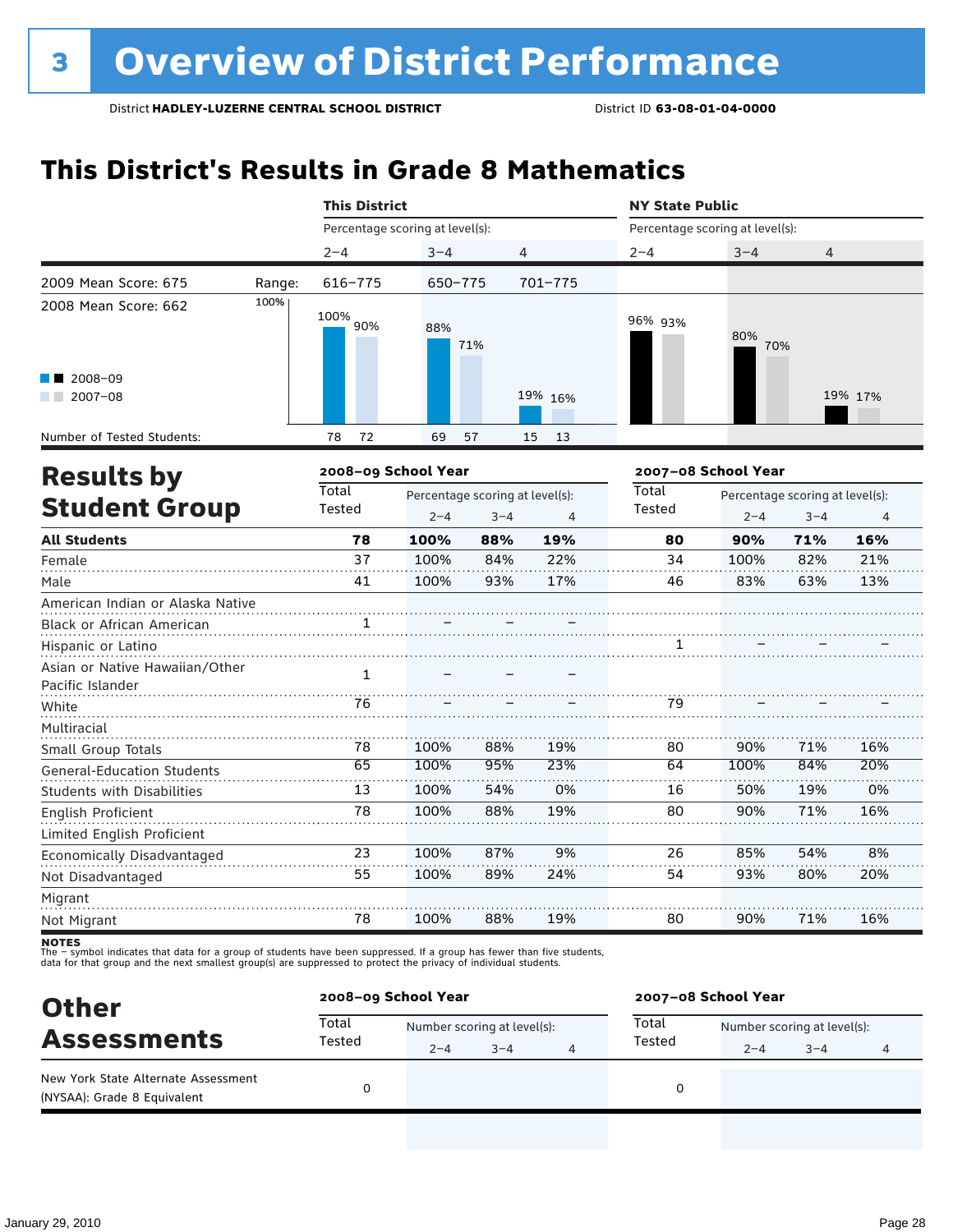### **This District's Results in Grade 8 Science**

|                                                    | <b>This District</b>            |                                                            |     | <b>NY State Public</b> |                 |                                                            |     |         |
|----------------------------------------------------|---------------------------------|------------------------------------------------------------|-----|------------------------|-----------------|------------------------------------------------------------|-----|---------|
|                                                    | Percentage scoring at level(s): |                                                            |     |                        |                 | Percentage scoring at level(s):                            |     |         |
|                                                    | $2 - 4$                         | $3 - 4$                                                    | 4   |                        | $2 - 4$         | $3 - 4$                                                    | 4   |         |
|                                                    |                                 |                                                            |     |                        |                 |                                                            |     |         |
| 100%                                               | 99% 100%                        | 75% 82%                                                    |     |                        | 94% 95%         | 71% 73%                                                    |     |         |
| 2008-09<br>$2007 - 08$                             |                                 |                                                            |     | 25% 28%                |                 |                                                            |     | 26% 30% |
| Number of Tested Students:                         | 79<br>76                        | 58                                                         | 65  | 19<br>22               |                 |                                                            |     |         |
| <b>Results by</b>                                  |                                 | 2008-09 School Year                                        |     |                        |                 | 2007-08 School Year                                        |     |         |
| <b>Student Group</b>                               | Total<br>Tested                 | Percentage scoring at level(s):<br>$2 - 4$<br>$3 - 4$<br>4 |     |                        | Total<br>Tested | Percentage scoring at level(s):<br>$3 - 4$<br>$2 - 4$<br>4 |     |         |
| <b>All Students</b>                                | 77                              | 99%                                                        | 75% | 25%                    | 79              | 100%                                                       | 82% | 28%     |
| Female                                             | 36                              | 97%                                                        | 64% | 19%                    | 35              | 100%                                                       | 89% | 23%     |
| Male                                               | 41                              | 100%                                                       | 85% | 29%                    | 44              | 100%                                                       | 77% | 32%     |
| American Indian or Alaska Native                   |                                 |                                                            |     |                        |                 |                                                            |     |         |
| Black or African American                          |                                 |                                                            |     |                        |                 |                                                            |     |         |
| Hispanic or Latino                                 |                                 |                                                            |     |                        | 1               |                                                            |     |         |
| Asian or Native Hawaiian/Other<br>Pacific Islander | $\mathbf{1}$                    |                                                            |     |                        |                 |                                                            |     |         |
| White                                              | 75                              |                                                            |     |                        | 78              |                                                            |     |         |
| Multiracial                                        |                                 |                                                            |     |                        |                 |                                                            |     |         |
| Small Group Totals                                 | 77                              | 99%                                                        | 75% | 25%                    | 79              | 100%                                                       | 82% | 28%     |
| <b>General-Education Students</b>                  | 64                              | 100%                                                       | 80% | 27%                    | 64              | 100%                                                       | 92% | 33%     |
| Students with Disabilities                         | 13                              | 92%                                                        | 54% | 15%                    | 15              | 100%                                                       | 40% | 7%      |
| English Proficient                                 | 77                              | 99%                                                        | 75% | 25%                    | 79              | 100%                                                       | 82% | 28%     |
| Limited English Proficient                         |                                 |                                                            |     |                        |                 |                                                            |     |         |
| Economically Disadvantaged                         | 23                              | 100%                                                       | 61% | 13%                    | 25              | 100%                                                       | 68% | 12%     |
| Not Disadvantaged                                  | 54                              | 98%                                                        | 81% | 30%                    | 54              | 100%                                                       | 89% | 35%     |
| Migrant<br>Not Migrant                             | 77                              | 99%                                                        | 75% | 25%                    | 79              | 100%                                                       | 82% | 28%     |

| <b>Other</b>                                                       | 2008-09 School Year |                             |         |   | 2007-08 School Year |                             |         |   |  |
|--------------------------------------------------------------------|---------------------|-----------------------------|---------|---|---------------------|-----------------------------|---------|---|--|
| <b>Assessments</b>                                                 | Total<br>Tested     | Number scoring at level(s): |         |   | Total<br>Tested     | Number scoring at level(s): |         |   |  |
| New York State Alternate Assessment<br>(NYSAA): Grade 8 Equivalent |                     | $2 - 4$                     | $3 - 4$ | 4 |                     | $2 - 4$                     | $3 - 4$ | 4 |  |
| <b>Regents Science</b>                                             |                     |                             |         |   |                     |                             |         |   |  |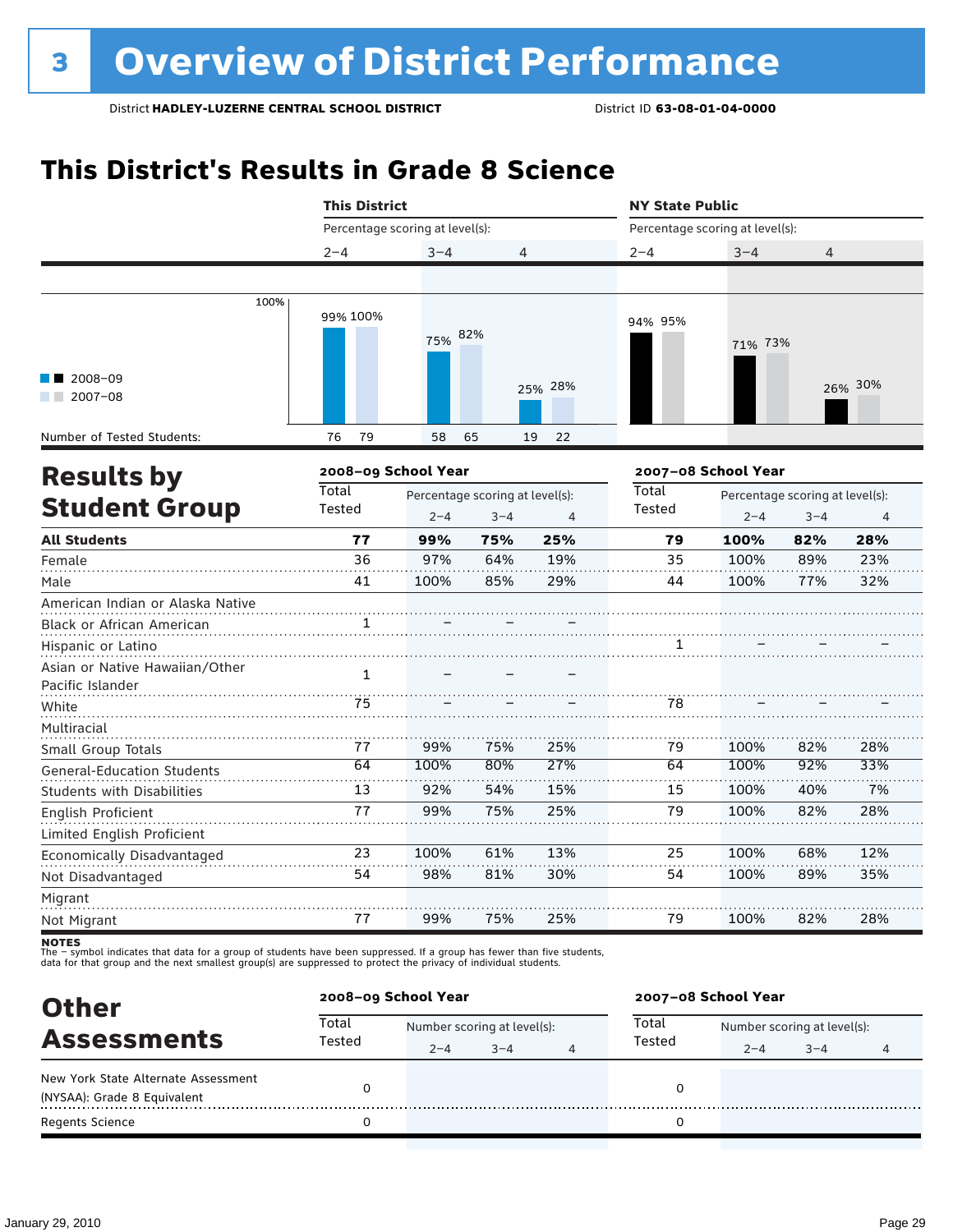### **This District's Total Cohort\* Results in Secondary-Level English after Four Years of Instruction**

|                                             | <b>This District</b>            |         |                | <b>NY State Public</b><br>Percentage scoring at level(s): |         |                |  |
|---------------------------------------------|---------------------------------|---------|----------------|-----------------------------------------------------------|---------|----------------|--|
|                                             | Percentage scoring at level(s): |         |                |                                                           |         |                |  |
|                                             | $2 - 4$                         | $3 - 4$ | $\overline{4}$ | $2 - 4$                                                   | $3 - 4$ | $\overline{4}$ |  |
| 100%<br><b>1</b> 2005 Cohort<br>2004 Cohort | <sub>75%</sub> 79%              | 75% 76% | 33% 33%        | 81% 80%                                                   | 77% 75% | 32% 30%        |  |

| <b>Results by</b>                 | 2005 Cohort |                                 |         |     | 2004 Cohort** |         |                                 |                |  |
|-----------------------------------|-------------|---------------------------------|---------|-----|---------------|---------|---------------------------------|----------------|--|
|                                   | Number      | Percentage scoring at level(s): |         |     | Number        |         | Percentage scoring at level(s): |                |  |
| <b>Student Group</b>              | of Students | $2 - 4$                         | $3 - 4$ | 4   | of Students   | $2 - 4$ | $3 - 4$                         | $\overline{4}$ |  |
| <b>All Students</b>               | 81          | 75%                             | 75%     | 33% | 90            | 79%     | 76%                             | 33%            |  |
| Female                            | 43          | 84%                             | 84%     | 47% | 52            | 81%     | 77%                             | 35%            |  |
| Male                              | 38          | 66%                             | 66%     | 18% | 38            | 76%     | 74%                             | 32%            |  |
| American Indian or Alaska Native  |             |                                 |         |     |               |         |                                 |                |  |
| <b>Black or African American</b>  |             |                                 |         |     |               |         |                                 |                |  |
| Hispanic or Latino                |             |                                 |         |     |               |         |                                 |                |  |
| Asian or Native Hawaiian/Other    |             |                                 |         |     |               |         |                                 |                |  |
| Pacific Islander                  |             |                                 |         |     | 3             |         |                                 |                |  |
| White                             | 78          |                                 |         |     | 87            |         |                                 |                |  |
| Multiracial                       |             |                                 |         |     |               |         |                                 |                |  |
| Small Group Totals                | 81          | 75%                             | 75%     | 33% | 90            | 79%     | 76%                             | 33%            |  |
| <b>General-Education Students</b> | 70          | 81%                             | 81%     | 37% | 80            | 85%     | 83%                             | 38%            |  |
| <b>Students with Disabilities</b> | 11          | 36%                             | 36%     | 9%  | 10            | 30%     | 20%                             | 0%             |  |
| English Proficient                | 81          | 75%                             | 75%     | 33% | 90            | 79%     | 76%                             | 33%            |  |
| Limited English Proficient        |             |                                 |         |     |               |         |                                 |                |  |
| Economically Disadvantaged        | 19          | 68%                             | 68%     | 11% | 14            | 64%     | 64%                             | 21%            |  |
| Not Disadvantaged                 | 62          | 77%                             | 77%     | 40% | 76            | 82%     | 78%                             | 36%            |  |
| Migrant                           |             |                                 |         |     |               |         |                                 |                |  |
| Not Migrant                       | 81          | 75%                             | 75%     | 33% | 90            | 79%     | 76%                             | 33%            |  |

**NOTES** 

The – symbol indicates that data for a group of students have been suppressed. If a group has fewer than five students,

data for that group and the next smallest group(s) are suppressed to protect the privacy of individual students.

| <b>Other</b><br><b>Assessments</b>  | 2005 Cohort           |         |                                        | 2004 Cohort           |         |                                        |  |  |
|-------------------------------------|-----------------------|---------|----------------------------------------|-----------------------|---------|----------------------------------------|--|--|
|                                     | Number<br>of Students | $2 - 4$ | Number scoring at level(s):<br>$3 - 4$ | Number<br>of Students | $2 - 4$ | Number scoring at level(s):<br>$3 - 4$ |  |  |
| New York State Alternate Assessment |                       |         |                                        |                       |         |                                        |  |  |

(NYSAA): High School Equivalent \*\*\*

\* A total cohort consists of all students who first entered Grade 9 in a particular year, and all ungraded students with disabilities who reached their seventeenth birthday in that year, and were enrolled in the school/district for five months. Students are excluded from the cohort if they transferred to another school district, nonpublic school, or criminal justice facility, or left the U.S. and its territories or died before the report date. Statewide total cohort also includes students who were enrolled for fewer than five months.

\*\* 2004 cohort data are those reported in the 2007-08 *Accountability and Overview Report*.

\*\*\* The majority of cohort members took an older version of the NYSAA, developed before 2007.